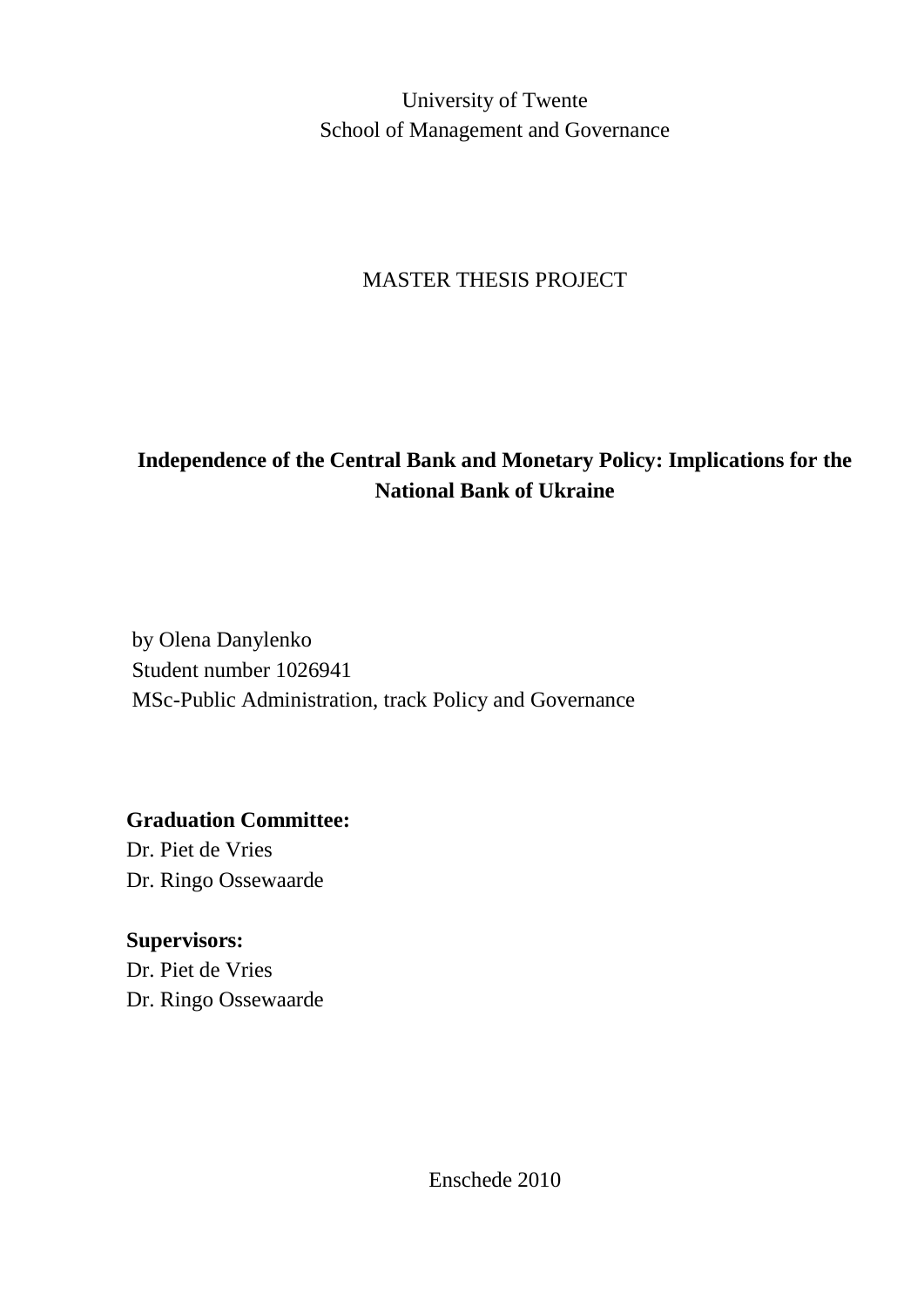# **Preface**

*This thesis is prepared as a result of the studies Master's degree programme in Public Administration (2009-2010) at the School of Management and Governance, University of Twente. This study was undertaken with the financial support through the MTEC scholarship and I wish to take this opportunity to express my gratitude to the Dutch Ministry of Foreign Affairs.*

*Further I would like to express my sincere gratitude to my supervisors Dr. P. de Vries and Dr. R. Ossewaarde for their support and guidance on every step of the research, valuable advice and great co-operation.* 

*Finally, I would like to thank to the staff of the School of Management and Governance for their assistance and positive attitude.*

*August 20, 2010, Enschede Olena Danylenko*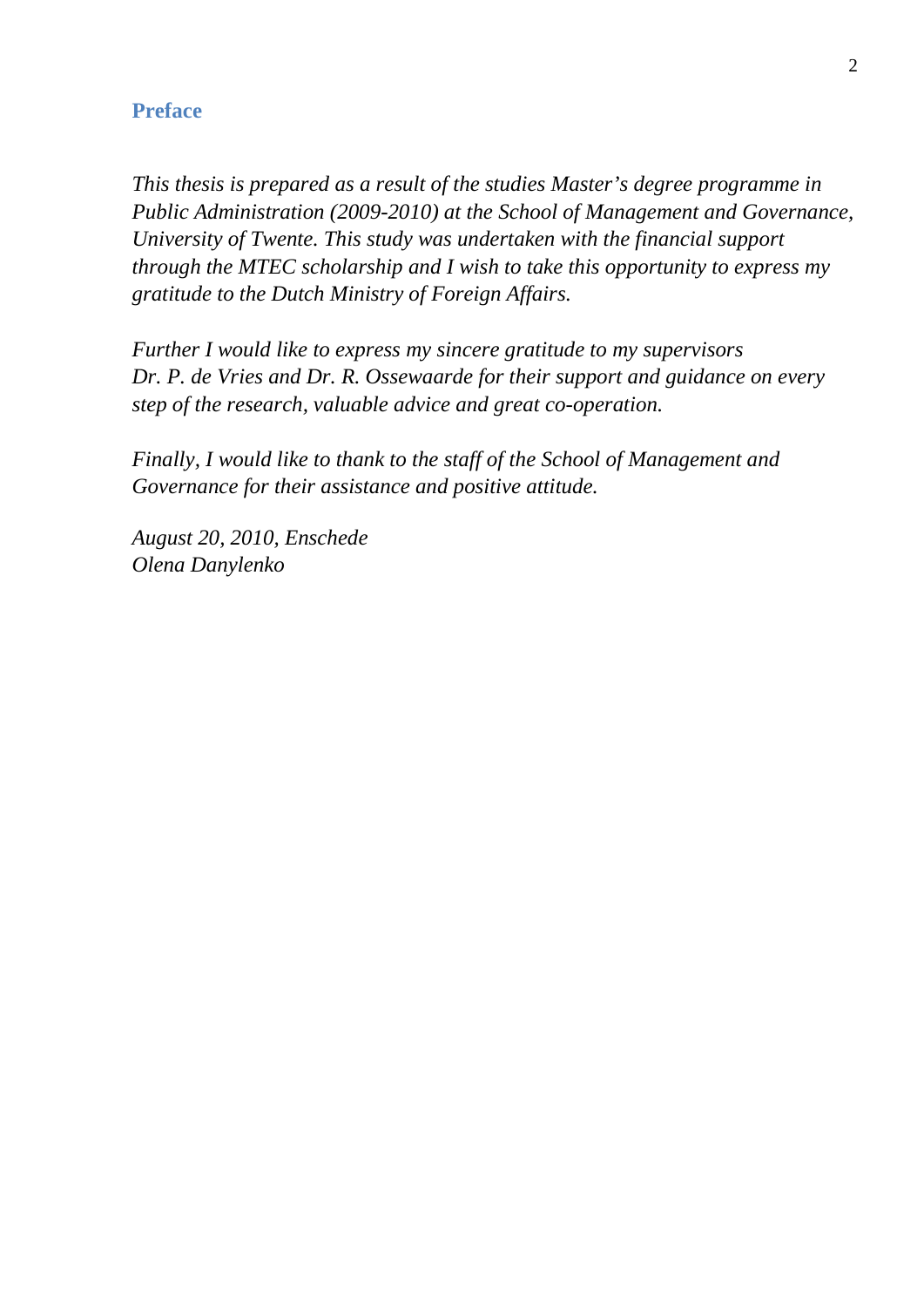# **Abstract**

*The central bank independence has been one of the central problems discussed in the literature on public policy economics. The concept of an independent central bank was recognized as a "good practice" that contributes to the better control of inflation and most countries try to improve the independence of their central banks in order to maintain stability. The central bank independence is more often analyzed together with its accountability. In the literature CBI is considered as an objection to the Central bank accountability. At the same time, accountability is viewed as an important complementary tool for the CBI.* 

*The potential problems for the CB can be revealed in the dimension of NBU-government*  relations. The politicians tend to exercise pressure on NBU in order to secure their *interests. In this context conflicting goals of the CBs in the dimension of fiscal-monetary authorities' relations can be viewed as important determinants of the CBI. The external credibility pressure via open economy and relations with the international financial institutions (in particular, IMF) can serve as another determining factor of the enhancement of the CBI.*

*The paper, basing on the theoretical assumptions on the CBI and central bank accountability, aims to compare the actual and legal dimensions of the NBU's independence, highlight the main challenges that the NBU is facing conducting its monetary policy, and identify the main determinants that are at stake for the NBU's independence. On the basis of conducted analysis, the paper explains the potential problems for NBU's actual independence and provides recommendations for the possible lines of reformations of the institutional settings that would enhance NBU's independence and effectiveness of the monetary policy.*

*Key words: Central bank independence, accountability, monetary policy, inflation, the National Bank of Ukraine*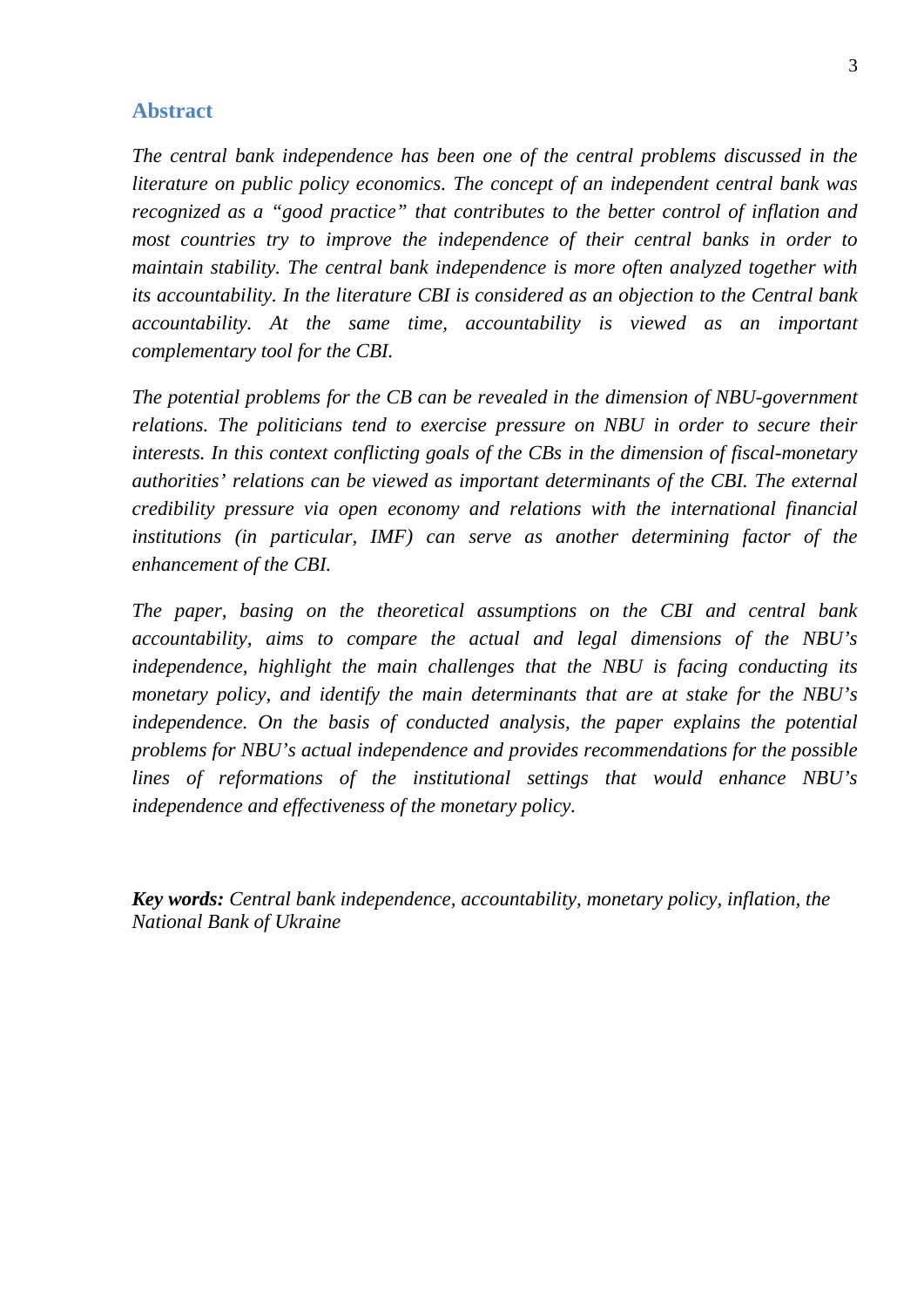# **Table of Content**

| 4.4. Monetary policy versus NBU's Independence: what should be done?53 |  |
|------------------------------------------------------------------------|--|
|                                                                        |  |
|                                                                        |  |
|                                                                        |  |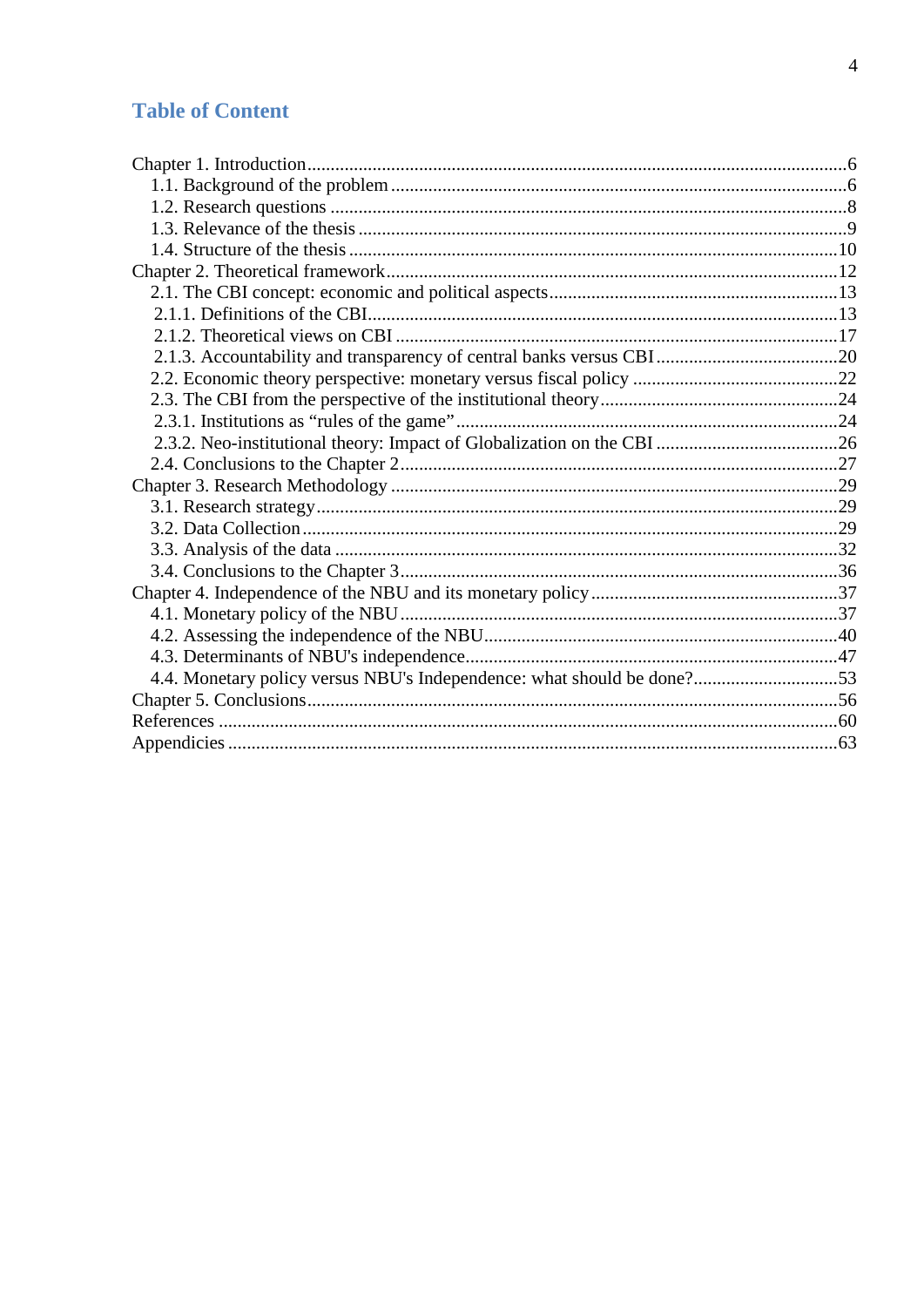#### **List of Abbreviations**

- CB/CBs Central bank/ Central banks CBI – Central bank's independence CIS – Commonwealth of Independent States CMU – Cabinet of Ministers of Ukraine CPI – Consumer price Index
- ECB European Central Bank

EMU – Economic and Monetary Union

GDP – Gross domestic product

GMT – CBI index of Grilli, Masciandaro & Tabellini

LOLR – lender-of-last-resort

LVAW – Cukierman index of the CBI

MCI – Modified Cukierman Index of the CBI

NBU – National bank of Ukraine

UAH – Ukrainian Hryvna (national currency of Ukraine)

UNDP – United Nations Development Programme

USSR - Union of Soviet Socialist Republics

VR – Verkhovna Rada of Ukraine (Parliament)

## **List of Figures**

## **List of Tables**

| Table 8. Turnover of the NBU's Governors as an indicator of the actual NBU's independence44 |  |
|---------------------------------------------------------------------------------------------|--|

# **List of Appendices**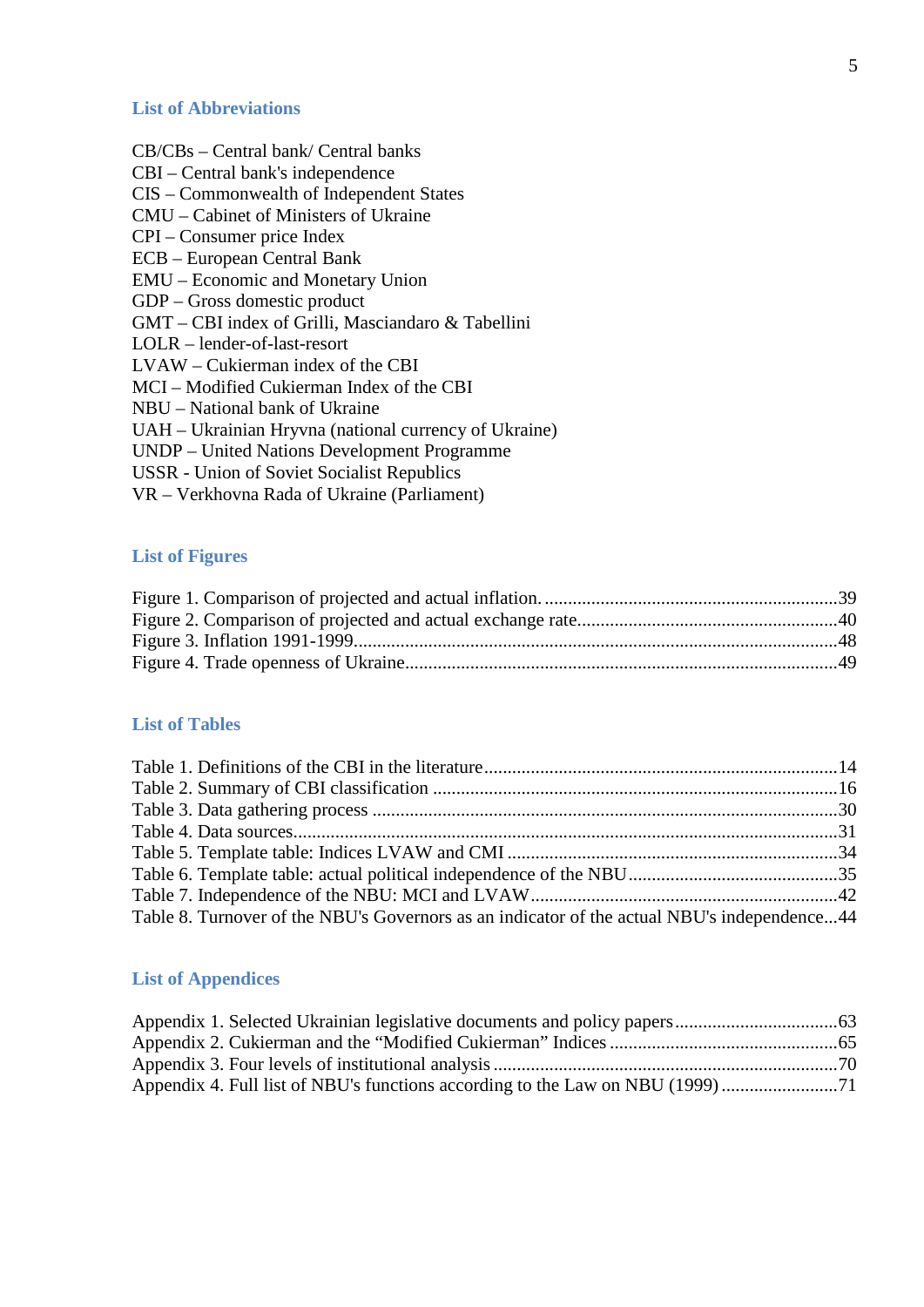#### <span id="page-5-0"></span>**Chapter 1. Introduction**

#### <span id="page-5-1"></span>**1.1. Background of the problem**

It is generally supported that the independence of the central bank is a key condition to ensure the price stability because it helps to avoid financial manipulations for political purposes. This is connected with the fact that if a bank is politically dependent on the government, the government can force the bank to "print money" in order to cover the budget deficit, which in turn will result in inflation. During the time of political instability or political campaigns before elections it is

likely that the government will pressure the central bank to soften monetary policy in order to show better results of the economic growth (Petryk & Melnyk, 2009). In turn, the central bank independence (CBI) is considered to be one of the "institutional devices" to maintain price stability (S. Eijffinger & Haan, 1996, p. 1), which is usually set up as the ultimate goal of the monetary policy.

The question of the CBI is highly relevant for Ukraine. Starting transition to market economy after gaining its independence in 1991, Ukraine went through a periods of hyper inflation and experienced 'Russian financial crisis' of 1998. Expansion of money supply is usually seen as a main source of high inflation rates in transition economies (Trunin, Kniazev, & Satdarov, 2010). The reason for it is a limited opportunity for domestic borrowing to cover substantial budget deficits, which leads to financing by monetary tools (money emission and buying off the governmental bonds). In this situation the CBI would serve to prevent monetary expansion.

At the stage of formation of Ukraine as a new state (1991) the NBU actually did not have the goal and financial independence. Monetary policy and NBU's budget had to be approved by the Verkhovna Rada of Ukraine. The most important improvement of the position of the NBU was implemented in 1999 when the Law on the National Bank of Ukraine came into force. This Law has secured formal independence of NBU. However, in the research on the CBI legal independence of NBU is assessed as average (Schwödiauer, Komarov, & Akimova, 2006 ) or below average (Cukierman, Miller, & Neyapti, 2002). Compared to other transformational economies the independence of the NBU is also viewed on the lower level than in other CIS countries (Trunin, et al., 2010). Such estimations raise the questions of what are the actual constraints of NBU's independence and which legal settings need to be improved in order to limit political influence on the NBU.

Accountability in general and accountability of central banks is viewed as "a symbol of good governance". The Code of Good Practices on Transparency in Monetary and Financial Policies (IMF, 1999) among four broad categories of good practices distinguishes "accountability and assurances of integrity by the central bank and financial agencies". This approach points out that accountability of central banks and transparency of their policies enhances the effectiveness of monetary and financial policies. For the NBU this question remains open even though the NBU regularly publishes reports, policy papers and analytic materials. Still, the important aspect – understanding of the principles of monetary policy and consequently the trust to the NBU –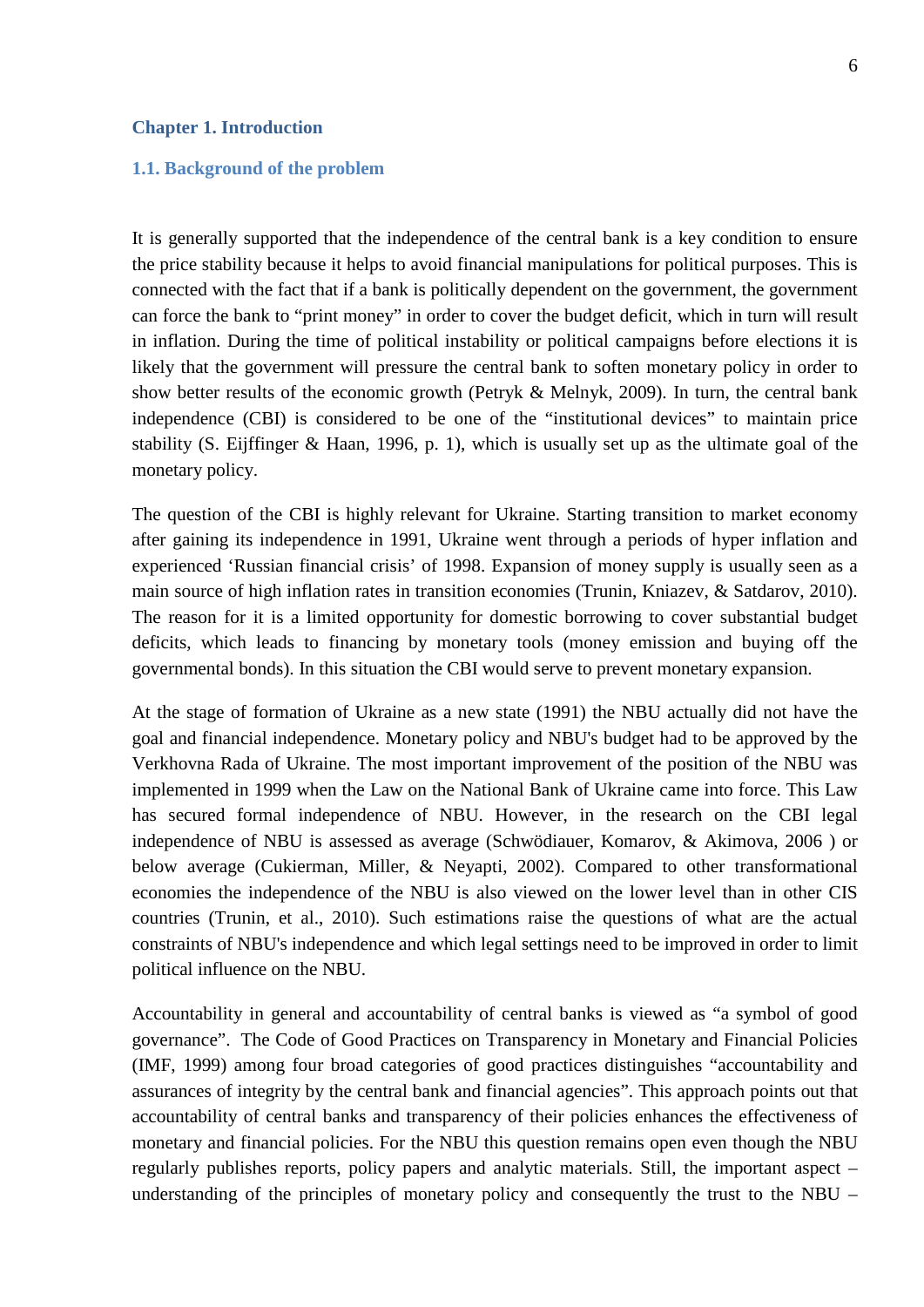remains one of the priority areas that are to be improved. As a fact to support this idea it is possible to refer to the recent precedent of civil complaint to the court on financial responsibility of the NBU for the devaluation of  $UAH<sup>1</sup>$ . The petitioner makes his claims on the basis that the NBU has not fulfilled its constitutional goal, namely ensuring the stability of the national currency (declared exchange rate), which in turn resulted in increase of payments for the petitioner's loans (as the loan was in USD). In turn, the NBU did not agree on the claim as it (NBU) is not obliged to peg UAH to any of foreign currencies. However, this precedent could serve as one of the "alerts" for the NBU (1) to improve regulation of banking sector in terms of giving loans for households in foreign currency, (2) to invest more in clarifying its goals and monetary policy principles to the public. It is also worth to add that goal clarification and precise (numerical) goal definition is crucial for Ukraine for the reason of lack of trust to the Ukrainian currency. The level of "dollarization" of society remains a serious problem.

In the light of the financial crisis in 2008 there is a growing recognition that the policies of the government and the Central Bank should be consistent and supplement each other. However, for Ukraine having high level of inflation  $(22,3%$  in 2008 and  $12,3%$  in 2009<sup>2</sup>) "printing" money in order to support social policies and economic growth during the financial crisis would not benefit the economy as it could be for developed countries with low level of inflation (not more than 3%). Therefore, the priority of monetary policy should be put on ensuring low inflation, which in turn requires increasing the independence of the NBU. In addition the clarification and precision of the NBU's objectives is needed as NBU's main objective is "to ensure the monetary unit stability'

The consequences of the financial crisis of 2008 are another challenge for the NBU's independence. The economic recession and need for of the government to finance its expenses, especially in the light of presidential elections of 2010 have resulted in controversial provisions of the Law on Budget of Ukraine for 2009, which contradicted the legal provisions on NBU's independence and were removed from the mentioned Law later on this basis. Also, the financial crisis of 2008 brought Ukraine to the position of borrowing from IMF in order to tackle the consequences of financial crisis on Ukrainian economy, which was accompanied by a number of recommendations from IMF including decreasing the state budget deficit and increasing the independence of the central bank.

The importance of the institutional development of the Ukrainian financial sector especially under conditions of European integration vector of Ukraine is also recognized and correspondingly enhanced through the European cooperation projects. Namely, from February 2010 launched the European funded **'**Twinning Project' for the National Bank of Ukraine (NBU) with twinning partners Deutsche Bundesbank and the National Bank of Poland<sup>3</sup>. The project's title is "Strengthening the National Bank of Ukraine Potential through the Approximation to EU Standards of Central Banking". This project is viewed as an"institutional building tool" and has

 $1$  According to the materials of the Information Agency "GOLOS.UA" /

http://www.golosua.com/ekonomika/2010/03/22/na-nbu-podali-do-sudu-cherez-obval-grivni. <sup>2</sup> According to the State Committee of Statistics./ http://www.ukrstat.gov.ua/ <sup>3</sup> The European Commission. /

http://ec.europa.eu/delegations/ukraine/press\_corner/all\_news/news/2010/09\_02\_2010\_2\_en.htm.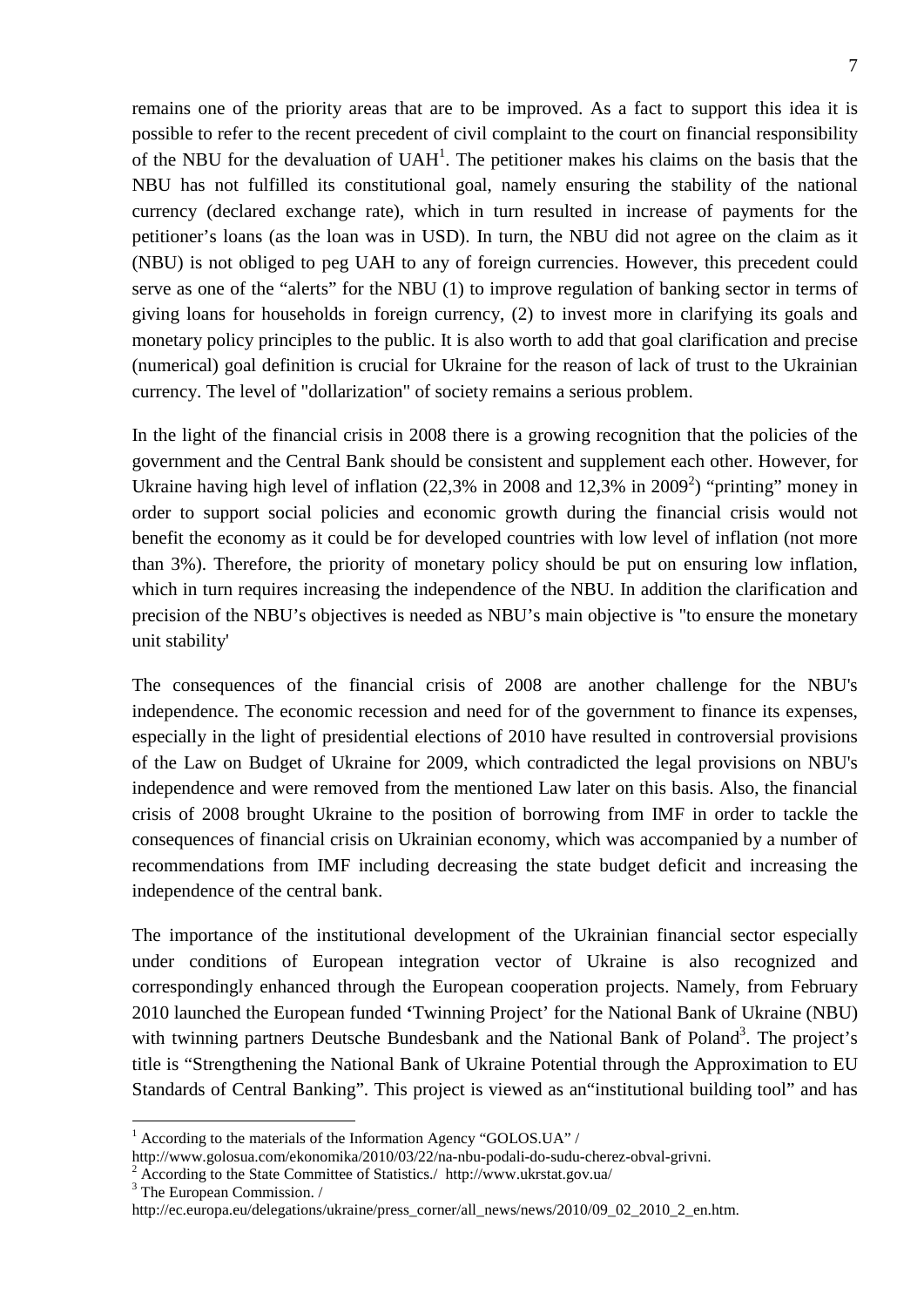the broad aim to strengthen the institutional framework of the NBU and "to enhance the capacity of the NBU to act as Ukraine's central bank". Among more particular expected outcomes are more efficient communication system, planning system basing on the best European practices and improvement and adaptation of the legislative base<sup>4</sup>.

Basing on the above said, it is possible to argue that independence of the NBU is an important aspect of the institutional transformations that Ukraine faces today. This brings us to the questions of how independent the NBU is, which institutions actually contribute to its independence and which should be reinforced in order to benefit the economy of Ukraine. These are the main questions that will be raised in this thesis.

#### <span id="page-7-0"></span>**1.2. Research questions**

The CBI concept present a comprehensive picture of the institutional framework for the CB functioning. The questions of political pressure, goal setting, policy formulation, operational (instrument) independence and accountability are raised. For the NBU the relevance of these issues is crucial. As it was shown in the introduction part, relatively "young" NBU gaining its legal independence only in 1999, faces a number of challenges today. Among them we can name the lack of trust from the public to the national currency, consequences of the financial crisis of 2009, lack of NBU's monetary transparency, the recent attempts to finance government expenditures, etc. All this raises the question of what are the constraints of NBU's actual and legal independence?

The central issue for the CBI is the question of definition of goals and principles of monetary policy and their co-ordination with the strategy of economic and social development of a country. There are opposite views on this issue. On the one hand, the NBU can be a subject to government pressures to "soften" its monetary policy for the sake of higher employment and growth rates. On the other hand, it is impossible not to cooperate completely for the government and NBU as there is (1) an information asymmetry between NBU and government; and (2) need for the balance of control and accountability between the government and the NBU. At this point, it becomes important (1) how the CBI is connected to the deliberation, formulation and implementation of monetary policy; (2) how the dominance of the monetary policy over the fiscal policy helps to design a sound monetary policy; (3) which institutional settings are needed to reinforce the independence of the NBU and its ability to attain monetary policy goals; and (4) how to keep the NBU accountable without limitations of its independence. Therefore, the main research question is *'Which institutional settings are required for the independence of the NBU and its monetary policy?'*

In order to answer the main research question it is important to have an overview of the actual monetary policy of Ukraine as well as the main principles of its formulation. In addition, it reflects the actual independence of the NBU in the economic dimension, namely actual goal

<sup>&</sup>lt;sup>4</sup> The official web-site of the Twinning project in Ukraine. /

http://twinning.com.ua/index.php?option=com\_content&task=view&id=1131&Itemid=330.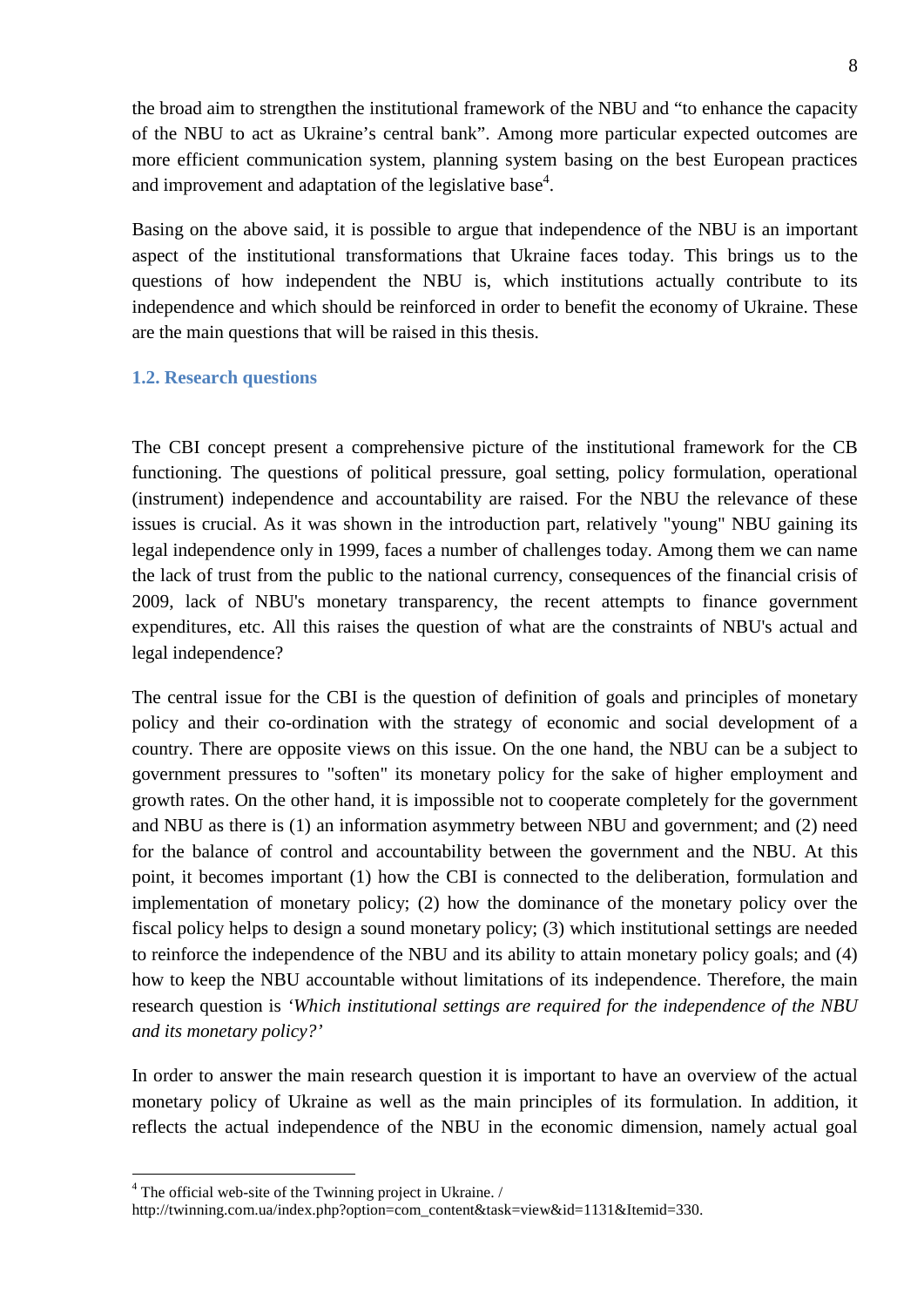setting mechanism. The first specific research question serves its purpose and is formulated as following: '*What is the NBU's monetary policy goal?'*

The further step in our research will concern the assessment of the NBU's independence. It is important to define how what are the NBU's formal relations with the executive and legislative bodies, how autonomous from the political power is the NBU in setting the main goal of the monetary policy and choosing instruments for its implementation. The theoretical framework on the problem of the CBI gives us a profound base and methodological approach on the complex assessment of central bank's independence. The CBI is generally studied in two connected dimensions: (1) legal and actual CBI; and (2) economic and political independence. While legal CBI embraces the formal aspects Of CBI in terms of appointment procedures, policy formulation and relation to the government in terms of lending obligations and financial autonomy of the CB, the actual independence reveal the possible constraints that occur in these spheres. The other important aspect which falls into dimension of the NBU's independence is its accountability. Accountability also reveals the relations of the CB and the government. However, the focus of these relations is on the responsibility of the CB to the government and, indirectly, to the public. It is important for the CBI that monetary policy making is complimented by the accountability of the central bank to policy actors. Therefore, the second sub-question is consequently formulated: *'To what extent is the NBU an independent central bank?'*

Our approach to the research of the CBI is based on the theoretical assumption that the level of actual CBI is defined in the context of institutional development as well as external credibility pressure which follows from the institutional theory*.* The economic theory underlines the relationship of monetary and fiscal authorities as another determinant of the actual CBI. Therefore, the third sub-question serves to explain how the above mentioned issues affect NBU's actual independence. The third sub-question therefore is: *What are the determinants of the NBU's independence?*

The final stage of our research will be devoted to formulation of recommendations for the NBU's independence reinforcement. The answers for the previous research questions serve as a base for the comparison of the NBU's legal independence with the actual practice and its constraints. The main NBU's objective according to the legal provisions is to ensure the stability of the currency unit. In practice it is resulted for the NBU having objectives of insuring internal stability of currency unit (inflation) and external (exchange rate). However, in the recent years the NBU has declared transition to the inflation targeting as its perspective main objective. The ability of the CB to pursue this objective is tightly related to the CBI. The NBU, having the main objective of ensuring low inflation, needs institutional changes in the light of the current the challenges for the NBU's independence (fiscal-monetary authority's relations, high level of inflation, dollarization of the economy, etc.). The fourth question therefore is formulated as: '*What should be reformed in the institutional settings of the NBU to attain its goal?'*

## <span id="page-8-0"></span>**1.3. Relevance of the thesis**

The scientific problem of the independence of central banks and its counter relation to the accountability of central banks is widely discussed. In Europe the ECB being one of the symbols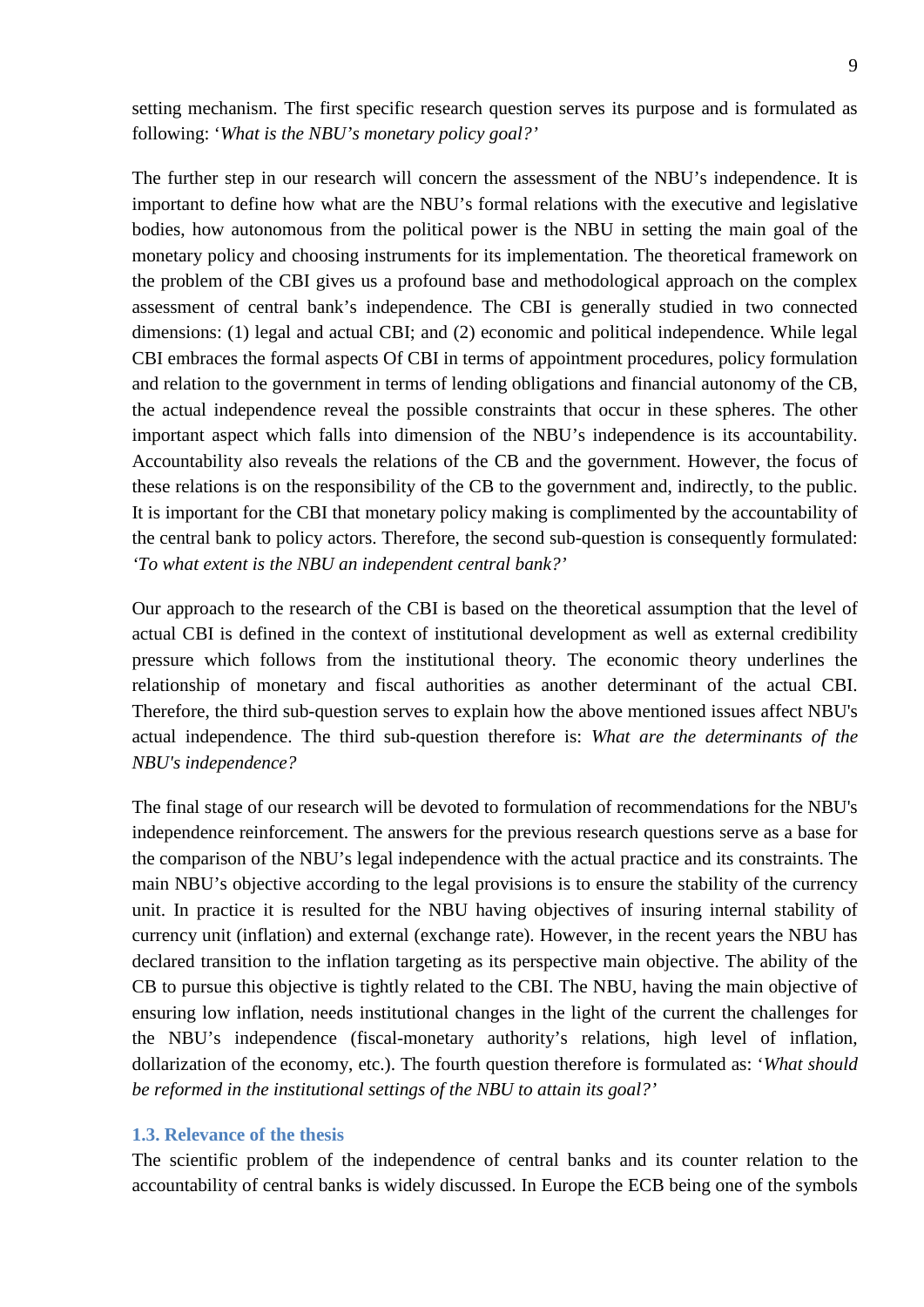of the EU success has the basic value its independence. A number of studies are devoted to the analysis of the relationship between the central bank autonomy and monetary policy (Arnone, Laurens, Segalotto, & Sommer, 2007; Cukierman, 2008; S. Eijffinger & Haan, 1996; Haan de, Masciandaro, & Quintyn, 2008; Siklos, 2008; Walsh, 1993). Some research contains empirical tests that prove negative correlation between the central bank's independence and monetary policy (Grilli, Masciandaro, & Tabellini, 1991). The main conclusion from these empirical studies is that the CBI contributes to the low inflation in the long-run. In the short run the government having the goals of high employment and economic growth can influence the NBU to monetize the budget deficit, which results in higher inflation in the long-run. In contrast, the CB having the main objective of ensuring low inflation should be independent to avoid the constraints of fiscal-monetary authorities' relations.

In Ukraine monetary policy and its deliberation is also extensively studied by Ukrainian scholars Grytsenko A. and Krychevska T. (Grytsenko & Krychevska, 2005), Petryk, O. I., and Melnyk, K. K. (Petryk & Melnyk, 2009), etc. The problem of the independence of the National bank of Ukraine is discussed in these works as an important precondition for the improvement of monetary policy making process.

It is important to mention here a research with the support of UNDP Ukraine, which united experts from Otto-von-Guericke University Magdeburg and Bureau of Economic and Social Technology (BEST) (Schwödiauer, et al., 2006 ). The research resulted in the comprehensive paper discussing different dimensions of the NBU independence, accountability and transparency of monetary policy as well as a set of recommendations for changes of Ukrainian legislation. This paper focuses on assessment of the legal dimension of NBU's independence basing on the Law on NBU. It also covers only the period 1999-2005 and during and after 2005 there were a number of important changes. In turn, our research presents the analysis of NBU's legal and actual independence basing on the recent legislative changes (up to July 2010). In addition, in our research we compare the legal aspects of NBU's independence with the actual practice and identify the main constraints for the NBU's actual independence. The thesis is based on the theory on the CBI, economic theory and institutional theory. The institutional development of NBU, public and financial opposition to inflation, relations of fiscal and monetary authorities as well as external credibility pressure is analyzed in the context of both strengthening and challenging of the actual political and economic independence of the NBU.

### <span id="page-9-0"></span>**1.4. Structure of the thesis**

The logic of the paper is developed as follows. First, the introduction part gives insight into the practical perspective of the NBU's independence. A short background of the NBU's independence development is given and a number of challenging issues for the CBI are discussed. The formulation of the research problem and the main and specific sub-questions help to structure the thesis and choose the theory for the research.

The second chapter serves as the theoretical ground for answering main and specific research questions. A thorough analysis of literature concerning the CBI as it will serve as a base for assessing the independence of the NBU in the fourth chapter. Here, we analyze the literature on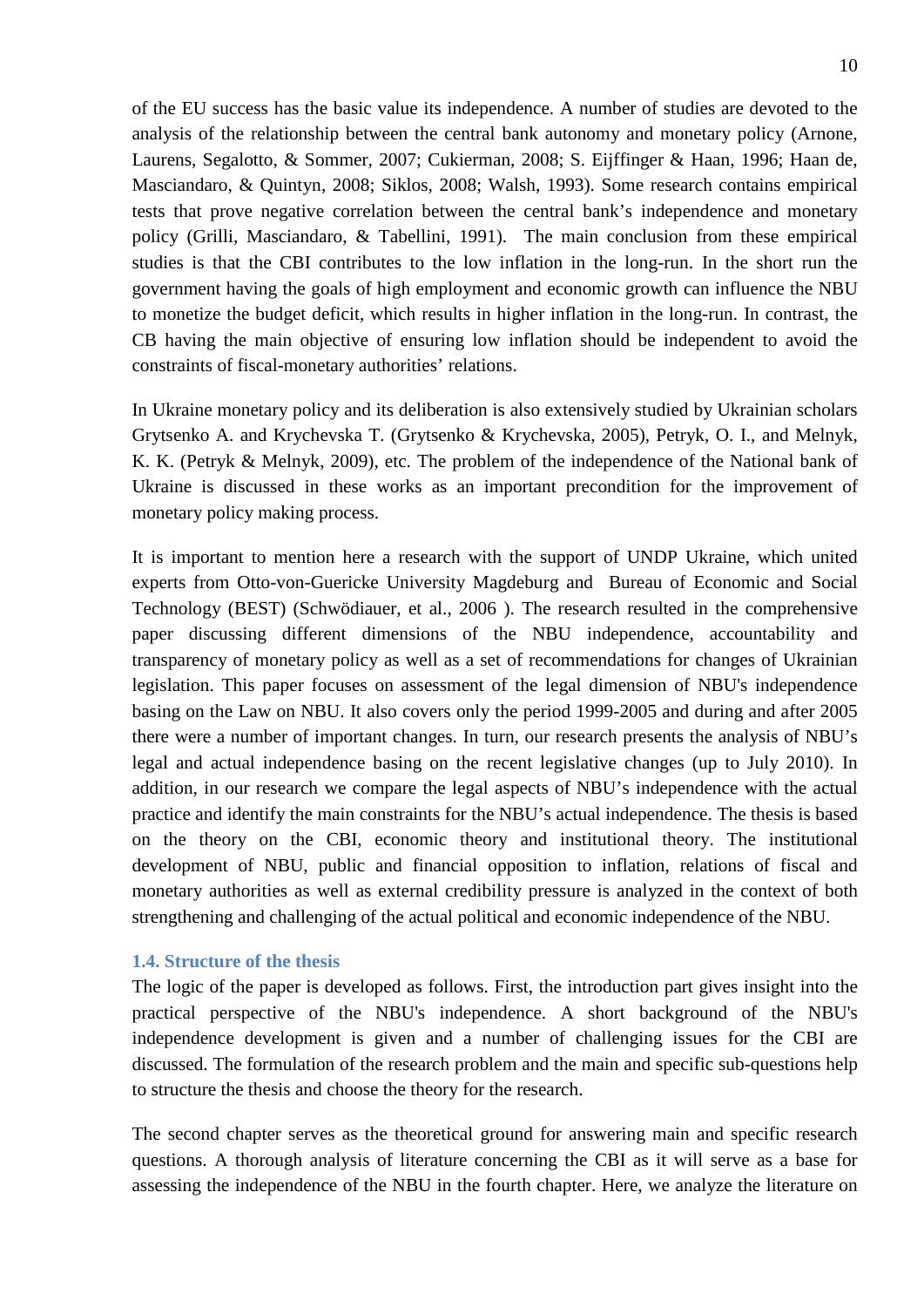the CBI, its definition, theoretical arguments in favor of increasing the CBI and assessment methodologies. This part is complemented by the theoretical discussion on the accountability of the CB as an important aspect along with the CBI of the CB's governance. The theoretical assumptions on the CBI structure in two dimensions – first, legal and actual independence, and, second, political and economical independence – create a base for the analysis of the NBU's independence in terms of its actual independence in terms of goal-setting and legal political (appointment procedures) and economical independence (lending obligations, financial autonomy). The institutional theory is discussed in the context of how the historical institutional development and external credibility pressures (via open economy, trade networks, relations with international financial organizations) predetermine the construction of the CBI for a particular country. In addition the economic theory gives a valuable insight of the fiscal-monetary authorities relations, which are important for the CBI. These theoretical assumptions are the base for the discussion of the main determinants of the NBU's independence.

The third chapter provides research methodology that is used. Namely, it specifies the research strategy, gives reasoning for the time frame of the study, data selection and methodology for data analysis.

The forth chapter contains the results of the analysis. The logic of this chapter is moving from the analysis of the actual monetary policy of Ukraine in terms of goals and their credibility, analysis of the independence of the NBU in legal dimension, explanation of the main determinants of strengthening of NBU's independence, to the identification of possible constraints and their solutions. First, the paper gives an overview of the monetary policy of Ukraine for the period 2000-2009 focusing on the main problems of the goal setting and policy formulation. Second, we assess the NBU's independence basing on the methodology presented in the literature. The criteria for the assessment include main dimensions: political independence (appointment and dismissal of the CB's governors, turnover of CB's governors, policy objective, etc.) economic independence (policy formulation and instruments) and accountability. Further, the research goes into discussion of the determinants of the NBU's independence. The history of NBU's creation, public and financial opposition to inflation are discussed in the context of reasoning the granting NBU its independence. The openness of Ukrainian economy and IMF loans present the external credibility pressure for the strengthening of NBU's independence. In addition the discussed interrelation of fiscal and monetary authorities serves to identify the constraints for the NBU's independence. The chapter ends with the discussion of the main institutional constraints for the NBU's independence and possible ways of their solution.

The fifth chapter presents the conclusions where we summarize the answers for the research questions. The research provides the recommendations for improvement of the instructional setting which are relevant under given NBU's goal.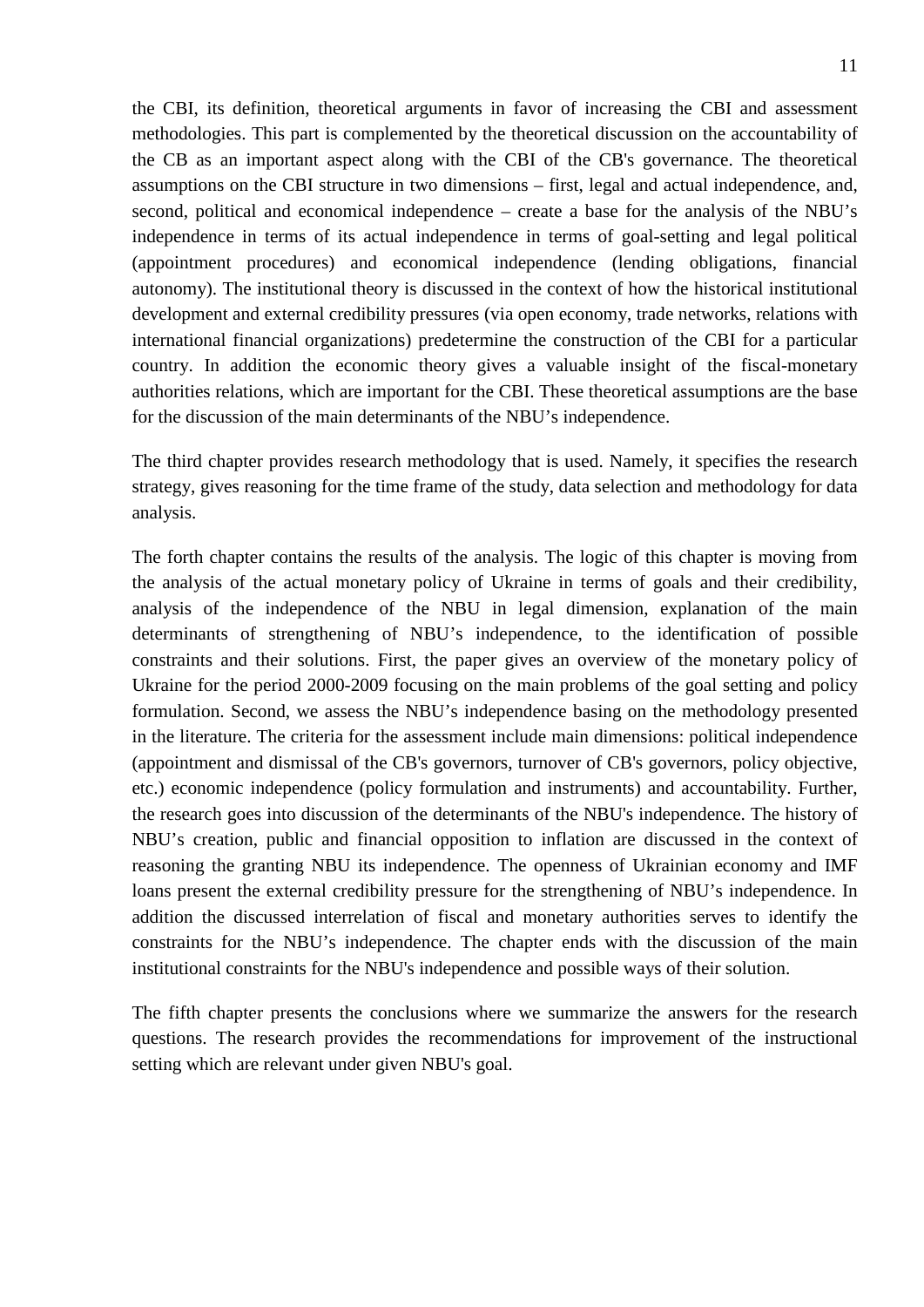#### <span id="page-11-0"></span>**Chapter 2. Theoretical framework**

*Researchers all over the world admit the increase in the CBI of many countries<sup>5</sup> . They connect it to different reasons: with the necessity of central banks to maintain price stability, establishment of the ECB, process of market transformations in the post-soviet countries, and finally, to the broad process of globalization. Nevertheless, the institutional tool of CBI has its benefits and is implemented in different countries to different extents. However, the basic common elements of the CBI can be identified and tools for its (CBI) assessments are developed in the literature. These and other issues are in the focus of this chapter and serve as a base for the research methodology. The logic of this chapter is developed as follows.* 

*First of all, referring to our research questions about the goal of the NBU and the level of the NBU's independence, it is important to discuss the main definitions of the CBI as well as approaches to the CBI assessment. The actual goals of the NBU as well as the approach of its*  formulation are relevant for the actual NBU's independence. At the same time, the level *economic and political independence asserted to the NBU in the legislation serves as important precondition to the actual NBU's independence. The theory provides a comprehensive study of the CBI along two lines of the CBI classification: (1) legal (formal) and actual independence; (2) political and economic independence. These classifications are interrelated as both legal and actual independence have political and economical elements of independence. The economic aspects of independence include financial independence and instrument independence. The political aspects of independence include the policy objective setting, appointment procedures of the CB's governors, decision-making and accountability. The concept of accountability is also discussed in detail in the separate section. The accountability is discussed in the literature as one of the objection to the CBI. However, CBI should be complemented by the accountability and transparency of the monetary policy. Thus, as a part of CBI, accountability is seen in the political independence dimension as it reflects the relationship between the CB and the government.*

*In addition, it is important to define why the CBI is important and what are the benefits of this institution for Ukraine given the certain goal of the NBU – ensuring the stability of the currency unit (both internal stability (inflation, and external stability (exchange rate)). Therefore, the chapter presents the main theoretical assumptions that determine importance of the CBI: public choice theory, fiscal constraints and the time inconsistency problem. The agency theory is discussed in terms of regulation of the central bank (as an agent) and the government (as a principal) by means of contracts. The main benefits of the CBI are summarized and objections are defined.* 

*Further, our third research sub-question requires understanding of which determinants contribute to granting and development of the NBU's independence. The economic and* 

 <sup>5</sup> (Cukierman, et al., 2002; Cukierman, Webb, & Neyapti, 1992; Eijffinger & Haan, 1996; Polillo & Guillen, 2005; Schwödiauer, et al., December 2006 )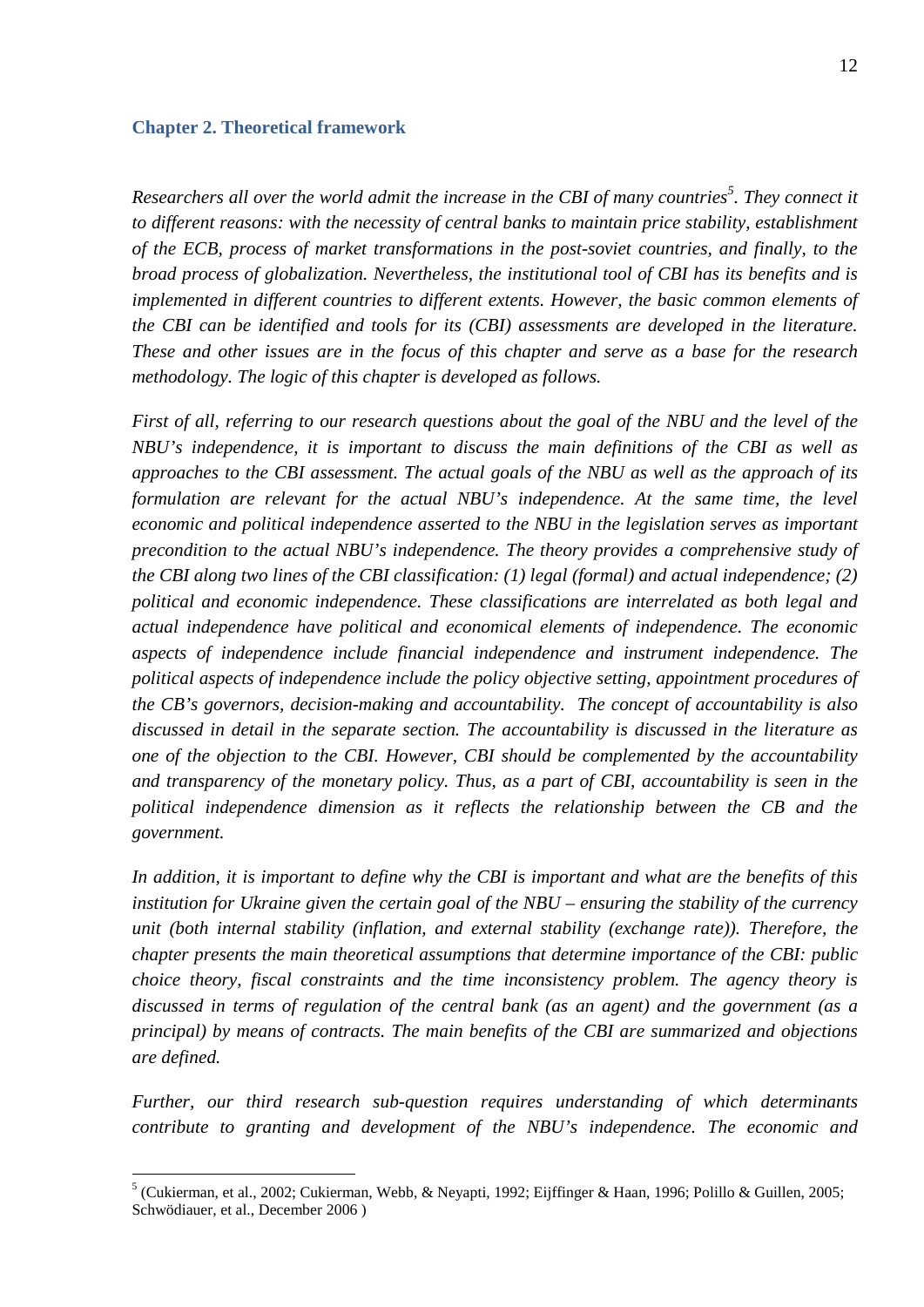*institutional theories give a valuable insight in this respect. The economic theory perspective to CBI analysis is focused of the interaction of fiscal and monetary authorities as the main cause of problem when tackling the inflation by the independent CB. The monetary and fiscal theories of inflation are discussed in this context. The neo-institutional theory gives the possibility to discuss the main determinants of the CBI, namely, path-dependency in the institution development, international coercive pressures via foreign trade and investment and cross-national international influences via network structures.*

*The chapter ends with the conclusions that contain implications for the methodological part of the thesis.*

## <span id="page-12-0"></span>**2.1. The CBI concept: economic and political aspects**

## <span id="page-12-1"></span>**2.1.1. Definitions of the CBI**

There is no uniform definition of the CBI. Generally two main dimensions of the CBI are distinguished – economic and political independence. This line is present in the most of studies and moreover serves as the base for the further assessment methodologies (Alesina & Summers, 1993; Cukierman, Web, & Neyapti, 1992; Grilli, et al., 1991).

The distinction between *legal* (also referred to as *formal*) and *actual* independence is based on the assumption that actual independence of the CB can differ from the independence that the CB is given by the law due to informal arrangements between the bank and other parts of government, the personality of key individuals in the bank and the (rest of the) government, etc. (Cukierman, et al., 1992). Certainly, legal independence is an important base for the actual independence. However, "many central bank laws are highly incomplete and leave a lot of room for interpretation" (Cukierman, et al., 1992, p. 361), which results in the difference of the legally granted independence and the one that the CB has in practice.

The distinction between *political* and *economic* independence of the CB concerns spheres of influence of the government on the CB. If political dimension of the CBI concerns relations of the legislative and executive branches of power and the CB in terms of appointment procedures of the CB's officials, the economic dimension of the CBI mostly reveals the relations between fiscal and monetary authorities in terms of lending obligations to the government. More precisely, the main features of *political independence* include clear procedure for appointing members of the governing body, President of the Central Bank and formalized criteria for selecting candidates; guaranteed protection leadership of the Central Bank from dismissal; no requirements for Government's approval of the CB's decisions. *The economic independence*  presumes that the CB doesn't have the obligation to finance government spending and provide loans as well as experience minimum or no intervention from the government in decisionmaking on monetary policy.

In order to clarify the different definitions of the CBI in the literature and their overlapping we summarized different classifications of the CBI them in a table below.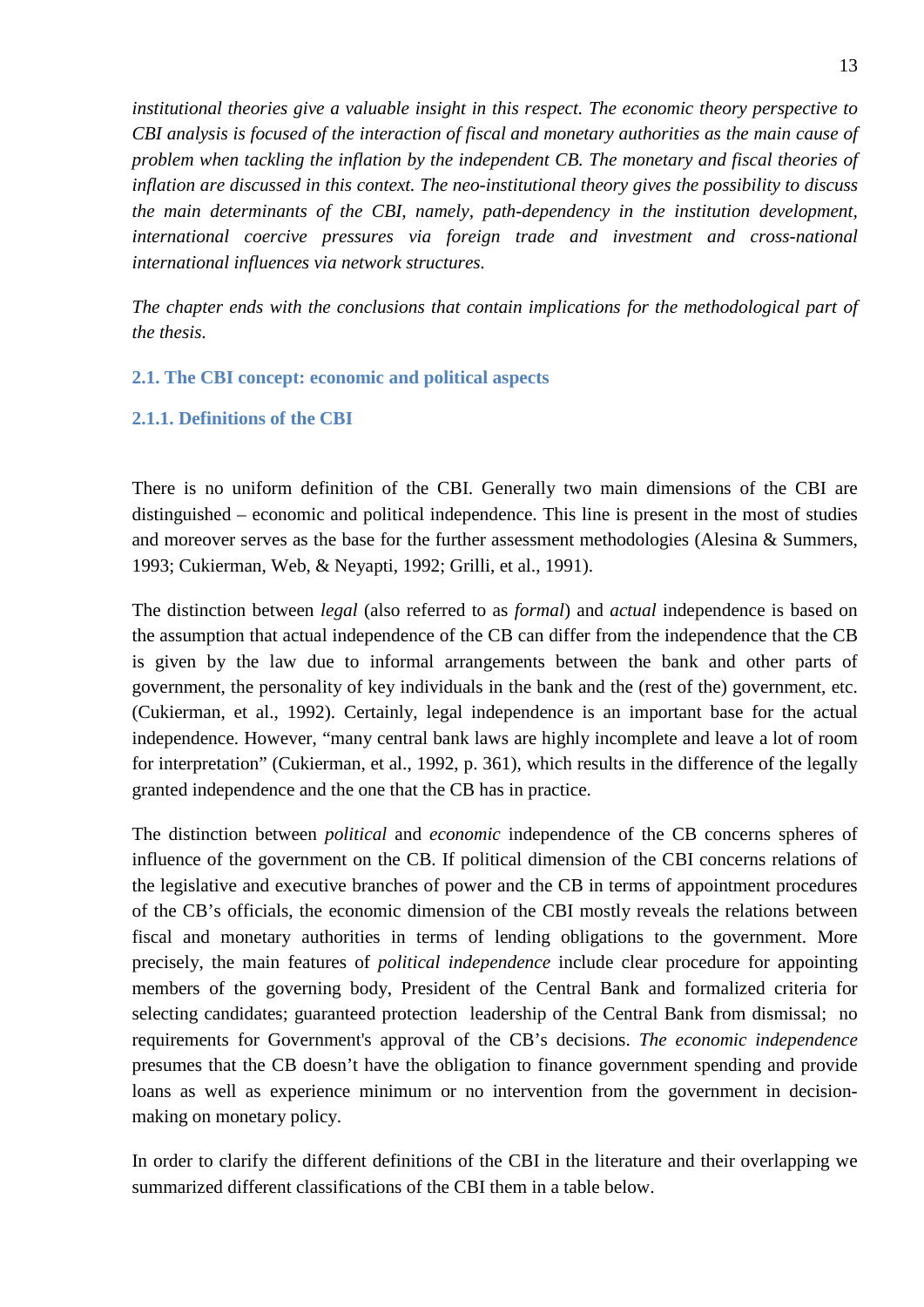| <i>Literature</i>   | CBI               | Main categories that define the CBI                            |
|---------------------|-------------------|----------------------------------------------------------------|
| Grili,              | Political         | Appointment procedures                                         |
| Masciandaro         |                   | Approval of CB's decisions by the government                   |
| Tabellini<br>and    |                   | Legal binding of the CB by monetary policy objectives          |
| (Grilli, et<br>al., | Economic          | Lending obligations of the CB to the government                |
| 1991)               |                   | Freedom to choose policy instruments                           |
| Eijffinger<br>and   | Personnel         | Influence the government has in appointment procedures         |
| Haan<br>(S.         |                   |                                                                |
| $\&$<br>Eijffinger  | Financial         | Lending procedures (obligations) to the government             |
| Haan, 1996)         | Policy            | Autonomy of the CB in the formulation (goal independence)      |
|                     | independence      | and execution of monetary policy (instrumental independence)   |
|                     |                   |                                                                |
| Smaghi              | Functional        | Freedom to choose policy instruments                           |
| (Smaghi, 2008)      | Institutional     | Independence from the government                               |
|                     | Personal          | Appointment procedures                                         |
|                     | Financial         | Financial freedom (own capital)                                |
| Cukierman,          | (formal)<br>Legal | Legal provisions concerning appointment procedures, objectives |
| Web<br>and          | independence      | setting, lending obligations to the government, etc.           |
| Neyapti             | Actual            | <b>TOR</b>                                                     |
| (Cukierman,<br>et   | (effective)       |                                                                |
| al., 1992)          | independence      |                                                                |

<span id="page-13-0"></span>**Table 1. Definitions of the CBI in the literature**

In the line of political and economic independence division, the CBI is also viewed as having three main pillars, namely personnel, financial and policy independence (S. Eijffinger & Haan, 1996). CBI can be considered having personnel independence when it is exempted from the governmental direct involvement and pressure concerning appointment and dismissal procedures of the CB's Governor and Board. Financial independence of the CB assumes that government cannot force the CB to finance government's expenditure either through additional emission or through the direct loans. Policy independence refers to the sole responsibility of the CB in formulation and implementation of the monetary policy. In this respect the two different elements of policy independence are identified: independence of the CB in setting the goal and independence in choosing instruments in order to pursue the goal.

Smaghi while analyzing the independence of the ECB distinguishes four categories of central bank independence: functional, institutional, personal and financial independence and analyze them from the given legal provisions and practices (Smaghi, 2008). Functional independence here with the instrumental independence as defined by Eijffinger and Haan and refers to the freedom of the CB to set its policy instrument with the aim of achieving its objective. Institutional independence is understood by the author broadly and viewed as independence of the CB as an institution from the government. The understanding of personal independence here coincides with the above discussed personnel independence. In contrast, the financial independence is viewed by Smaghi in terms of financial freedom of the CB. In other words the CB should be ensured with proper financial means to function.

The challenge for the assessment of the CBI basing on legal provisions comes from the inconsistency of formal and actual independence as "distance between theory and practice is not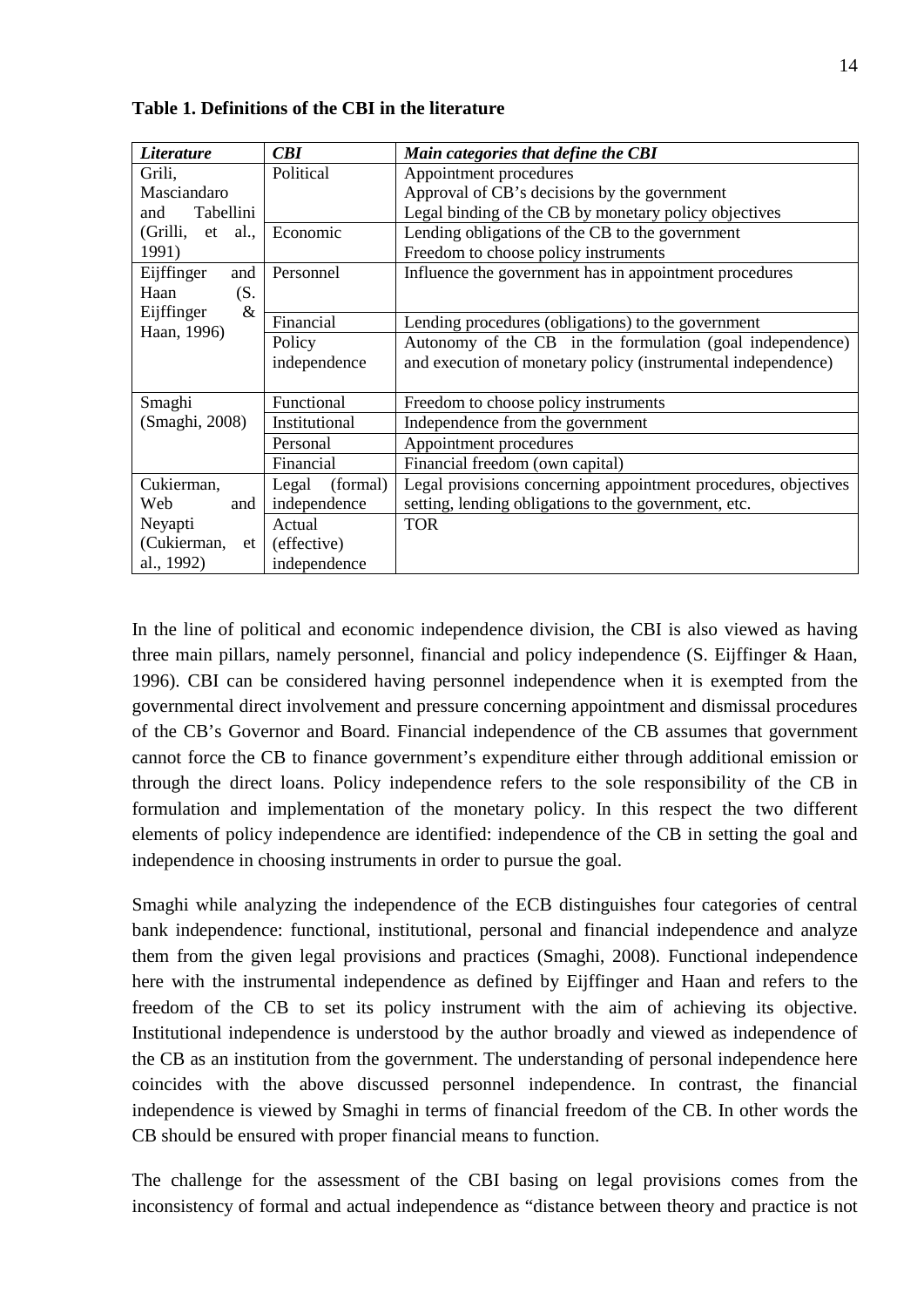always short" (Smaghi, 2008, p. 446). Smaghi argues that legal provisions are necessary, but not sufficient, to ensure central bank independence" (Smaghi, 2008, p. 447) and shows that even the ECB, which was created with the premise of being 'the most independent central bank', faces the challenges for its independence in all four dimensions (functional, institutional, personal and financial independence).

Following this line of arguments, Siklos defines the CBI "not as a single index measure but rather as a multidimensional set of characteristics" (Siklos, 2008, p. 805) and identify the combination of *de jure* and *de facto* characteristics that most benefit the central bank's role in ensuring low inflation, namely the mandate of the central bank for the single objective, the decision-making process used in conducting monetary policy, the degree of legislated autonomy, transparent appointment procedures. As *de facto* components of the CBI Siklos points out the economic freedom, the type of exchange rate regime, the clarity and numerical expression of the monetary policy target and a proxy for the credibility of monetary policy.

The complexity of the category of the CBI can be also seen through the methods of its assessment. There has been developed a number of complex indices that reflect different dimensions and elements of the CBI. Further we discuss the most commonly used measurements of the CBI.

The basic principle of most measurements is identification of a set of elements of CBI and its coding. The elements as a rule include legal (formal) determinant as they can be easily revealed and do not usually require interpretation. However, some values do not always exclude a certain level of subjectivism because the assessment of the CBI is based on several sources of legislation, which may not correspond.

The most widely used indices are the index developed by Cukierman (known also as LVAW index) (Cukierman, et al., 1992) and index developed by Grili, Masciandaro and Tabellini (GMT) (Grilli, et al., 1991). LVAW index consists of four main categories, namely appointment and dismissal of central bank authorities, independence for policy formulation, central bank objectives, and central bank lending and overall covers 16 characteristics of CBI. Each score is assigned a number from 0 to 1, followed by the aggregation procedure. In the result overall score is derived, which lies in interval from 0 to 1.

Grili, Masciandaro and Tabellini distinguish between political and economic independence of the CB. Therefore, the GMT is divided in two sub-sections - political and economic independence. Each of the elements gets the score  $0/1$ . Overall score is calculated by summing all scores. Score of political independence within GMT-index is based on such criteria as appointment procedure of the CB's Governor and the Board of Directors, approval of NBU's decisions by the government, legal binding of the CB by monetary policy objectives, etc. The economic independence of the CB within the GMT-index is mainly based on assessment of lending obligations of the CB to the government as well as its freedom to choose policy instruments.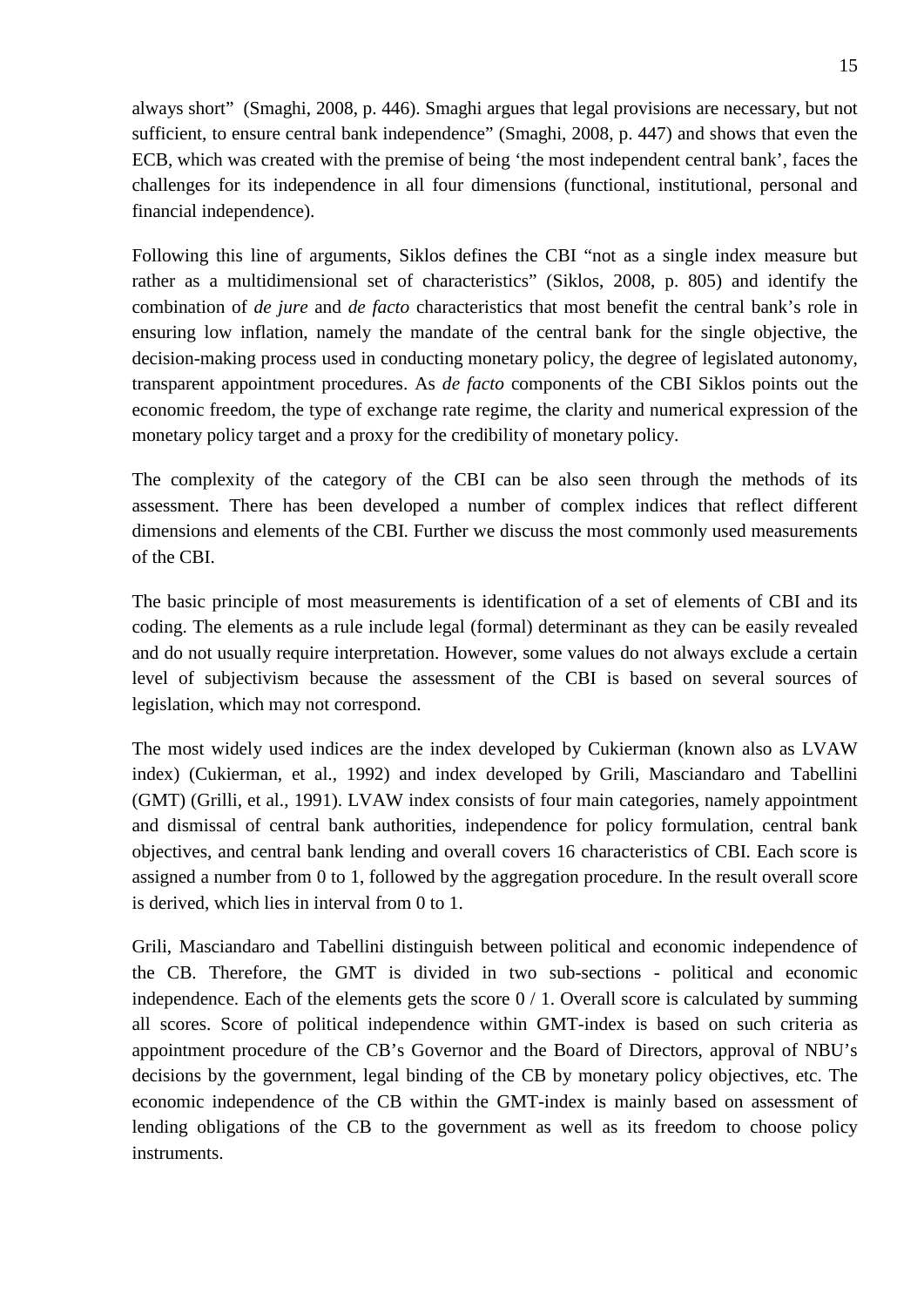Our interest also attracted the Modified Cukierman index, which was suggested by Jácome and Vázquez (Jácome & Vázquez, 2005). Analyzing the CBI in Latin American countries they suggested some improvements of the Cukierman index. The Modified Cukierman Index (MCI) is based on four structural criteria of Cukierman index. However, there are some minor and major differences. The first category of LVAW 'Central bank CEO' concerns exclusively the appointment procedures of the CB Governor. In contrast, the MCI includes also procedures for the entire Board of Directors. The criterion for the estimation of the independence in this dimension is also different – its aim to underline that the independence from the political cycle. In other words, the criterion is the overlapping the term of Board with the Presidential term. The section of LVAW 'Policy formulation' is also reformulated. The elements of assessment of exchange rate policy and the central banks' role in approving public sector debt are added. The other important modification is the adding the criterion of accountability as well as some changes in assessment of economic autonomy (in terms of lending to government).

All these indices are based on the assessment of legal provisions, which is the reflection of formal independence. Cukierman also suggests another indicator that might show the state of the actual (or effective) independence –  $TOR - a$  turnover of the central bank's governors (Cukierman, et al., 1992). Another way to assess actual independence are the questionnaires or check-lists (for example, QVAW, that is also developed by Cukierman) that reflect the actual practices like formal and informal numerical expression of the goals, overlapping of the office terms of the CB's governor and political authorities, etc. This reflects the weak points of the legal measures of the CBI as the legal provisions cannot grasp the informal institutional arrangements between the governmental authorities and the CB. Therefore, the combination of both would help to maximize the precision of the measurements. In our analysis we use LVAW, CMI and TOR, which are discussed in more detail in methodological part of the thesis.

The theoretical concepts of the CBI definition discussed above serve as a base for our analysis of the NBU's independence. However, it should be noted that some of the definitions of the CBI overlap. Thus, we see the necessity to summarize different classifications / definitions of the CBI the following table.

| <b>Legal independence</b> (also referred as Formal independence) de jure independence)       |                                     |                                                                                               |  |  |  |
|----------------------------------------------------------------------------------------------|-------------------------------------|-----------------------------------------------------------------------------------------------|--|--|--|
|                                                                                              | Political independence              | Economic independence                                                                         |  |  |  |
| Institutional independence<br>Personnel independence                                         |                                     | Financial independence                                                                        |  |  |  |
| Policy independence: Goal<br>Accountability<br>independence                                  |                                     | Policy independence: Functional<br>independence / instrument<br>independence                  |  |  |  |
| <b>Actual independence</b> (also referred as Effective independence / de facto independence) |                                     |                                                                                               |  |  |  |
|                                                                                              | <b>Political independence (TOR)</b> | <i>Economic independence</i> (Economic<br>freedom, the type of exchange rate<br>regime, etc.) |  |  |  |

<span id="page-15-0"></span>**Table 2. Summary of CBI classification**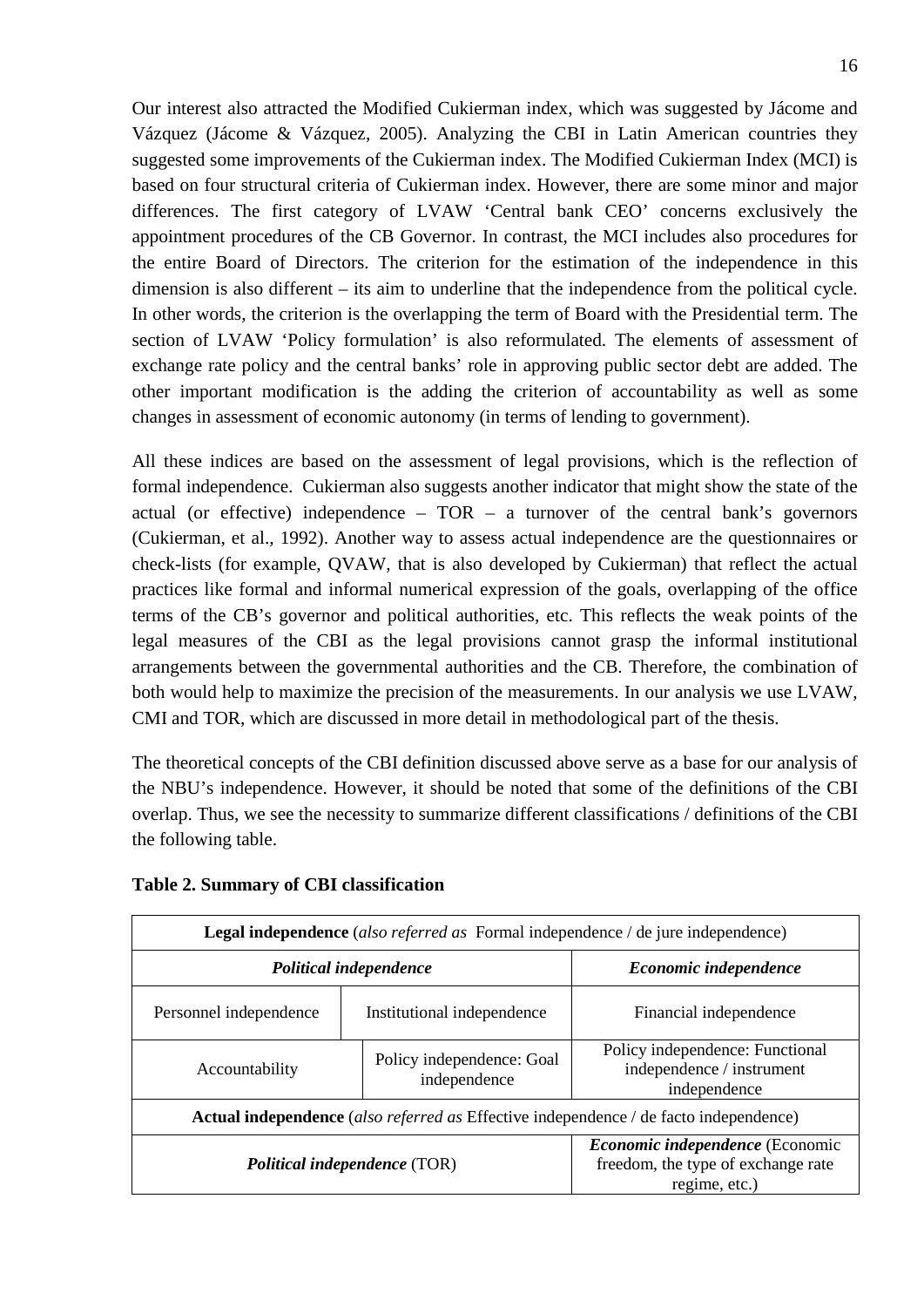#### <span id="page-16-0"></span>**2.1.2. Theoretical views on CBI**

The main grounds about the importance of the CBI for improvement of monetary policy in the long run are laid in a number of theoretical assumptions, including public choice theory, timeinconsistency problem and the fiscal deficit problem. They mainly present economic arguments for the rationales of the CBI. Besides, institutional and political rationales influencing the CBI are the question of "optimal contract" (principal-agent theory), the need for technocrats and external credibility hypothesis (neo-institutional theory).

*Public choice theory* argument is based on the assumption that monetary authorities (CBs) are under considerable political pressure to behave in accordance with government's preferences and objectives<sup>6</sup> (Bandura, Mendoza, & Sidikou-Sow, 2006; S. Eijffinger & Haan, 1996). Under this condition, the CBI would contribute to less political influences. The connected argument is laid by Sargent and Wallace (1981) (Sargent & Wallace, 1981), which relates to the *interaction of fiscal and monetary authorities* and possible pressure that the fiscal authorities might execute in order to cover the budget deficit by the additional creation of money. This aspect is discussed in detail further in the thesis (section 2.2). The next argument is connected with the *timeinconsistency problem* of monetary policy. In other words, monetary authorities can be unable to follow the optimal long-term plan over time. The theory is based on the assumption that governments generally have tendency to opt for high employment. In the situation, when the long-term target inflation rate is set the government have still strong incentive to inflate under the pressure of electorate (Bandura, et al., 2006). And, eventually, the long-term policy appears to be time inconsistent.

The other argument for granting the CBs independence suggests that monetary policy has a complicated nature and therefore, technocrats should be in power for decision-making<sup>7</sup> (Bandura, et al., 2006). Reffering to the *external credibility* as an argument in favor of the CBI, the authors assume that CBI is granted in order to gain credibility and good reputation to international financial actors (Polillo & Guillen, 2005).

*The principal-agent theory* refers to the regulation of the central bank (as an agent) and the government (as a principal) by means of contracts. In this respect Eijffinger and Haan (1996) refers to structuring the contract between the CB and the government as a way "to overcome the incentive problems of monetary policy" (S. Eijffinger & Haan, 1996, p. 10). Oritani (2010) applying the agency theory to central banks identifies two main distinguishing features of the principal-agent relationship of a central bank: (1) existence of multiple principals and (2) CB's status as an independent agency (Oritani, 2010, p. 18). These features limit the possibility of using the measures to overcome the problems of the relations 'CB-government'. Among commonly used (1) contract design, (2) monitoring and reporting, (3) screening and selection, and (4) institutional checks (mutual checks by multiple agents), only the first two measures are available. The contract with explicit inflation target makes the CB accountable for meeting this

 $6$  The theory was developed by Buchanan and Wagner (1977).

<sup>7</sup> Referred to Johson (Johnson, Juliet. 2006. "Postcommunist Central Banks: A Democratic Deficit?" *Journal of Democracy* 17 (1): 90-103).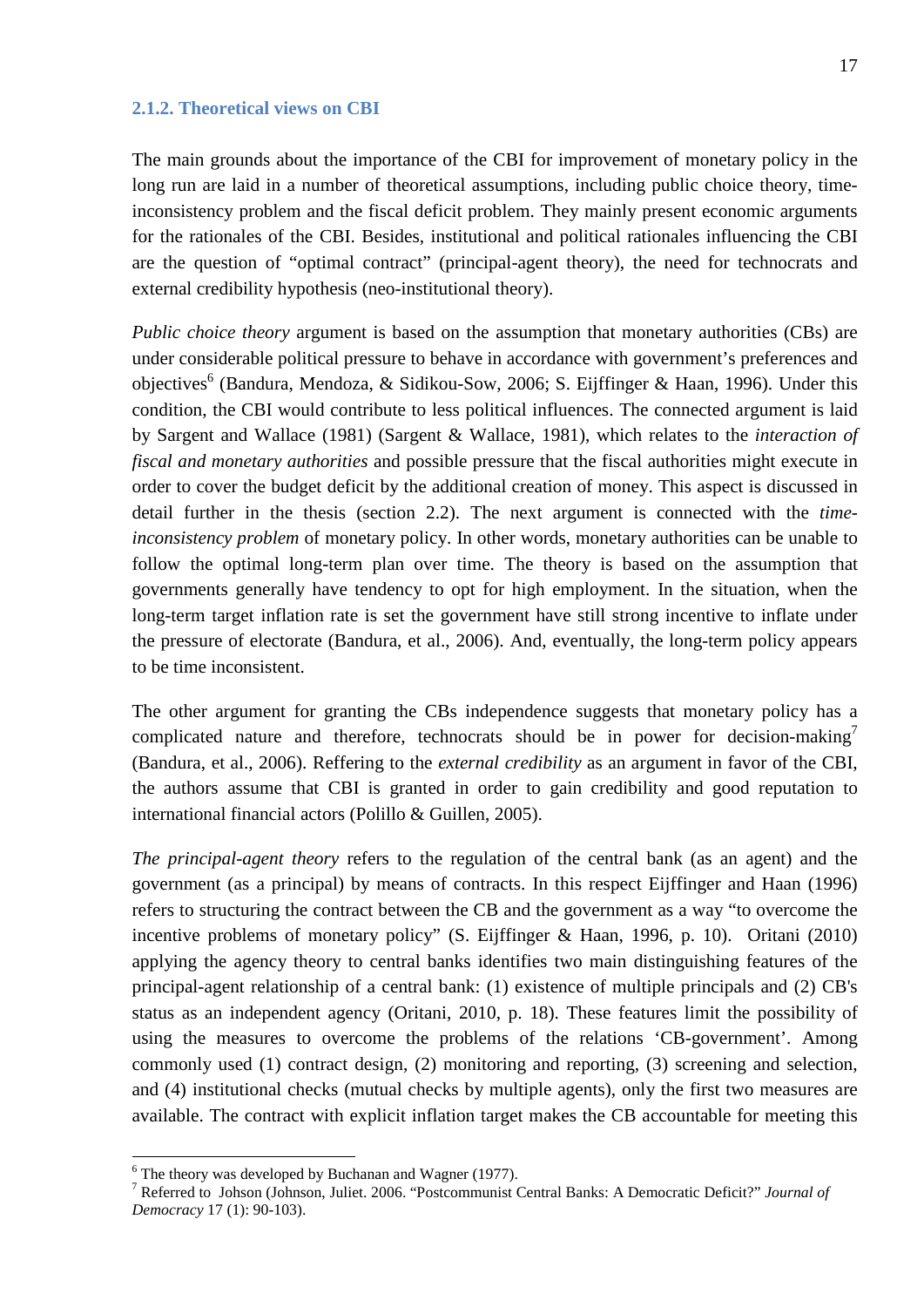target and as a result, for the monetary policy itself. Monitoring and reporting refers to the practice of accountability of the CBs which is discussed further in this chapter.

The above mentioned theoretical views give the possibility to summarize the main *arguments in favor of the CBI* as follows:

1. The first and foremost argument in favour of the CBI is that high CBI helps to reduce inflationary pressures. The lack of CBI can lead to political manipulation and monetary expansion, respectively, increasing volatility of inflation. This situation is more likely to appear during political campaigns before elections, when governments tend to secure better economic growth and reduce unemployment in the short-term perspective in order to show better results. The stimulation of consumption is accompanied by pressure on the CB to mitigate monetary policy.

In order to explain possible reasons for inflationary pressures Cukierman (Cukierman, 1992) points to several basic reasons for monetary expansion: the government's tendency to support high employment, government revenue, the positive balance of payments balance and ensure financial stability. The government's willingness to increase employment may be accompanied with increase in public spending, which in the medium-term period lead to inflation.

The government can also use benefits of inflation. Financing its liabilities via additional monetary emission leads to inflation. At the same time, inflation also reduces the net present value of debt payments, which reduces real government spending on interest payments and the payment of principal debt. In circumstances when the government has limitations to attract other taxes to increase its income or when there are no other options to have a loan to cover budget deficit, governments might use this mechanism.

The need to maintain a positive balance of balance of payments (especially current account) also may make governments to opt to devaluate currency in order to stimulate export. However, currency devaluation can transmit inflation in two ways: (1) through increase in import prices of consumer goods; (2) through increase in prices of intermediary goods that are imported and used for the domestically produced consumer goods. This is a typical situation for countries that specialise in export of raw materials and low technological goods and has a need to import technology (Ukraine falls in this category).

The aim of the government to ensure financial stability can also cause inflationary pressures. The current financial crisis shows that a lot of countries opted to tackle the consequences of financial crises by increasing public expenditure or "buying off" problematic companies and banks. This, together with economic recession and consequently lower levels of economic activities and tax incomes can cause budget deficits and further need to finance it via monetary emission.

2. Central bank independence can also have another role, which is also connected with reputation and the image of healthy economic environment and low inflation. In this way a central bank can be a guarantee to foreign investors that their investments will not lose their value over time (Polillo & Guillen, 2005).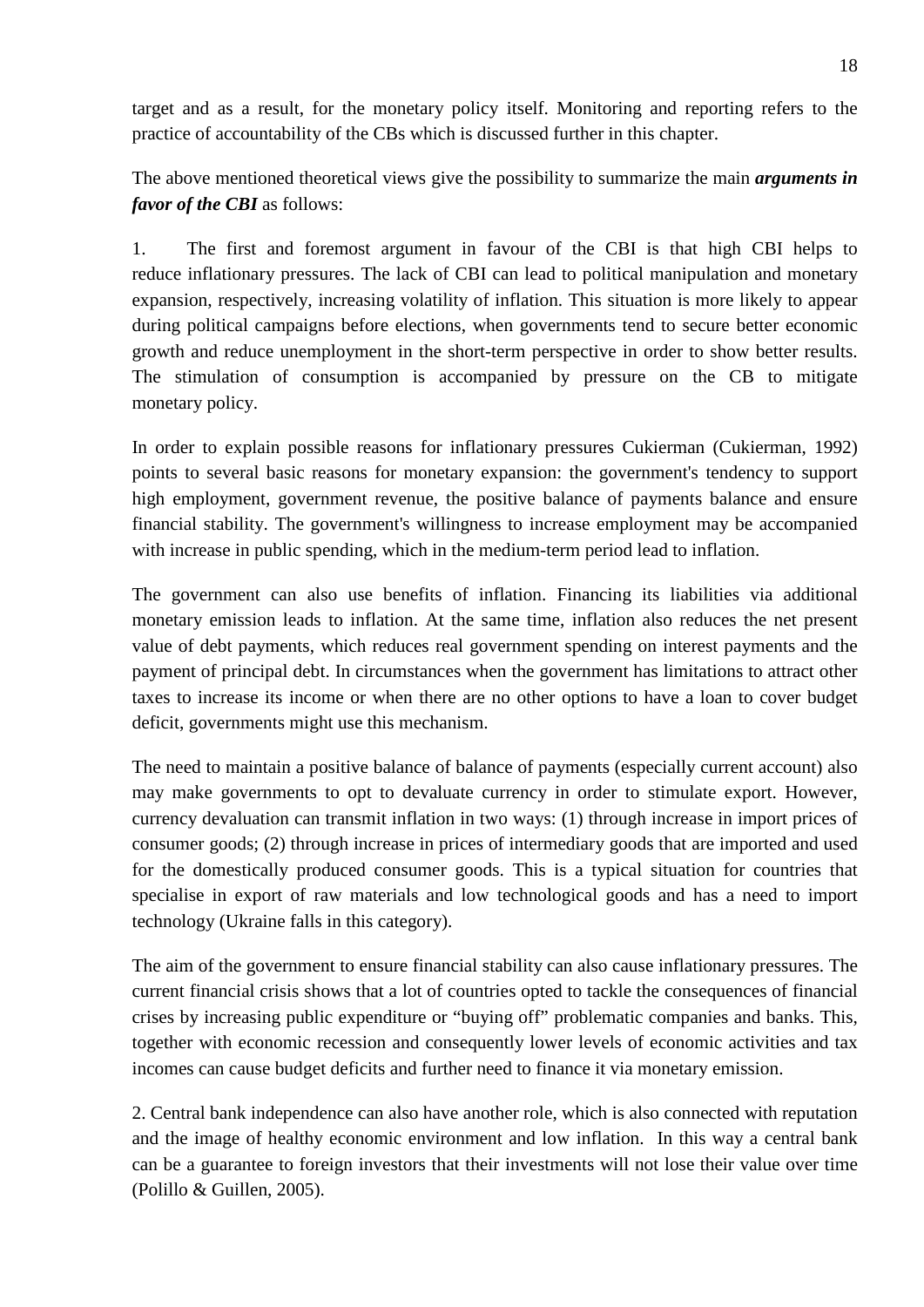3. Following this line of arguments, CBI helps reduce uncertainty in making economic decisions, avoid information asymmetry, which contributes to the stability of the financial system and promotes economic growth in the long run. The same way CBI contributes to higher stability and predictability of monetary policy. This in turn helps to reduce inflationary expectations and promotes public confidence in monetary policy.

Given the above mentioned benefits of the CBI, the concept (of the CBI) is not free from objections. The most common *objections to the CBI* are the accountability of the CB and coordination of policies in the context of conflict between fiscal and monetary policy (summarized in (S. Eijffinger & Haan, 1996).

From the point of view of some authors accountability is a trade-off of the CBI (Sibert, 2009). This view is connected with the premise that "(i)n a democracy, it is only acceptable to delegate power to an independent institution if that institution has *legitimacy"* (Sibert, 2009). In turn, in order to have legitimacy the independent institution must be formally accountable. However, the independence limits the instruments of the accountability and control over it fulfillment. In contrast, monetary policy conducted by the CB has its specifics and direct involvement of politicians can be harmful. Eijffinger and Haan point out that even an independent CB is accountable in many ways which result from the CBI – objective setting, precision of target specification, appointment procedures, etc. Therefore, accountability can be seen not as a trade off but rather as a part of CBI. The question of accountability and CBI is further elaborated in the next section of the paper.

The other objection of CBI is connected with the conflicts of fiscal and monetary policies. These conflicts arise in case when the government and the CB have different goals. This aspect of the CBI is discussed in more detail in further in the thesis (section 2.2) and focus on the interaction of monetary and fiscal authorities.

## *Determinants of CBI*

Eijffinger & Haan have categorized determinants of CBI basing on a number empirical works. The determinants combine economic and political aspects and include: the equilibrium or natural rate of unemployment; the stock of government debt; political instability; the supervision of financial institutions; financial opposition to inflation; public opposition to inflation (S. Eijffinger & Haan, 1996, pp. 41-53). Other determinants categorized in the literature include, besides the above mentioned, openness of the economy and political system arrangements (Schwödiauer, et al., 2006 p. 11). These determinants were empirically tested and some of the results show no or limited support for the significance of them for the CBI (like rate of unemployment and government debt). However, such determinants as financial opposition to inflation, public opposition to inflation and openness of the economy can serve as good explanation of why the CBI is granted, why should it be improved and how it is connected to the monetary policy goals.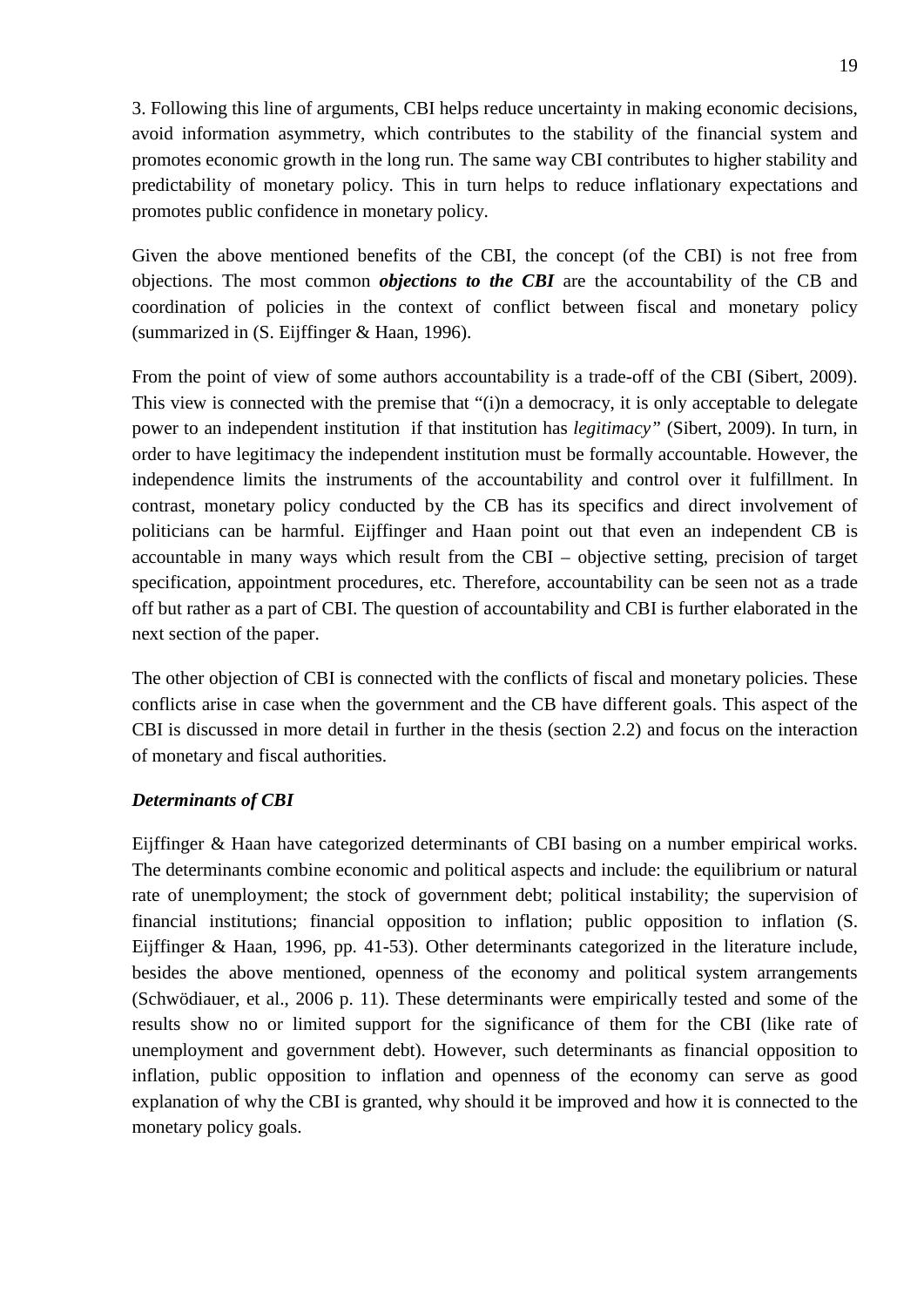#### <span id="page-19-0"></span>**2.1.3. Accountability and transparency of central banks versus CBI**

Accountability and transparency are tightly connected to central bank independence as together they comprise "the three pillars of central bank governance" (Ahsan, Skully, & Wickramanayake, 2006, p. 48). Accountability in general and accountability of central banks is viewed as "a symbol of good governance" in The Code of Good Practices on Transparency in Monetary and Financial Policies (IMF, 1999) among four broad categories of good practices distinguishes "accountability and assurances of integrity by the central bank and financial agencies". This approach points out that accountability of central banks and transparency of their policies enhances the effectiveness of monetary and financial policies. Accountability is the key concept of contemporary governance and is often viewed as a trade-off to the CBI (Sibert, 2009) or one of the objections to the CBI (S. Eijffinger & Haan, 1996). The main reason behind it that it is difficult for an independent central bank to remain accountable. However, the concept of accountability is not contradicting to the concept of the CBI but rather complementing it. There is a growing belief that in order to "preserve a democratic monetary policy decision - making central bank independence must be accompanied by strong accountability mechanism and procedures" (Schwödiauer, et al., 2006 ). In addition, accountability is also viewed as a pillar of political independence (for example: (Bandura, et al., 2006; Jácome & Vázquez, 2005).

According to Senznick "legitimacy tends to restrain authority and hold it accountable…" (Selznick, 1994, p. 289). It is possible to say that accountability here is viewed as the result of involvement of interest groups into policy making. However, the special position of central banks as they are responsible for monetary policy, which is done on macro-level.

It is important to mention here the work of Bovens on public accountability, which gives a comprehensive picture on the concept of accountability. He underlines that the concept has steadily evolved from the simple image of accountability as connected to bookkeeping to accountability with "strong promises of fair and equitable governance" (Bovens, 2005). It should be pointed out that this work refers mainly to the public dimension of accountability, which is viewed as openness or accessibility to citizens. Generally, accountability can be defined as "A is accountable to B when A is obliged to inform B about A's (past or future) actions and decisions, to justify them, and to suffer punishment in the case of eventual misconduct" (cited in Sibert, 2009, p. 1).

Accountability of central banks together with their transparency and openness are viewed as important prerequisite to "safeguard the democratic legitimacy of independent central banks" (Geraats, 2002, pp. F532-F533). Such view implies that a monetary policy is like other economic policies should be also determined by democratically elected representatives. However, this means a "too direct involvement of politicians with monetary policy" (S. Eijffinger & Haan, 1996, p. 15). In practice, the population via elections delegates its interests to the deputies and president, who, in turn appoint government officials. This implies that the CB should be directly accountable to the legislative and/or executive powers and indirectly to the public. In addition, the status of a central bank as an independent agency brings specific features for accountability of CBs and decision-making process. On the other hand, "(n)o central bank can be totally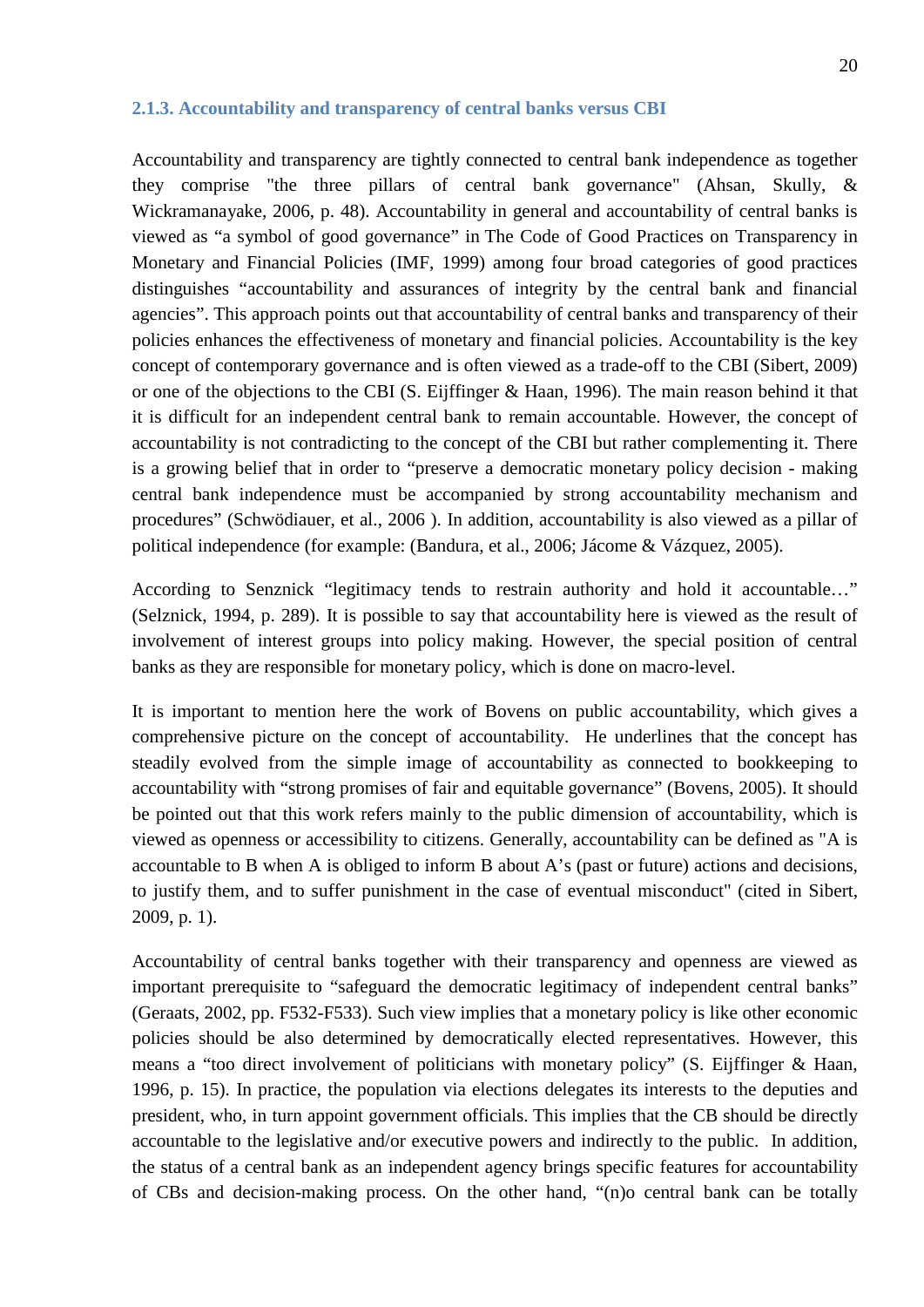independent in the sense that it does not have to report to anyone". In other words, the CB needs to be accountable especially what concerns its responsibility to fulfill its objectives.

Accountability of the central bank can be more generally divided in two broad groups: (1) the accountability to the general public and (2) accountability to democratically legitimated institutions – mostly the parliament (Schwödiauer, et al., 2006 p. 12). If to refer to the typology of accountability presented in by Bovens, it is important to underline that due to specific position of central banks and their functions, some aspects of accountability might be initially limited by their status of independence. In this context, accountability of the CBs is tightly related to their independence as it reflects the relations of the CB to the governmental institutions. In this line of argument Eijffinger and Hoeberichts distinguish three main features that are important for the central bank accountability (S. C. W. Eijffinger & Hoeberichts, 2000, p. 2):

- 1. explicit definition and ranking of objectives of monetary policy;
- 2. transparency of actual monetary policy;
- 3. who bears final responsibility with respect to monetary policy.

Sibert distinguishes two types of accountability: formal and substantive (Sibert, 2009). Formal accountability as applied to central banks means the public should be given relevant information about the CB's, goals, principles of monetary policy, actions and decision-making process. This should be complemented by the ability of a central bank to explain and justify its actions. Substantive accountability is viewed as possibility to reward or impose sanctions on the central basing on the results of its policy (good/bad performance).

Transparency is a very important element of accountability (Haan & Eijffinger, 2000). Transparency is of high value for central banks because "the public's understanding of current and future policies is critical for the effectiveness of policy" (Haan de , Eijffinger, & Rybinski, 2007, p. 2). Accountability becomes limited without transparency because there is simply difficulty to obtain relevant information n order to judge the performance of the central bank. In this context, transparency is connected to the communication of monetary policy to public. A number of theoretical and empirical works has been conducted in this area, which underline the importance of communication of central banks. Two main reasons for it are defined: (1) communication can influence expectations, which result in improvements of the effectiveness of monetary policy, (2) policy transparency can lead to greater predictability of central bank actions, which, reduces the uncertainty in financial markets (Haan de , et al., 2007). In addition, transparency and accountability can justify and increase support for independence by introducing a system of "checks and balances" to the CBI (Lefort, 2006). For this reason, transparency should be enhanced through the law that would prescribe certain procedures for communicating monetary policy to public.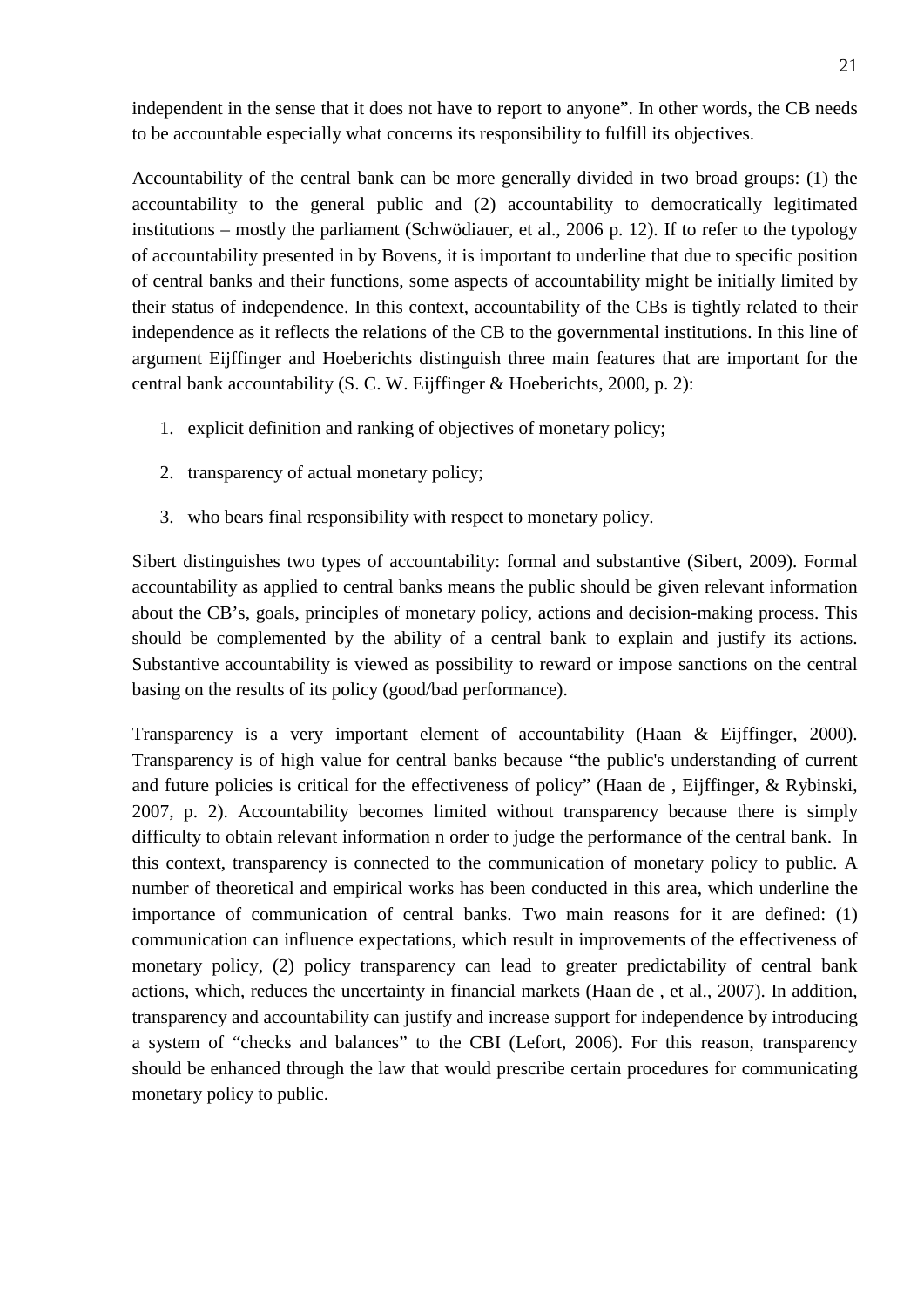#### <span id="page-21-0"></span>**2.2. Economic theory perspective: monetary versus fiscal policy**

Interaction of government and CB is an important determinant for the CBI. In the context of the relationship of fiscal and monetary authorities there is a strong belief that "(t)he more independent central bank is, the less the monetary authorities can be forced to finance deficits by creating money" (S. Eijffinger & Haan, 1996, p. 5). The argument for it is that under conditions of fiscal policy domination, monetary authorities are not able to influence budget deficit and might be forced to finance this deficit by creating money. This, in turn, result in inflation. In contrast, if the monetary policy is dominant, the fiscal authorities having no other option for financing the deficit (government bonds or external loans) will reduce the deficit.

The study fiscal and monetary policy relationship deals with the problems of budget deficits and public debt. At present, the range of issues is actively discussed in the EU in the context of the interaction of the single monetary policy and fiscal policy. The independence of the ECB has been always seen as a key issue for its successful management of the EMU and conducting single monetary policy. The success of the single monetary policy of the ECB relies on the convergence between countries. The Maastricht Treaty defined four criteria that countries must meet in order to join the euro zone. Maastricht (or Convergence) criteria include a high degree of sound public finances (a budget deficit of less than 3% of their GDP, a debt ratio of less than 60% of GDP), a stable exchange rate, price stability, low and stable long-term interest rates (close to the EU average). These criteria are designed to ensure monetary policy dominance and minimize the pressure of deficits and debts on monetary policy. In addition, the national central bank of the country should be politically independent from the government. After joining the euro zone countries are expected to continue "sound public finances" trend and do not exceed a budget deficit of 3% of their GDP, a debt ratio of 60% of GDP. These requirements are enhanced by the 1997 Stability and Growth Pact, which assume sanctions for violations of the 3% deficit rule. However, because of the financial crisis some of the countries have broken the rule (for example, Greece with the budget deficit of 13 % in  $2009<sup>8</sup>$ ). The problem for monetary policy of the EMU is connected to the fact that inflation in most countries is connected with the problems in fiscal sphere. And for the ECB, such fiscal problems in the EMU countries cause difficulty to ensure the price stability.

The problems of interaction between fiscal and monetary policy are based on two basic considerations. First, the policies of the government and central bank are interrelated through the budget constraint of the public sector. The two most common source of financing government budget deficits are (1) new government borrowing and (2) income from the emission of money (Pekarsky, 2006). Second, the government and the CB might have different objectives. The government is more concerned with the employment and growth, while the main objective of the CB should be the price stability.

Typically, the theoretical analysis of interaction of fiscal and monetary policy goes into study of the choice between inflation and unemployment in the short term (Phillips curve). The task here is to optimize different objectives of society, government and central bank. However, as inflation

 <sup>8</sup> According to the data from: http://www.athensnews.gr/articles/13363/08/11/2009/23112.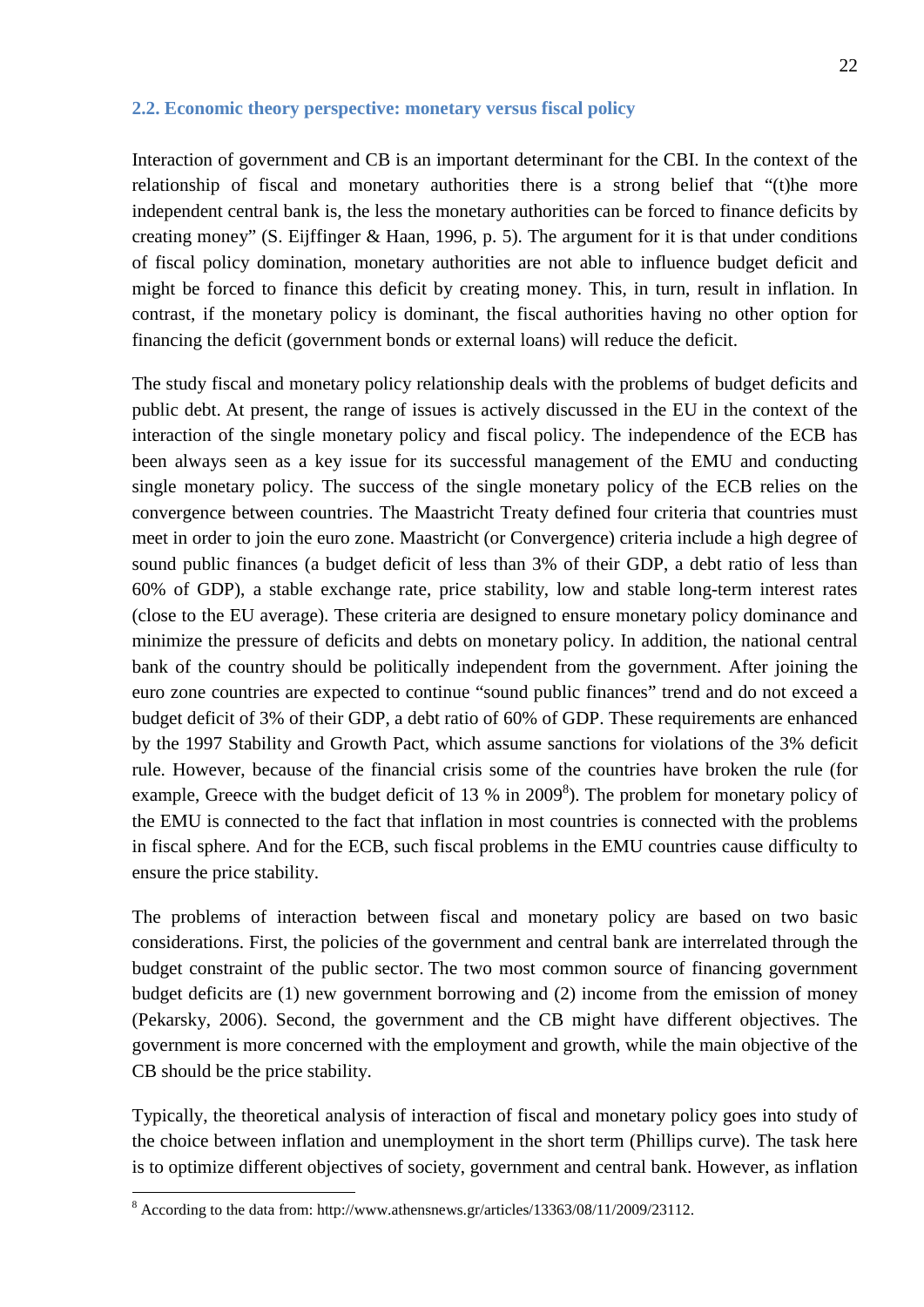is in the centre of discussion of fiscal and monetary policy interaction, we limit our theoretical discussion to the theories of inflation that are relevant for our research in the context of the interaction of monetary and fiscal policies, namely, the monetary theory of inflation and fiscal theory of inflation.

The *monetary theory of inflation* can be reflected in the saying of Milton Friedman: "Inflation is always and everywhere a monetary phenomenon in the sense that it is and can be produced only by a more rapid increase in the quantity of money than in output" (Friedman, 1970). From the traditional monetarist perspective the monetary base growth determines processes of inflation. This goes along with the definition the phenomenon of inflation as declining of purchasing power of existing money because of the additional emission of new financial obligations of the state.

This perspective takes into consideration only monetary policy as the determinant for inflation. However, the CB is in the position of dealing with the fiscal policy of the government. The problem arises naturally if to refer to the fact that one of the sources the budget deficit financing is emission of money. In this regard, monetary policy is to be considered not in isolation but in the context of the interaction of fiscal and monetary policies. This view is reflected in the *fiscal theory of inflation*. The theory assumes that the price level is determined by the budgetary policies of the fiscal authority (Carlstrom & Fuerst, 2000).

The ground for the fiscal theory of inflation were laid in the work of T. Sargent and N. Wallace (Sargent & Wallace, 1981). The theoretical results assumed that the price level is directly related to the size of the budget deficit. T. Sargent and N. Wallace (1981) pay special attention to the situation when the CB considers the fiscal policy of the government for granted. In other words, the model observes the dominance of the fiscal authorities. This model reflects the position of J. Keynes who views the monetary policy as an indirect and less effective tool for stabilizing the economy, than fiscal policy (Grekov, 2009). In this case monetary policy should be adjusted to the fiscal policy in order to ensure the money supply for the governmental expenditures.

The main theoretical assumption T. Sargent and N. Wallace (1981) is that given the present fiscal policy, tightening monetary policy (reducing the monetary base growth) can lead to low inflation in the short term only at the cost of inflation in the future. More precisely, if in terms of the current fiscal policy, the monetary authorities refuse to finance the budget deficit, than the state's debt-to-GDP ratio will grow at "an unsustainable rate", which requires "ever-increasing real rates of interest on government debt" and this, consequently, implies inflation (Carlstrom & Fuerst, 2000). As a result, either monetary or fiscal policy should be changed. In this respect, T. Sargent and N. Wallace (1981) discuss two main "coordination schemes" of monetary and fiscal policy: (1) dominance of the fiscal policy over the monetary one; and (2) dominance of the monetary policy over the fiscal one. In terms of the first scheme, the monetary authority eventually will be forced to adjust its policy in order to avoid the default, in the second – the fiscal authority will be the one to change its policy and reduce the budget deficit.

In the "coordination scheme", when fiscal policy has dominative position over the monetary one, the fiscal authority independently sets its budgets with all current and future deficits and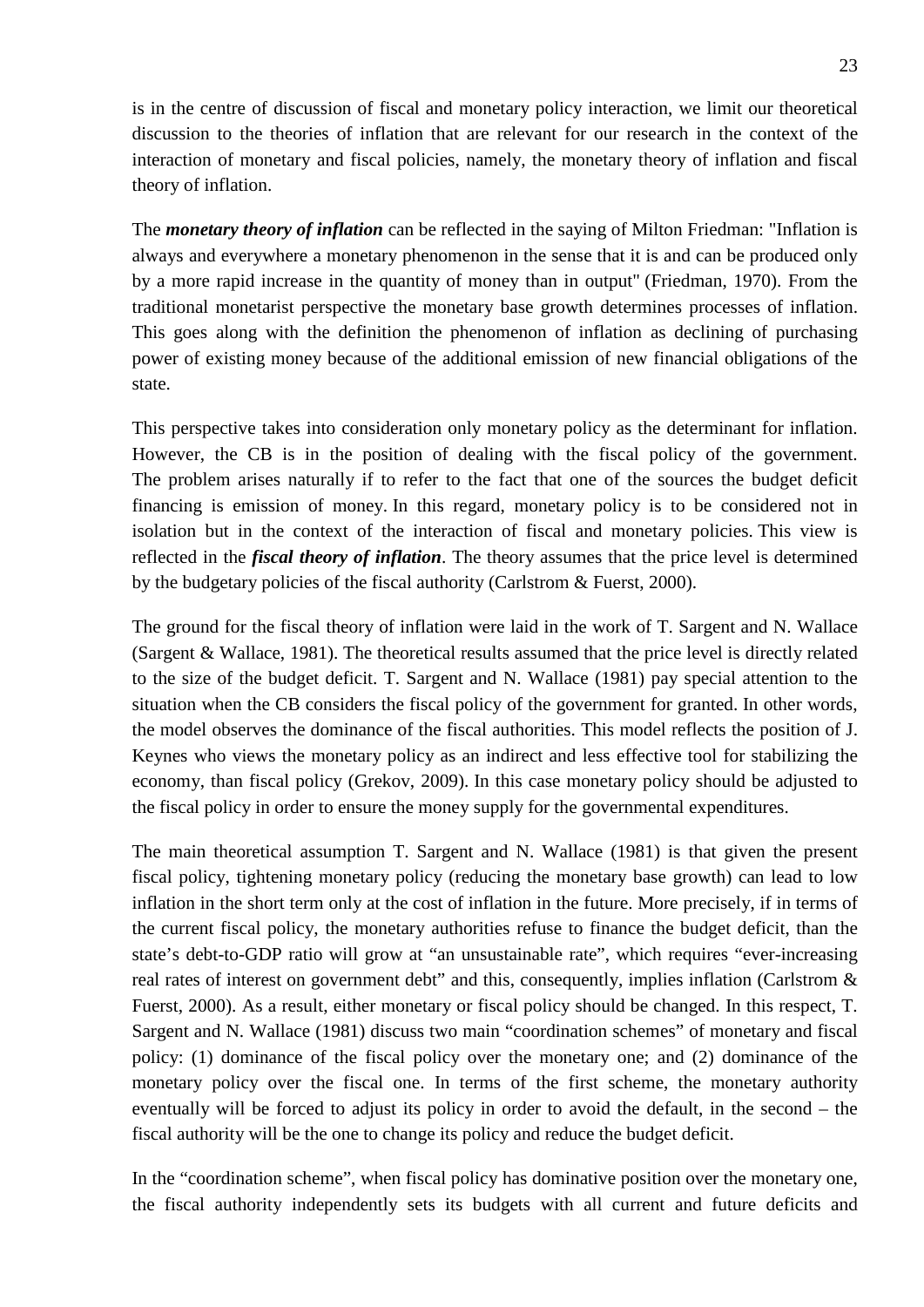surpluses. This way the fiscal authority determines the amount of revenue that must be raised through bond sales and seignorage (revenue from money creation). In this case the CB has a dependent role – it faces the constraints imposed by the demand for government bonds. If public demand does not cover government bonds, the CB is facing the need to cover this discrepancy by seignorage. In the result, the CB should ensure that the new money base, sufficient to cover the budget deficit (including seignorage and alternative source of financing – new government borrowings). In this case the inflation is determined by the fiscal policy. T. Sargent and N. Wallace state that "(..) such a monetary authority might still be able to control inflation permanently, it is less powerful (..)" (Sargent & Wallace, 1981) than in the situation when the monetary authority has a dominant position.

The other scheme of monetary and fiscal policy coordination concerns the situation when monetary policy dominates fiscal policy. In this situation the monetary authority (the CB) independently sets the monetary policy including the growth of the monetary base. In this way the amount of seignorage (meaning additional money issue) is also determined by the CB. In this case, monetary policy is independent of the needs of financing the deficit, and the government is forced to adjust the budget deficit accordingly. In this case, "the monetary authority can permanently control inflation" (Sargent & Wallace, 1981).

Basing on the above said, it is possible to say that CBI contributes to the domination of monetary policy and control over inflation. Therefore, in the long term period the main purpose of harmonization of monetary and fiscal policy is to achieve stable economic growth by controlling inflation and keeping the budget deficit at a level, when there is no risk for direct monetization of the deficit by the central bank.

## <span id="page-23-0"></span>**2.3. The CBI from the perspective of the institutional theory**

*"Institutions cannot absolutely prevent an undesirable outcome, nor ensure a desirable one, but the way that they allocate decisionmaking authority within the public sector makes some policy outcomes more probable and others less likely. An important example of this principle concerns the balance of authority between the central bank and the executive and legislative branches of government."* (Cukierman, et al., 1992, p. 353).

## <span id="page-23-1"></span>**2.3.1. Institutions as "rules of the game"**

From the institutional perspective policy analysis treats institutions as the institutional structure that is necessary for fulfilment political and economic objectives. However, institutions usually involve a great diversity of rules, norms, relations and situations that it is hardly possible to refer to any standardised procedure for institutional analysis. In this section, we limit discussion of institutional theory to the presentation of the general view on institutions and neo-institutional approach to the CBI. This serves as a basis for our further analysis of institutional determinants of the NBU's independence.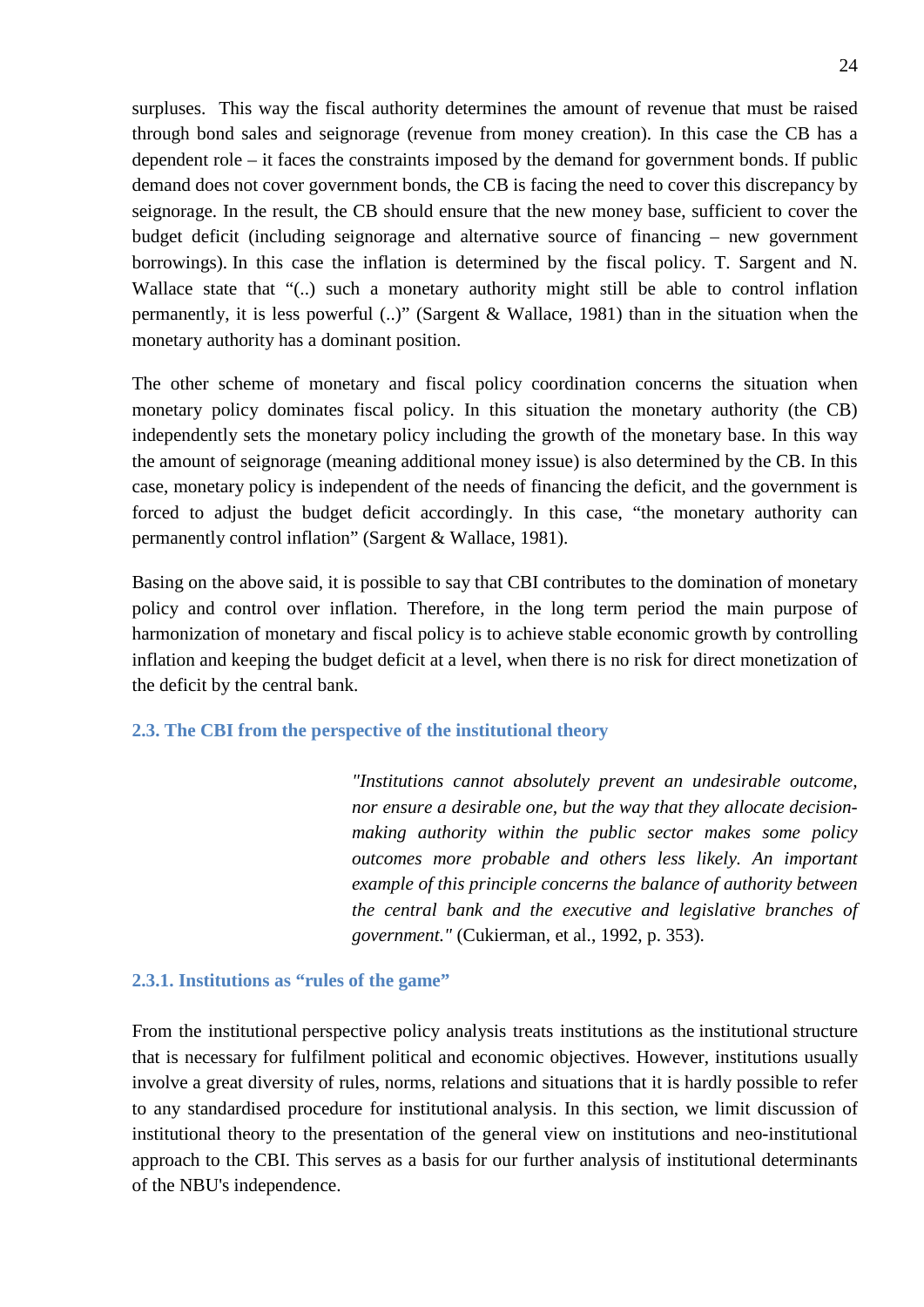Institutionalism presents a widely used approach in economic, political and other sciences. It unites a number of concepts that have a common feature of study of economic processes in close relation to social, legal, political and other processes. The problem of trust, norms and relationships is in the center of the institutional approach.

Application of institutional theory to explanation of a CBI is relevant as a central bank (1) is an institution, (2) operates according to legal settings, (3) has complex relations with the institutional environment. All these norms, relations and interactions determine "the rules of the game" for the CB. In addition, CB is in the position to create institutions that determine the legal "frames" of the banking sphere.

North has shown that: (1) institutions bring to the economic life of constraints in the form of the rules and procedures, the conduct of economic entities, and (2) their important role lays in reducing uncertainty by establishing a stable framework between economic actors (North, 1990). In this respect, "institutions both constrain and enable behavior" (Hodgson, 2006, p. 2).

The institutional theory distinguishes between institutions and organizations. Institutions are "the rules of the game" and organizations are "the players". North distinguishes between economic, political and educational organizations. Political organizations include political parties, legislatures, regulatory bodies (North, 2005, p. 22).

Institutions are defined as "rules of the game", 'the humanly devised constraints that structure political, economic and social interaction" (North, 1990, p. 3). North distinguishes three main components that comprise the system of institutions, namely:

- 1. Formal rules (laws, constitutions, and property rights).
- 2. Informal constraints (sanctions, taboos, customs, traditions and codes of conduct).
- 3. Enforcement mechanisms to ensure compliance (courts, police).

The CB and CBI have a complex institutional structure in terms of formal and informal rules. Williamson provides an analytical framework for the institutional analysis of such structures and defines four levels of institutions-norms in which actors function (Williamson, 2000). All four levels are interrelated and impose constraints on each other. The first level refers to the set of informal norms. The second level deals with the formal rules. The third level consists of governance structures that are based on contractual relations and principal-agent relation in particular. The last forth level discusses the economic activities and incentives. This level mostly refers to the deals with household-level incentives. The detailed graph presenting Williamson's approach is provided in [Appendix 3.](#page-69-0)

Institutional theory also gives several explanations to the fact that institutions (as norms, rules) change and develop. General view is based on the assumption of rational choice of institutionsnorms and their construction. Alternative explanation assumes path-dependency. Path dependency for the institutions is compared to development of standards in technology since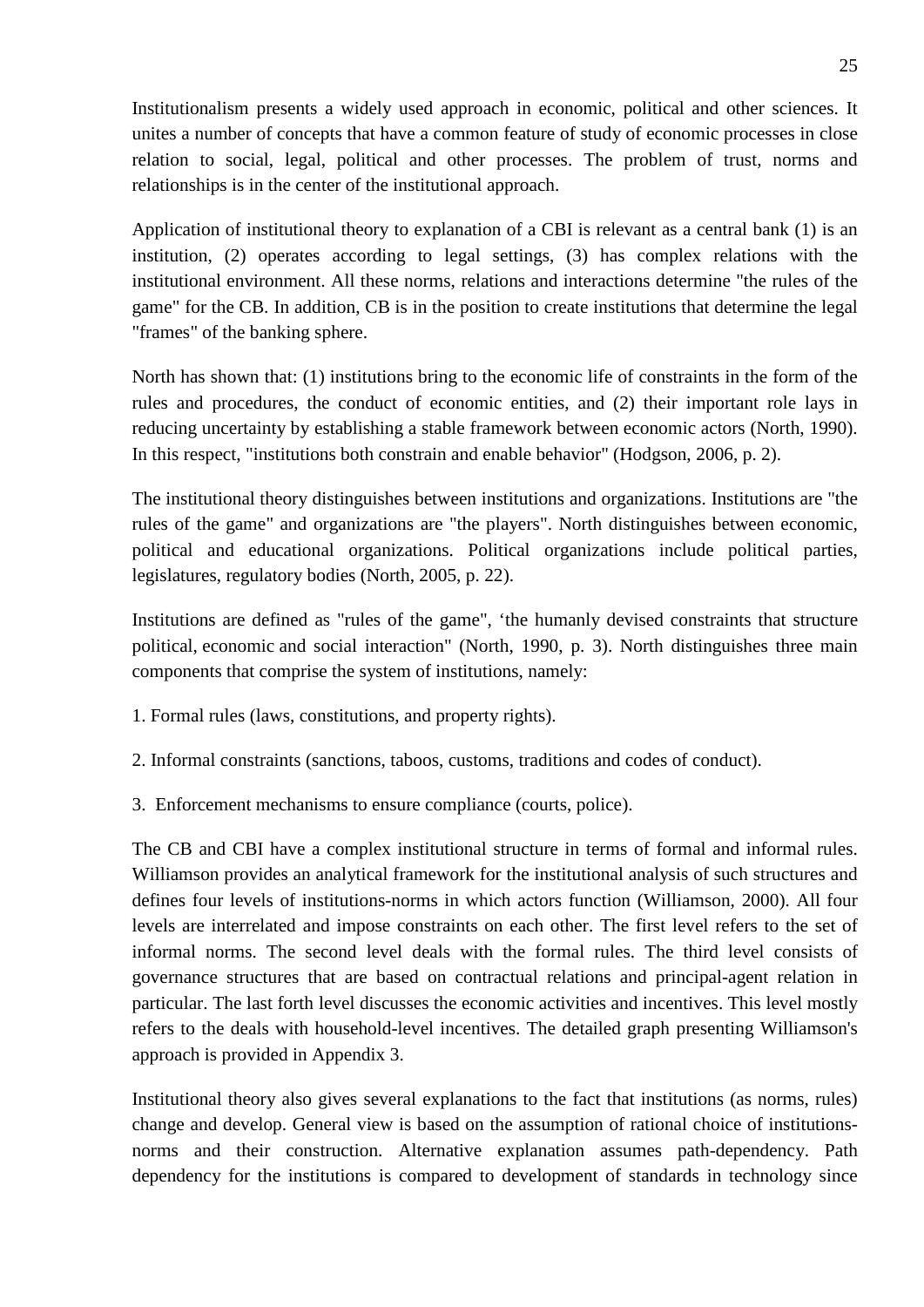both are based on the high value of adaptation to some general practice (a technique or rules). Therefore, deviations from widely used norms and standards become too expensive.

North describing the process of economic change put special emphasis on the system of beliefs: "The dominant beliefs - those of political and economic entrepreneurs in a position to make policies - produce over time an elaborate structure of institutions - both formal rules and informal norms that determines economic/political performance" (North, 2005, p. 25). This statement points out to two important ideas of institutional theory. First, that institutions form a kind of "model", "institutional matrix" of behaviour and, second that institutional changes are based on path-dependency.

# <span id="page-25-0"></span>**2.3.2. Neo-institutional theory: Impact of Globalization on the CBI**

"Economic and financial globalization undermine the state's capacity to act and regulate" (Polillo & Guillen, 2005, p. 3) – this statement reflects one of the growing concerns of the impact of the globalization on the nation-states. It also relates to the central banks. The activities central banks are dealing with, has acquired a global nature, while the central banks are institutions with instruments aimed on the domestic market.

In respect of influence of the globalization on the CBI, Polillo and Guillen points out to two channels of the effects: (1) international coercive pressures that affect countries, including their dependency on foreign trade, investment, and multilateral lending; and (2) cross-national international influences that operate through the network of bilateral trade ties in the forms of cohesion and role-equivalence effects (Polillo & Guillen, 2005, pp. 15-16).

The international coercion implies that the CBs tend to adopt such formal practices (institutions) as the CBI because of the dependency of the countries on the international markets and the pressure to harmonize institutions accordingly to the international practice. The symbol of strong currency and independent central bank thus are viewed as a "prestige in the world". Openness in trade is not the only factor for the need of such practice as the CBI. Foreign direct investment can also benefit from the internationally reputable central bank as providing more predictable economic environment.

As another type of coercive pressure Polillo and Guillen point out to the IMF impact via its lending agreements. Countries borrowing money from the IMF commit themselves "to implement institutional reforms are called "conditionality terms" (Polillo & Guillen, 2005, p. 18). These conditions include but are not limited to the improvement of budgetary institutions and independence of central banks.

The other channel of globalization influence on the diffusion of the CBI is connected to the network ties between countries, which through trade and production ties facilitate the coercion of institutions and formal practices.

The line of coercive pressure from the IMF can be criticized as imposing certain practices (as CBI) on the countries with completely different institutional environments as in the developed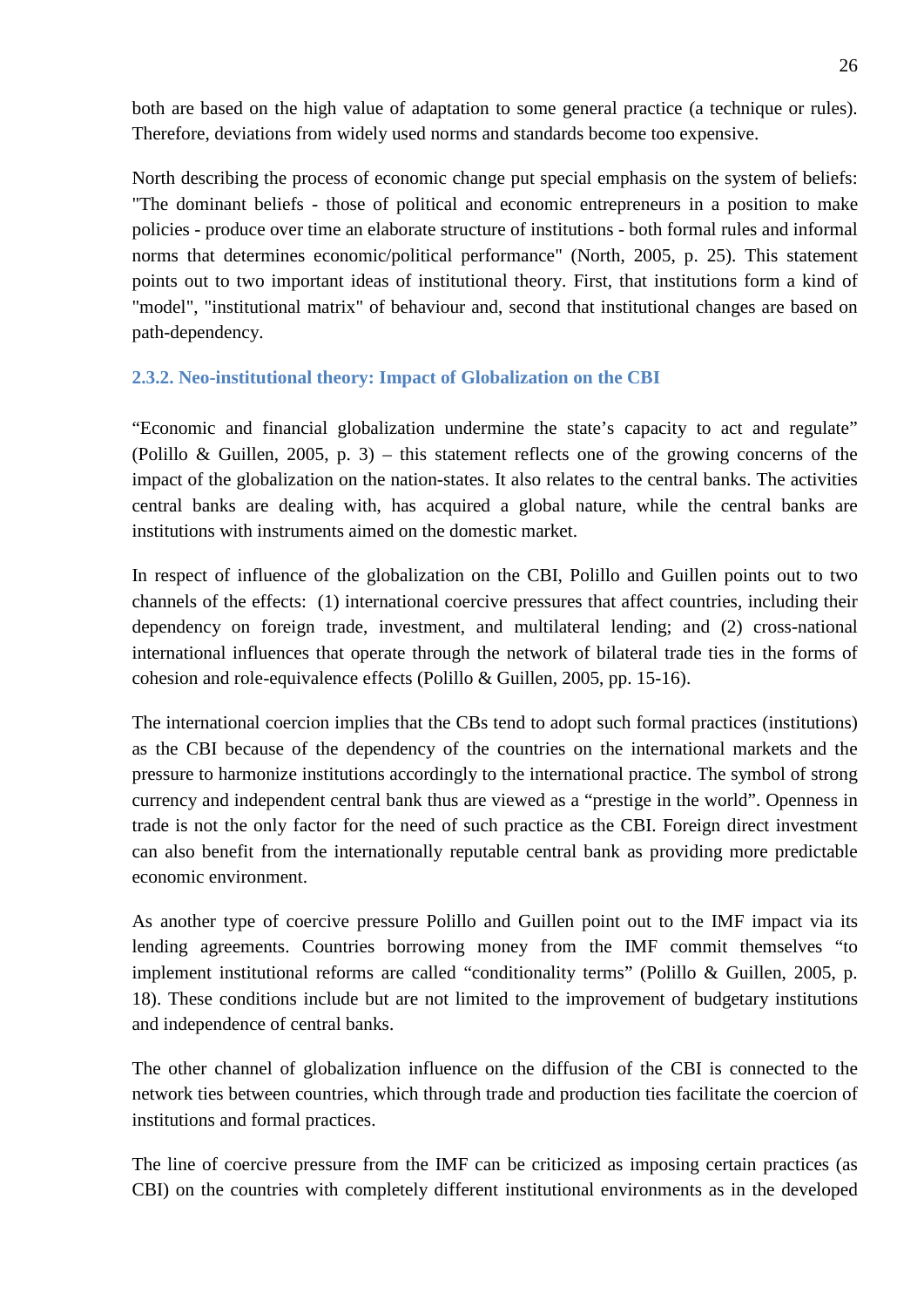countries is inappropriate. One can recall the criticism of the Washington consensus by J. Stiglitz in this respect (Stiglitz, 2002). The Washington consensus relied on macroeconomic stabilization (low inflation and control of the budget deficit), opening domestic markets to foreign investment and the free movement of capital. Countries (post-Soviet countries, countries of Latin America, etc.) receiving loans from IMF were supposed strictly to follow to these recommendations. However, in reality, the institutional environments of these countries were not ready to such changes. In other words liberalization, opening markets and privatization turned to have negative effects because the institutional environment lacked the institutions of contract and completion.

As argued by J.Stiglitz, macroeconomic policy should not be focused just on controlling inflation and fiscal deficits. In his view what is important is the availability of reliable financial markets, which can be reached by the development of an appropriate regulatory system, rather than financial liberalization. CBI can be also subject to a criticism as it is a part of the liberal concept. However, even though we support the view that each institutional change should be "forced from outside" or just copied from the international practice, improvement of the actual CBI can be beneficial for the country given that it is adjusted to the certain domestic conditions of each country. It should be noted that CBI contributes not only to the more effective monetary policy especially in terms of controlling inflation, but also to the trust of the public. The question is not simply in the ensuring the low inflation (which cannot be the uniformed 'recipe' as it was in terms of Washington Consensus) but providing stability and predictable inflation expectations, which contributes to the sustainability of the monetary policy in particular and macroeconomic policy in general. This, in terms of already liberalized markets, open economy and high dollarization in the transition countries, is important precondition for the reliable financial markets in transition countries.

## <span id="page-26-0"></span>**2.4. Conclusions to the Chapter 2**

The theory on CBI provides the sound base for answering our research question. Understanding the main rationales behind granting the CBI allows us to formulate the importance of the NBU's independence as a way to reduce inflationary pressures. The main assumption behind the CBI is that it will allow the CB to focus exclusively on inflation targeting without paying attention to the conflicting goals of the government such as high employment and economic growth rates. This assumption is particularly relevant for the first research sub-question '*What is the NBU's monetary policy goal?'*

Discussion of the multiple definitions and classifications allow us to define a focus of our research in two connected dimensions. First, the distinction between legal (formal) and actual independence predetermines the combination of normative and positive approaches in our analysis. The actual dimension of CBI treats CBI through the prism of actual monetary policy regime, the clarity of monetary targets expression and credibility of monetary policy. This approach is applied for answering of the first research sub-question '*What is the NBU's monetary policy goal?'.*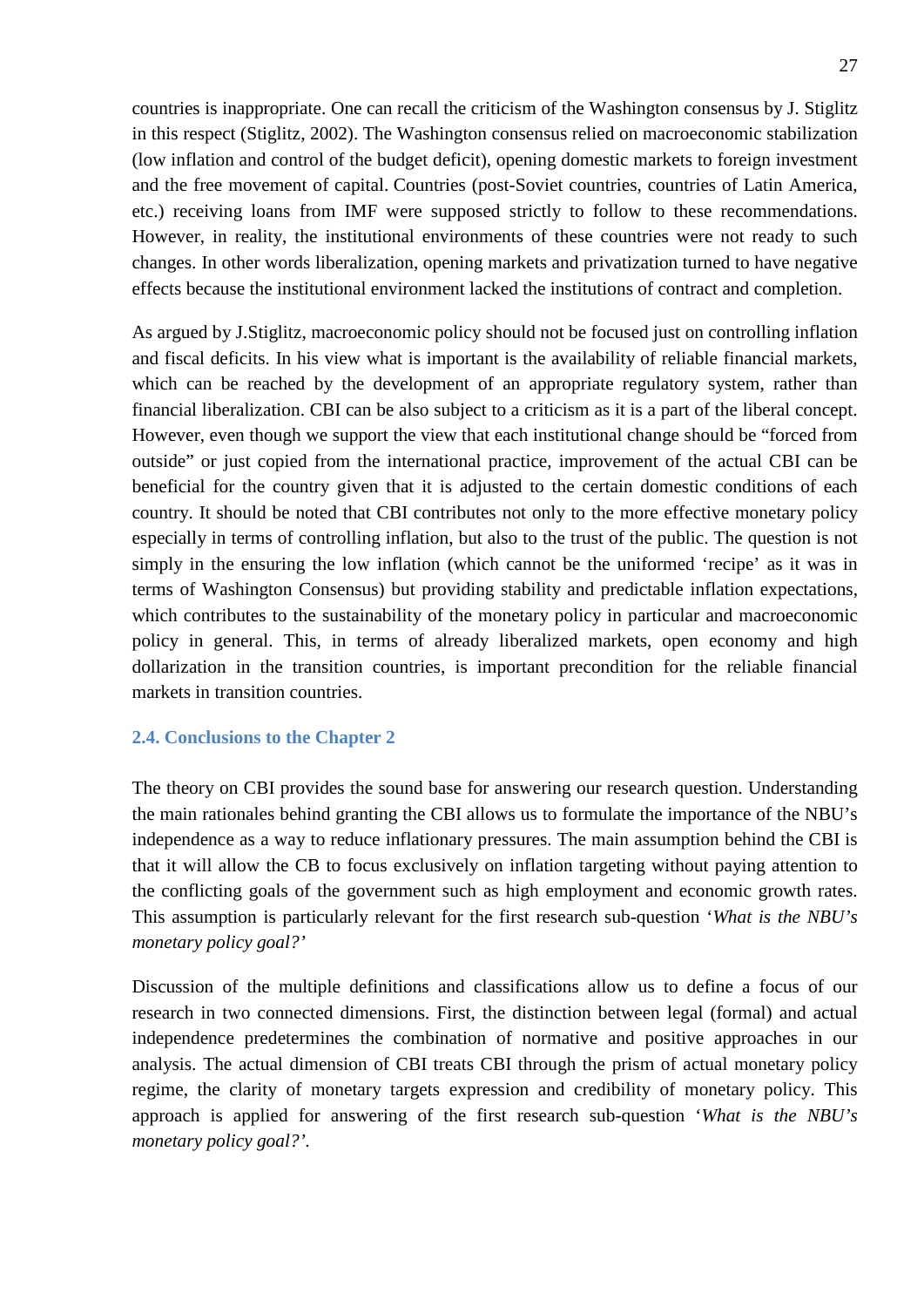The legal dimension of CBI reveals formal grounds of NBU's independence. Two dimensions – economic and political – explain the complex structure of the CB and government relations in appointment of CB's leaders, policy formulation, goal setting mechanism; CB's lending obligations and accountability. This theoretical approach provides a base for answering the second sub-question *'To what extent is the NBU an independent central bank?'*.

Separately institutional theory provides the explanation of how institutional development and external credibility pressure via trade networks and relations with international financial organisations predetermine the development of the CBI in particular country. Apart the economic theory put emphasis on the fiscal-monetary authorities' conflict as a determining factor of the independent monetary policy. It provides the proposition to explain institutional development of the NBU and the external credibility pressure in order to answer the third subquestion '*What should be reformed in the institutional settings of the NBU to attain its goal?'* 

The normative, "ideal" view on CBI is the base for our recommendations of the improvements of the NBU's independence in the forth sub-question '*What should be reformed in the institutional settings of the NBU to attain its goal?'.* Elements of the agency theory explain how to overcome the incentive problems of monetary policy by means of clear contracts and accountability, which can also be applied for answering this last research sub-question.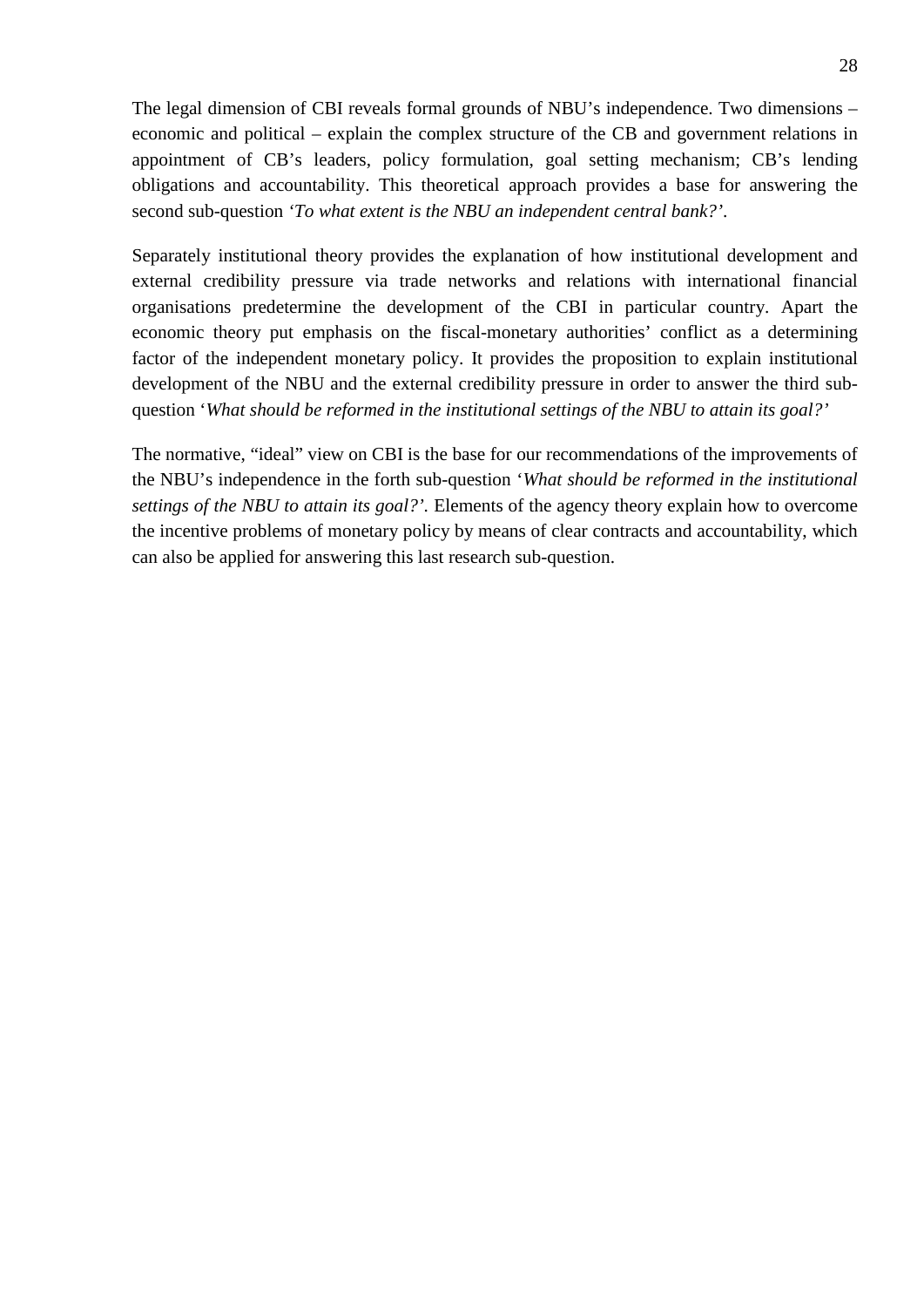## <span id="page-28-0"></span>**Chapter 3. Research Methodology**

## <span id="page-28-1"></span>**3.1. Research strategy**

Referring to the main purposes of social research (exploring, describing, explaining) (Babbie, 2010, p. 19) the proposed research would combine describing and explaining. Likewise, Punch underlines the importance of description-explanation distinction (Punch, 2006, p. 33). First, the description part will provide the overview of the basic concepts of the central bank's independence. In addition, accountability as important element of CB's governance is discussed in close relation to CBI. Second, the explanatory part discusses which elements of the NBU's institutional environment determine the NBU's independence and which should be improved correspondingly to the goal of monetary policy.

# **Case study and time frame of the study**

The design of a country's central bank is unique and tightly connected to the whole political and economical system of the country. Therefore, the limitation to the study to one central bank – the National Bank of Ukraine – gives opportunity to explain how particular institutional system is affecting the independence of central bank and in the result – monetary policy design.

The study is limited to the period of 2000 till 2010. This is applied to the analysis of monetary policy and NBU's independence. The main two reasons for the limitations of the study within this time frame is connected to (1) the need to limit the amount of information; (2) adoption in 1999 the Law on the National Bank of Ukraine, which actually put main grounds for the legal independence of NBU.

It is also possible to identify two sub-periods within these 10 years: (1) from 2000 to 2004 and (2) from 2005 to 2010. The reason for it is connected to the significance of the political changes of the year 2004 as well as a number of serious reformations that followed in the year 2005 affecting the system of coordination between government and NBU, economic and financial environment settings, etc.

## <span id="page-28-2"></span>**3.2. Data Collection**

Given the specifics of the research area – monetary policy and CBI – the data for our analysis is limited to the secondary sources.

**Statistical (quantitative) data** relevant to our analysis is obtained from official sources:

- The State Committee of Statistics (database): data on inflation rates, exchange rates, public debt.

- NBU' statistical database: The balance of payments: data on foreign debt, openness of the economy.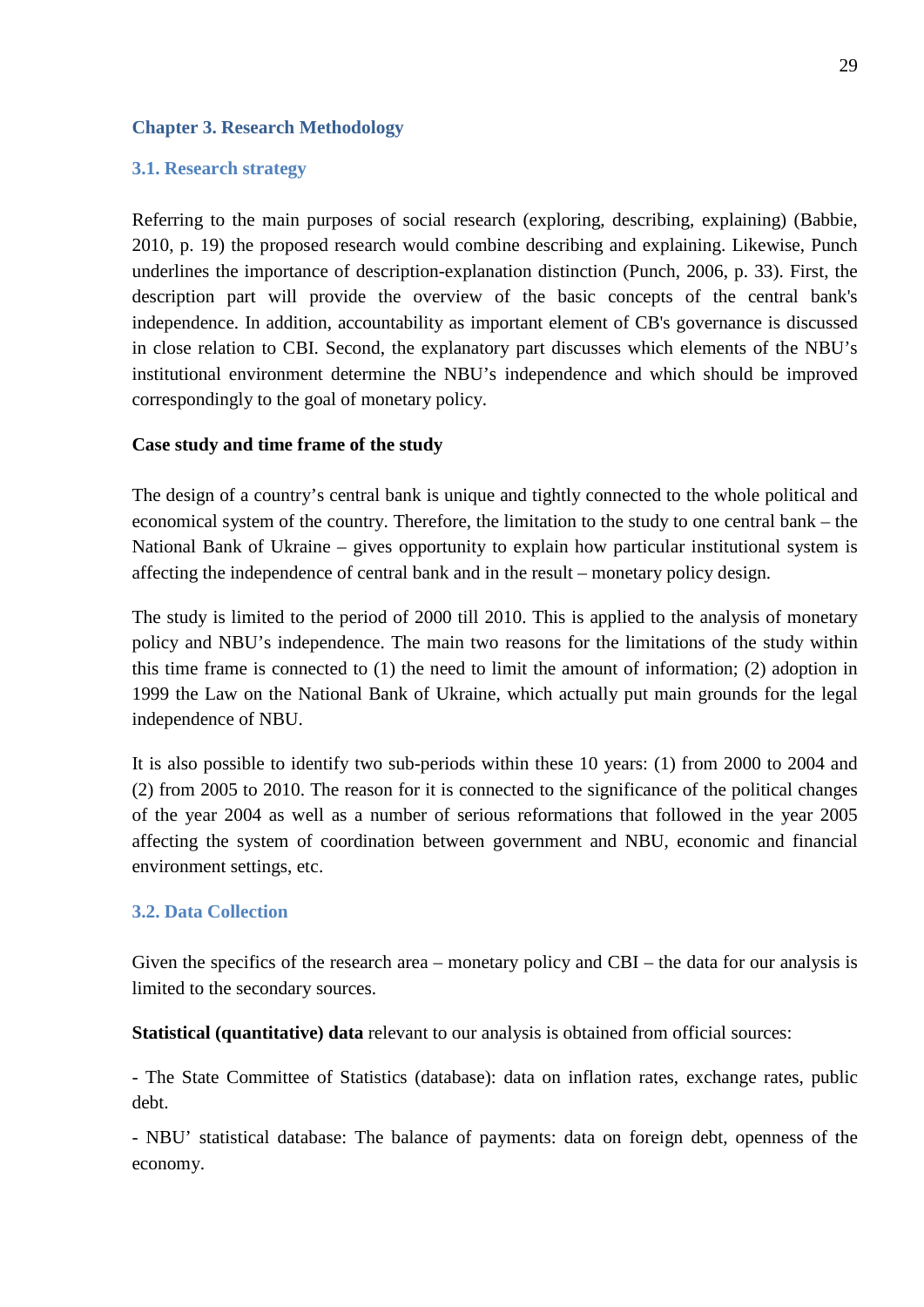**Qualitative data** for the analysis of the NBU's independence and monetary policy is obtained from:

- Legislation concerning financial regulation and NBU.

- Policy papers of NBU on the monetary policy for the period 2005-2010.
- NBU's official publications (reports, journals, analytical material, etc.).

- Government policy papers and laws, in particular, the Memorandum on economic and financial policy and budget laws.

Next, we elaborate the process of data gathering for each of the specific research questions. The process includes the identification of the theoretical concepts relevant for answering of the research questions, their specific items, and the data that will explain the variables. Below, we present data gathering process in a table.

| Research<br>question                                                    | Theoretical concept                                                                                                                                                                         | Concept elements                                                                                                                                                                                                        | Key qualitative<br>data                                                                                                                                                                             | Key quantitative<br>data                                                                                       |
|-------------------------------------------------------------------------|---------------------------------------------------------------------------------------------------------------------------------------------------------------------------------------------|-------------------------------------------------------------------------------------------------------------------------------------------------------------------------------------------------------------------------|-----------------------------------------------------------------------------------------------------------------------------------------------------------------------------------------------------|----------------------------------------------------------------------------------------------------------------|
| 1. What is the<br>NBU's<br><i>monetary policy</i><br>goal?              | Actual economic<br>CBI:<br>- monetary policy<br>regime<br>- the clarity and<br>numerical expression<br>of the monetary<br>policy target<br>- credibility of<br>monetary policy              | - monetary policy<br>principles<br>- monetary policy<br>goal<br>- credibility<br>(effectiveness) of<br>monetary policy as a<br>comparison of<br>monetary targets<br>with actual indices                                 | - regulations on<br>monetary policy<br>principles<br>- regulations on the<br>monetary policy<br>goal formulation                                                                                    | - target inflation<br>and exchange<br>rate<br>- actual inflation<br>and exchange<br>rate                       |
| 2. 'To what<br>extent is the<br>NBU an<br>independent<br>central bank?' | Legal CBI:<br>- political<br>independence<br>- economic<br>independence<br>Actual political<br>independence                                                                                 | - appointment<br>procedures of CB's<br>Governor and<br>Council members<br>- policy formulation<br>- CB's lending<br>obligations<br>- CB's accountability<br>-TOR                                                        | - legislative norms<br>on NBU's<br>executives<br>appointment, policy<br>formulation,<br>lending obligations<br>and accountability<br>- data on<br>appointment and<br>dismissal of NBU's<br>Governor |                                                                                                                |
| 3. What are the<br>determinants of<br>the NBU's<br>independence?        | Institutional theory:<br>- historical<br>development of<br>institutions<br>- external credibility<br>pressure<br>Economic theory:<br>- interaction of fiscal<br>and monetary<br>authorities | - evolution of CB<br>- financial opposition<br>to inflation<br>- public opposition to<br>inflation<br>- openness of the<br>economy<br>- interrelation of<br>fiscal and monetary<br>policy<br>- IMF loans'<br>conditions | - NBU's history<br>- Budget Law<br>- official statement-<br>obligation by the<br>government<br>concerning IMF<br>loans                                                                              | - data on the<br>inflation rates<br>1991-1999<br>- data on export<br>and import<br>volumes<br>- budget deficit |

## <span id="page-29-0"></span>**Table 3. Data gathering process**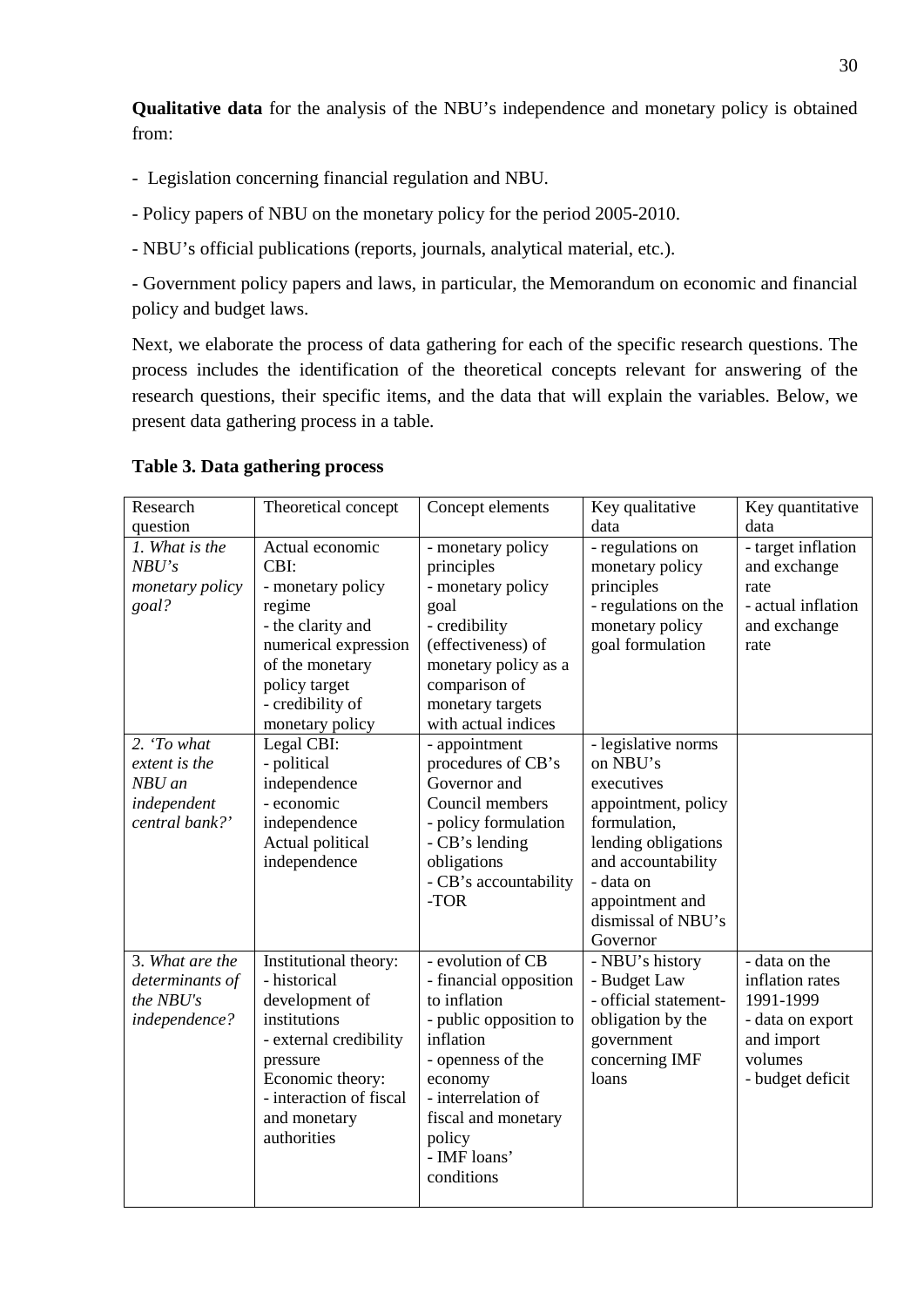| 4. 'What should   | <b>Actual versus Legal</b> | based on the analysis of the data made in terms of the first three |
|-------------------|----------------------------|--------------------------------------------------------------------|
| be reformed in    | independence               | research questions                                                 |
| the institutional | Agency theory:             |                                                                    |
| settings of the   | contracting and            |                                                                    |
| NBU to attain     | accountability             |                                                                    |
| <i>its goal?'</i> |                            |                                                                    |

It should be noted that the forth research question combines normative and positive approach to analysis. In other words, we the theoretical assumptions of the theory of what is the best practice of the CBI will be applied to the actual situation of NBU's independence with its positive and negative features. Therefore, the answer on the question of '*What should be reformed in the institutional settings of the NBU to attain its goal?'* is based on the analysis of the data for the previous research questions. Thus, no additional data is collected.

Consequently we have chosen a number of data sources for the analysis, which are summarized in the table below.

| Research question            | Data                                    | Data Sources                                                                                                 |
|------------------------------|-----------------------------------------|--------------------------------------------------------------------------------------------------------------|
| 1. What is the               | regulations on                          | Resolution on the content, the procedure of the                                                              |
| NBU's monetary               | monetary policy                         | development of the Basic principles of the monetary                                                          |
| policy goal?                 | principles                              | policy and control of its implementation                                                                     |
|                              | regulations on the                      |                                                                                                              |
|                              | monetary policy goal                    |                                                                                                              |
|                              | formulation                             |                                                                                                              |
|                              | target inflation and                    | Basic principles of monetary policy for 2010                                                                 |
|                              | exchange rate                           | Basic principles of monetary policy for 2009                                                                 |
|                              |                                         | Basic principles of monetary policy for 2008                                                                 |
|                              |                                         | Basic principles of monetary policy for 2007                                                                 |
|                              |                                         | Basic principles of monetary policy for 2006                                                                 |
|                              |                                         | Basic principles of monetary policy for 2005                                                                 |
|                              |                                         | Basic principles of monetary policy for 2004                                                                 |
|                              |                                         | Basic principles of monetary policy for 2003                                                                 |
|                              |                                         | Basic principles of monetary policy for 2002                                                                 |
|                              | actual inflation and                    | The State Committee of Statistics database                                                                   |
|                              | exchange rate                           |                                                                                                              |
| 2. 'To what extent           | legislative norms on                    | Law of Ukraine on the National Bank of Ukraine                                                               |
| is the NBU an<br>independent | NBU's executives<br>appointment, policy | Law of Ukraine on Banks and Banking                                                                          |
| central bank?'               | formulation, lending                    | Law of Ukraine On amendment to the legislation of                                                            |
|                              | obligations and                         | Ukraine for improvement of legal regulation of                                                               |
|                              | accountability                          | international cooperation on fighting financing terrorism                                                    |
|                              |                                         | Law On amendment of some legislative acts of Ukraine<br>regarding the activities of the National Bank        |
|                              |                                         | Resolution On refinancing and providing by National<br>Bank of Ukraine loans to Banks of Ukraine in order to |

## <span id="page-30-0"></span>**Table 4. Data sources**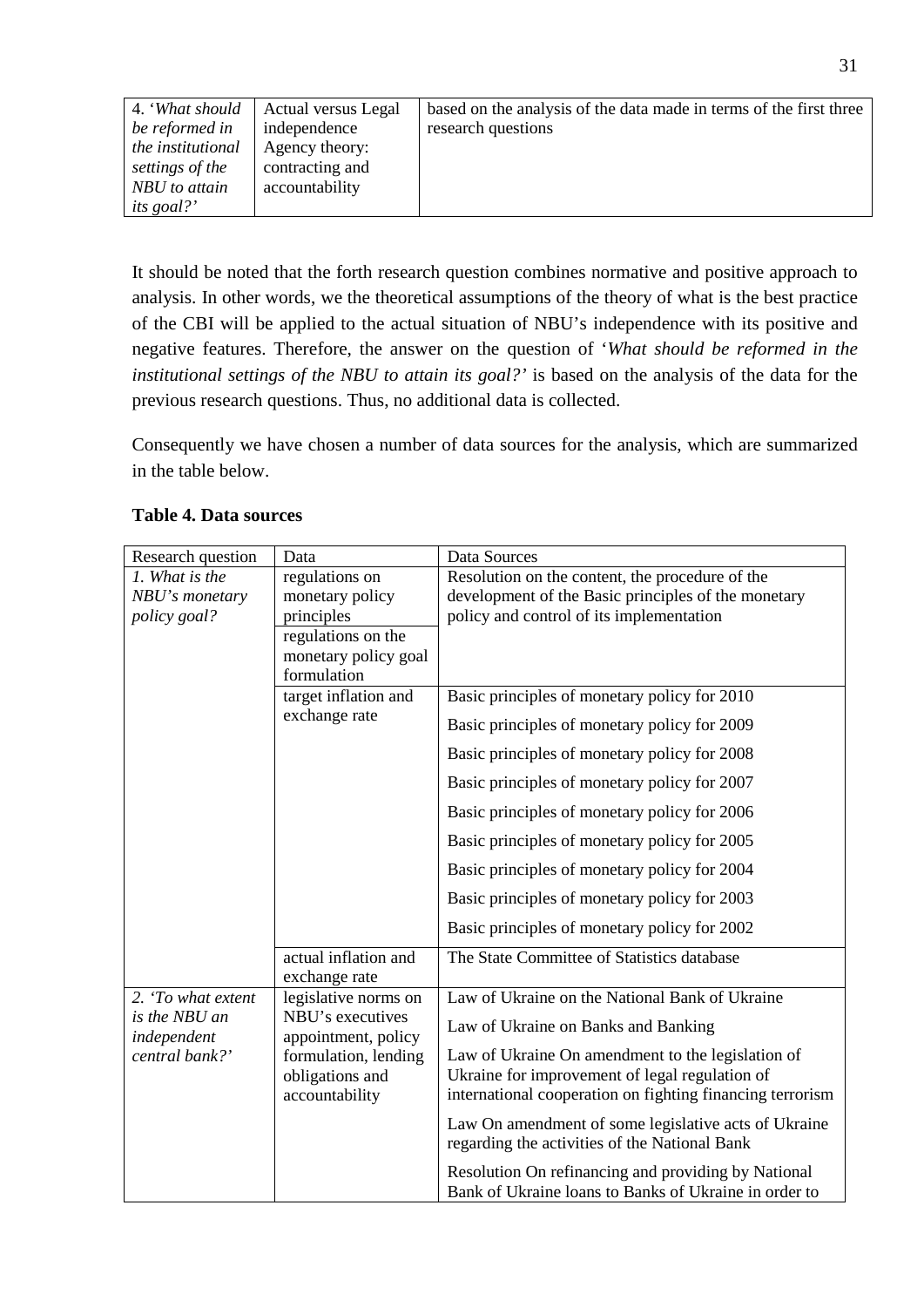|                              |                                                                                                                       | stimulate crediting of economy of Ukraine for the period<br>of recovery till pre-crisis indicators                                                   |
|------------------------------|-----------------------------------------------------------------------------------------------------------------------|------------------------------------------------------------------------------------------------------------------------------------------------------|
|                              |                                                                                                                       | Resolution on the content, the procedure of the<br>development of the Basic principles of the monetary<br>policy and control of its implementation   |
|                              | data on appointment<br>and dismissal of<br>NBU's Governor                                                             | Official web-site of the NBU                                                                                                                         |
| 3. What are the              | NBU's history                                                                                                         | Official web-site of the NBU, publications                                                                                                           |
| determinants of the<br>NBU's | <b>Budget Law</b>                                                                                                     | Law of Ukraine on the State budget of Ukraine for 2010                                                                                               |
| independence?                |                                                                                                                       | Law of Ukraine on the State Budget of Ukraine for 2009                                                                                               |
|                              | data on the inflation<br>rates 1991-1999                                                                              | The State Committee of Statistics database                                                                                                           |
|                              | data on export and<br>import volumes                                                                                  | The State Committee of Statistics database                                                                                                           |
|                              | <b>GDP</b>                                                                                                            | The State Committee of Statistics database                                                                                                           |
|                              | budget deficit                                                                                                        | Law of Ukraine on the State budget of Ukraine for 2010<br>(Appendix -Budget of Ukraine for 2010)                                                     |
|                              |                                                                                                                       | Law of Ukraine on the State Budget of Ukraine for 2009<br>(Appendix -Budget of Ukraine for 2010)                                                     |
|                              | official statement-<br>obligation by the<br>government<br>concerning IMF<br>loans<br>amendments to the<br>legislation | Memorandum on economic and financial policy<br>Law On amendment of some legislative acts of Ukraine<br>regarding the activities of the National Bank |

# <span id="page-31-0"></span>**3.3. Analysis of the data**

In this part we will discuss the methodological tools used for the analysis of the data for each of the particular research sub-questions.

1. The specific research question **'***What is the NBU's monetary policy goal?'* is based on the positive approach to analysis and focused on the analysis of monetary policy principles of the NBU and constraints of goal setting approach by the NBU. The analysis reflects the actual economic independence of the NBU and is focused on the following elements:

- Analysis of NBU's monetary policy goal and principles of monetary policy formulation.
- Consistency of the projected goals and pursued goals, which reflects the credibility of NBU's objective setting.

The analysis of NBU's monetary policy goal and principles of monetary policy formulation is based on Resolution on the content, the procedure of the development of the Basic principles of the monetary policy and control of its implementation and Basic principles of monetary policy for the years 2002-2010. The policy papers for 2000 and 2001 are not available. These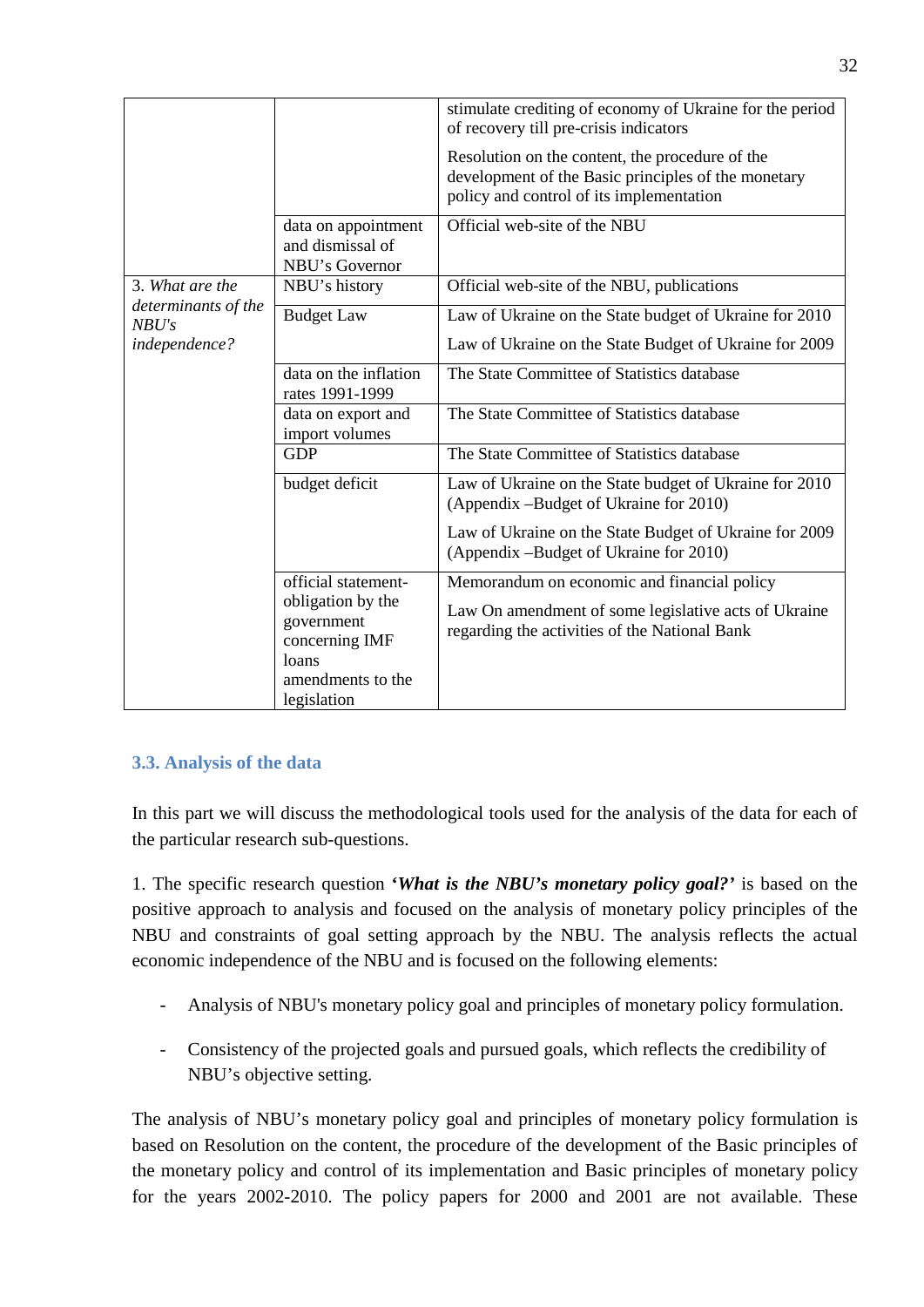documents reveal the following issues of the monetary policy of Ukraine: (1) who is responsible for monetary policy formulation; (2) what are the principles of monetary policy setting; (3) how the monetary objectives are formulated; (4) which parameters of the monetary policy objectives are defined; (5) what is the numerical expression of the monetary policy objectives.

In addition we analyze the credibility of monetary policy objectives by the comparison of target monetary policy objectives with the actually reached objectives. The following two policy objectives are analyzed: (1) internal stability of currency expressed trough the comparison of the numerical goal (projection) of the inflation (as Consumer Price Index) for the following year and the actual inflation (CPI) that was experienced; (2) external stability of currency is expressed trough the comparison of the numerical goal (projection) of the exchange rate for the following year and the actual exchange rate that was experienced. The graphs are used to present these data.

**2.** *'To what extent is the NBUan independent central bank?'* The answer for the question is based on theory on CBI that distinguishes between legal and actual dimension of NBU's independence. The focus of the analysis of the data for this research question on both the legal and actual dimensions. The methodology of the CBI assessment is presented in the literature in the form of CBI indices. The include: (1) LVAW index (known also as Cukierman index) (Cukierman, et al., 1992); (2) Modified Cukierman index developed by Jácome & Vázquez (Jácome & Vázquez, 2005); (3) TOR index (Cukierman, et al., 1992).

LVAW index as well as MCI index assesses legal independence of the CB. LVAW index consists of four clusters of categories:

- 1. The appointment, dismissal, and term of office of the chief executive officer of the bankusually the governor.
- 2. The policy formulation cluster, which concerns the resolution of conflicts between the executive branch and the central bank over monetary policy and the participation of the central bank in the budget process.
- 3. The objectives of the central bank.
- 4. Limitations on the ability of the central bank to lend to the public sector (Cukierman, et al., 1992, pp. 356-357).

Each of the clusters consists of several legal variables, which are given numerical coding from 0 to 1, meaning that the lowest level of independence is 0, and the highest one is 1. For example, for the variable "objectives" (is at the same time a cluster as this variable is treated separately) the highest level of independence is given when "price stability is the major or only objective in the charter, and the central bank has the final word in case of conflict with other government objectives" and the lowest level – when "stated objectives do not include price stability". The total number of variables for all clusters is 16. Then all variables are aggregates using the defined weights into one index.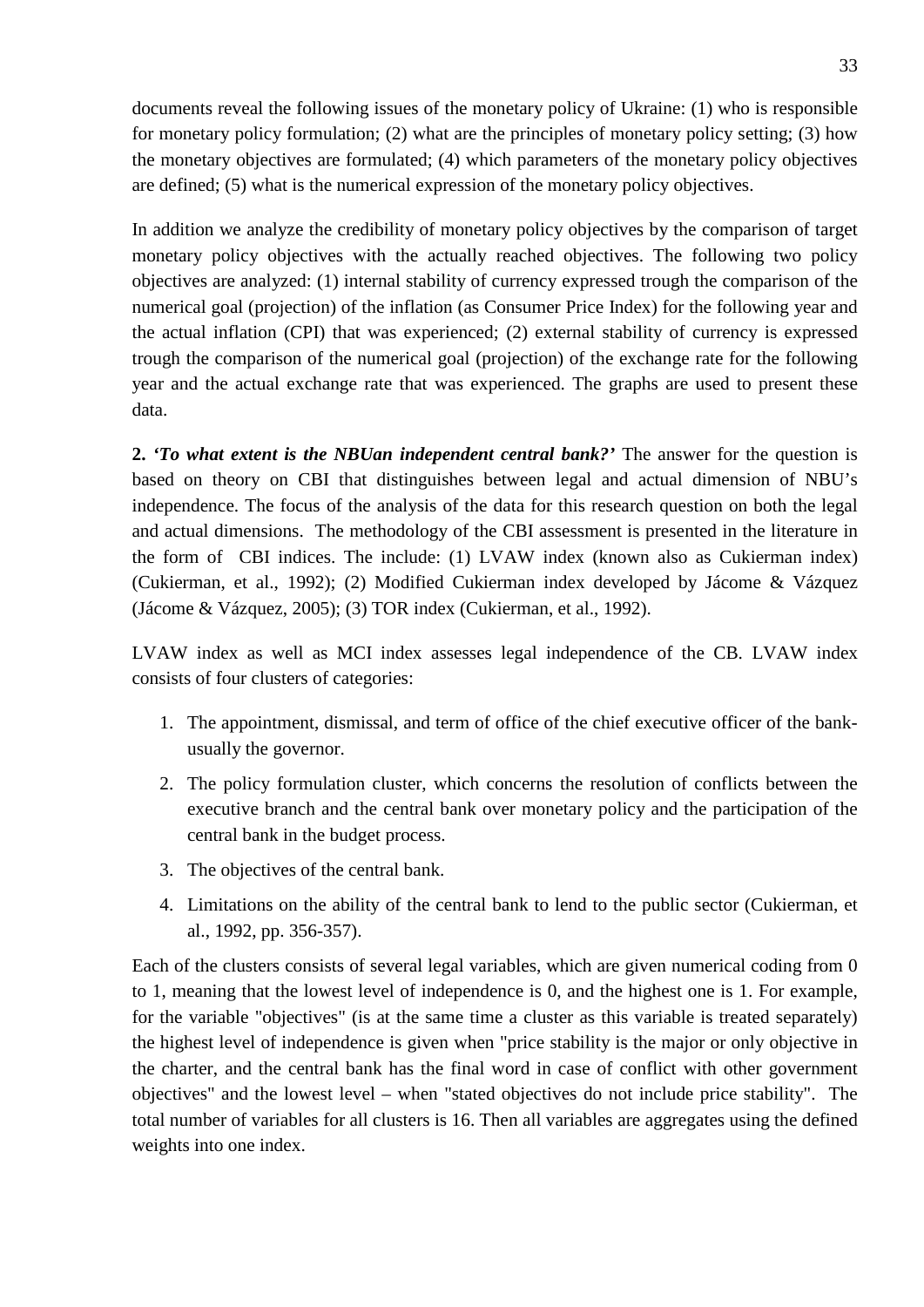The MCI index is chosen together with the LVAW index for the reason that it includes besides main elements of LVAW such criterion as accountability and transparency. The other benefit of it is more comprehensive assessment of political and economic independence. The technique of MCI is similar to LVAW. The structure of MCI besides above mentioned four clusters of LVAW include also a cluster of accountability of CBs. Full description of variables, weights and numerical coding of LVAW and MCI are presented in [Appendix 2.](#page-64-0)

The other index we use is TOR – turnover of the CB's governors. This index assesses the actual independence of the CB. The reason for using this index is that legal independence gives possibility to conclude the formal dimension of independence. In practice, actual independence can be lower as legislation can be interpreted in a different way. In addition, a lot depends on informal procedures and rules applied in the country. And given a number of traditions and informal procedures, the personality of a CB's Governor becomes important when it comes to the decision-making. For this reason, the TOR index gives possibility to say how politically independent the CB is from the government in the reality. TOR index is expressed as a number of changes of the Governor per year, and calculated as a relation of the number of changes to the number of years in the studied period. It is also worth to make a comparison between actual political independence of NBU in different periods. Therefore, we distinguish 3 periods: (1) the period from Ukraine's independence (1991) till 2009; (2) period from the adoption of the Law on NBU (1999) till 2004 when a number of amendments to the Law were made; and (2) the period from 2004 till 2009, which reflects the current situation.

The results of the analysis of the data basing on the above described indices are presented in a table form. The template tables are provided below.

| CBI criteria LVAW                | Score | Max.  | CBI criteria CMI               | Score | Max   |
|----------------------------------|-------|-------|--------------------------------|-------|-------|
|                                  |       | score |                                |       | score |
| <b>Central Bank CEO</b>          |       | 0,20  | <b>Central Bank Board</b>      |       | 0,20  |
| Term of office of CEO            |       | 0,25  | Term of Governor office        |       | 0,20  |
| Who appoints the CEO             |       | 0,25  | Who appoints the Governor      |       | 0,20  |
| Provisions for dismissal of CEO  |       | 0,25  | Appointment and term of Board  |       | 0,20  |
| CEO allowed to hold another      |       | 0,25  | Dismissal of Governor and      |       | 0,25  |
| office in government             |       |       | <b>Board</b>                   |       |       |
|                                  |       |       | CEO allowed to hold another    |       | 0,10  |
|                                  |       |       | office in government           |       |       |
| <b>Central Bank objectives</b>   |       | 0,15  | <b>Central Bank objectives</b> |       | 0,15  |
| Price stability                  |       |       | Price stability                |       |       |
| <b>Policy formulation</b>        |       | 0,15  | <b>Policy formulation</b>      |       | 0,15  |
| formulates<br>Who<br>monetary    |       | 0,25  | Who formulates monetary        |       | 0,50  |
| policy                           |       |       | policy                         |       |       |
| Government directives and        |       | 0,50  | Conflict resolution            |       | 0,30  |
| resolution of Conflicts          |       |       |                                |       |       |
| Central Bank given active role   |       | 0,25  | Central Bank and public debt   |       | 0,20  |
| in formulation of government's   |       |       |                                |       |       |
| budget                           |       |       |                                |       |       |
| <b>Central Bank lending</b>      |       | 0,50  | <b>Central Bank lending</b>    |       | 0,40  |
| Limitations on advances          |       | 0,30  | Limitations on advances        |       | 0,15  |
| securitized<br>Limitations<br>on |       | 0,20  | Loans to government            |       | 0,30  |
| lending                          |       |       |                                |       |       |

<span id="page-33-0"></span>**Table 5. Template table: Indices LVAW and CMI**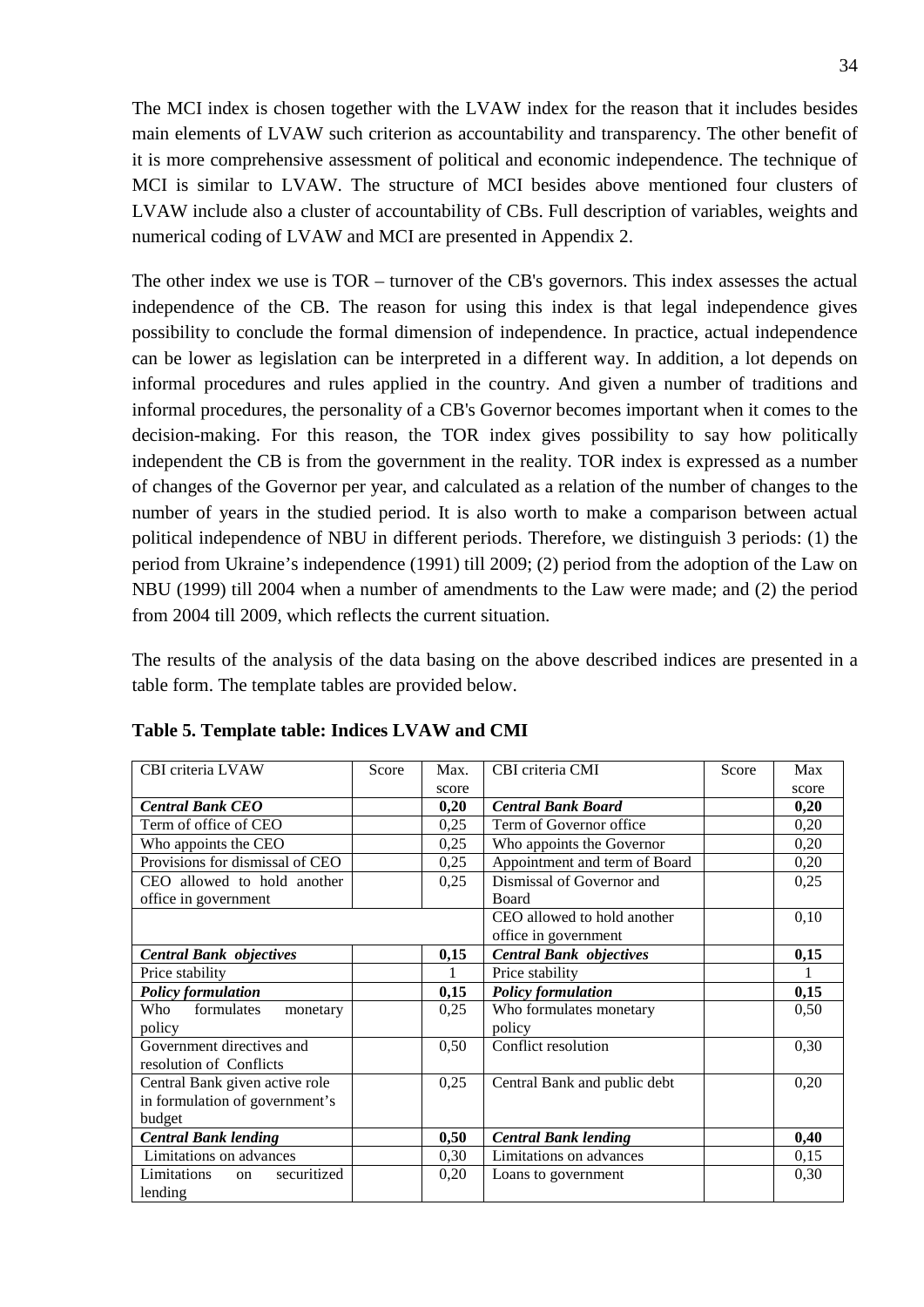| Who decides control of terms of<br>lending to government                  | 0,20 | Beneficiaries of financing               | 0,10 |
|---------------------------------------------------------------------------|------|------------------------------------------|------|
| Beneficiaries of Central Bank<br>lending                                  | 0,10 | Who decides terms of lending             | 0,10 |
| Type of limits when they exist                                            | 0,05 | Interest rates in advances or<br>lending | 0,10 |
| Maturity of loans                                                         | 0.05 | <b>LOLR</b>                              | 0,15 |
| Restrictions on interest rates                                            | 0.05 | Financial autonomy                       | 0.10 |
| Prohibition on Central Bank<br>lending in primary market to<br>Government | 0.05 |                                          |      |
|                                                                           |      | Accountability                           | 0,10 |
|                                                                           |      | Accountability norms                     | 0.75 |
|                                                                           |      | Transparency                             | 0,25 |
| <b>Total LVAW</b>                                                         |      | <b>Total MCI</b>                         |      |

<span id="page-34-0"></span>**Table 6. Template table: actual political independence of the NBU**

| Index/Period | 1991-2009 | 2000-2004 | 2005-2009 |
|--------------|-----------|-----------|-----------|
| TOR index    |           |           |           |

3. The answer for the question **'***What are the determinants of the NBU's independence?***'** we base on the main provisions of the institutional theory and economic theory. First, we analyze the institutional development of the NBU and discuss the main features of the Soviet banking system that has laid the grounds for the establishment of the NBU. The specific features of the relations of the State USSR bank with the government are pointed. The period after the establishment of the NBU (1991) is characterized by high inflation rates, 2 core financial crises (of 1992-1993 and 1998) and the actual practice of the NBU financing the governmental expenditures. This laid down grounds for financial and public opposition to inflation. Their effects on NBU's independence are discussed. In the analysis we use the data on the inflation rates for the period 1991-1999 to show the levels of inflation in Ukraine prior to gaining by NBU its independence in 1999. The graphical tool for data presentation is used.

The further research goes into analysis of external credibly pressure on the NBU's independence. The openness of Ukrainian economy and conditions of IMF loans are studied in terms of revealing the main preconditions for strengthening of NBU's independence. The data on openness of the economy include the export and import flows in relation to GDP as well as the overall trade turnover to GDP. These data is presented in a graph.

The IMF conditions and recommendations that accompany the loans that were approved for Ukraine in 2008 and in 2010 are analyzed on the basis of the Memorandum of economic and financial policy. The real impact of this Memorandum can be proved by the recent amendments to the Law on NBU, which gives us possibility to conclude the actual effect of IMF loans on the strengthening of NBU's independence.

4. The answer for the question **'***What should be reformed in the institutional setting of the NBU to attain its goal?'* is based on the previous three questions and concludes the important elements in the NBU's independence that should be reinforced. In this part we identify the main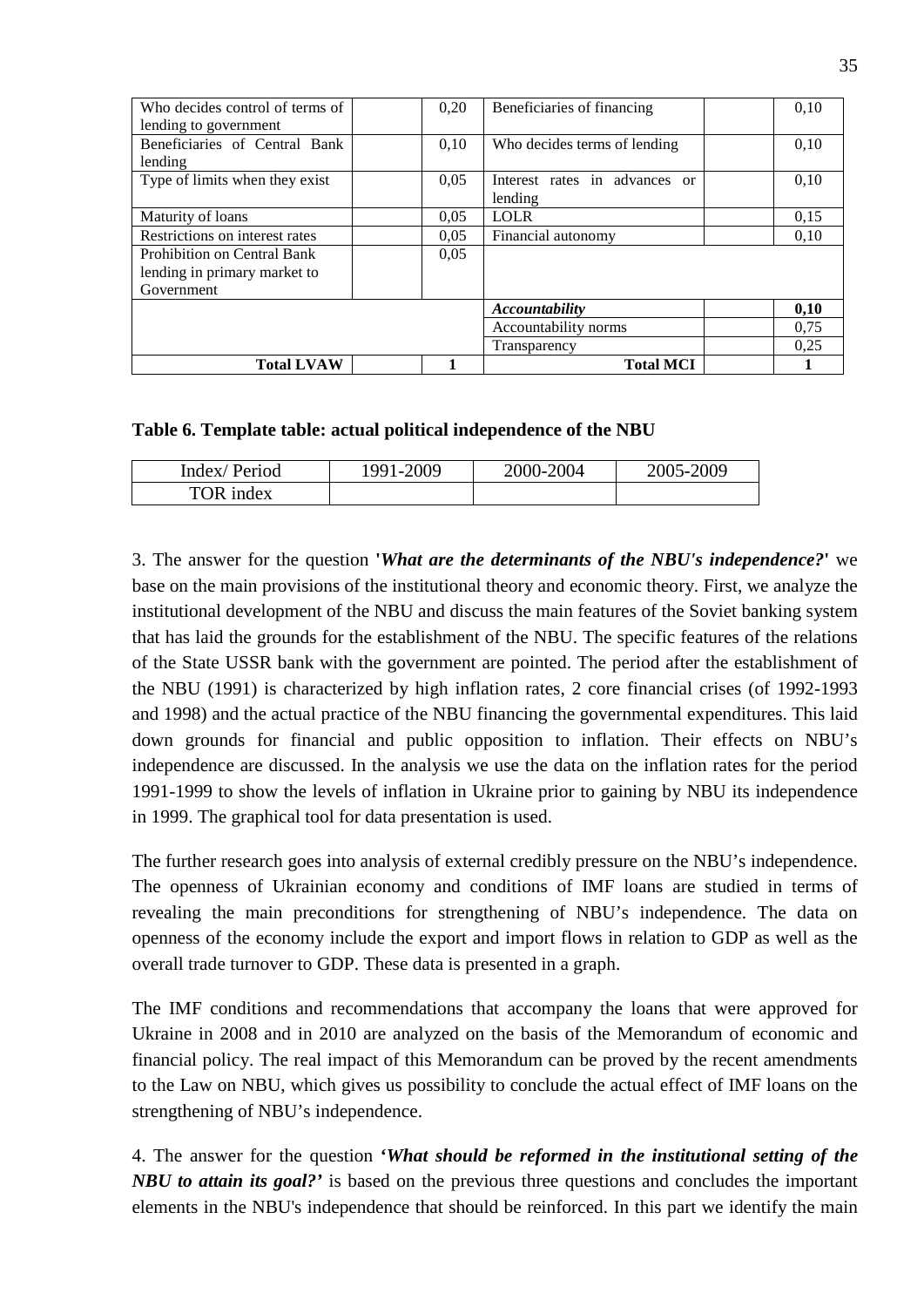constraints of the actual NBU's independence comparing to the legal independence. The main constraints for the monetary policy in this respect are identified and possible solutions are suggested.

#### <span id="page-35-0"></span>**3.4. Conclusions to the Chapter 3**

The chapter delivered the strategy and methodological approach for answering the posed research questions. The time limitation of the study is defined as a period from 2000 to 2010 (July). In the analysis we use the secondary data, obtained from the legislative and policy documents and NBU's official publications. In addition, we support our analysis with the statistical data collected from the official sources, namely the State Committee of Statistics database and the NBU's statistical database.

On the basis of defined core elements of the theory the data sources are selected and the data analysis approach is explained. First, in order to define the NBU's goal we analyze the regulations on monetary policy principles and monetary policy goal formulation. In order to show how the policy formulation and objectives setting reflects the actual outcomes of the monetary policy we use the data on target and actual inflation and exchange rate. Second, in order to define the level of NBU's independence we use the legislative documents (Law on the NBU, etc.) and data on appointment and dismissal of the NBU's Governors. The data will be analyzed using the selected from the literature on the CBI indices (namely, LVAW, MCI and TOR). Third, the answer for the third research sub-question about the determinants of the NBU's independence will imply the analysis of the NBU's history, Budget Law, official statements of the government concerning IMF loans and data on export and import, GDP and budget deficit. Finally, the recommendations of the reformation of the NBU's institutional settings will be based on the results of the previously analyzed data.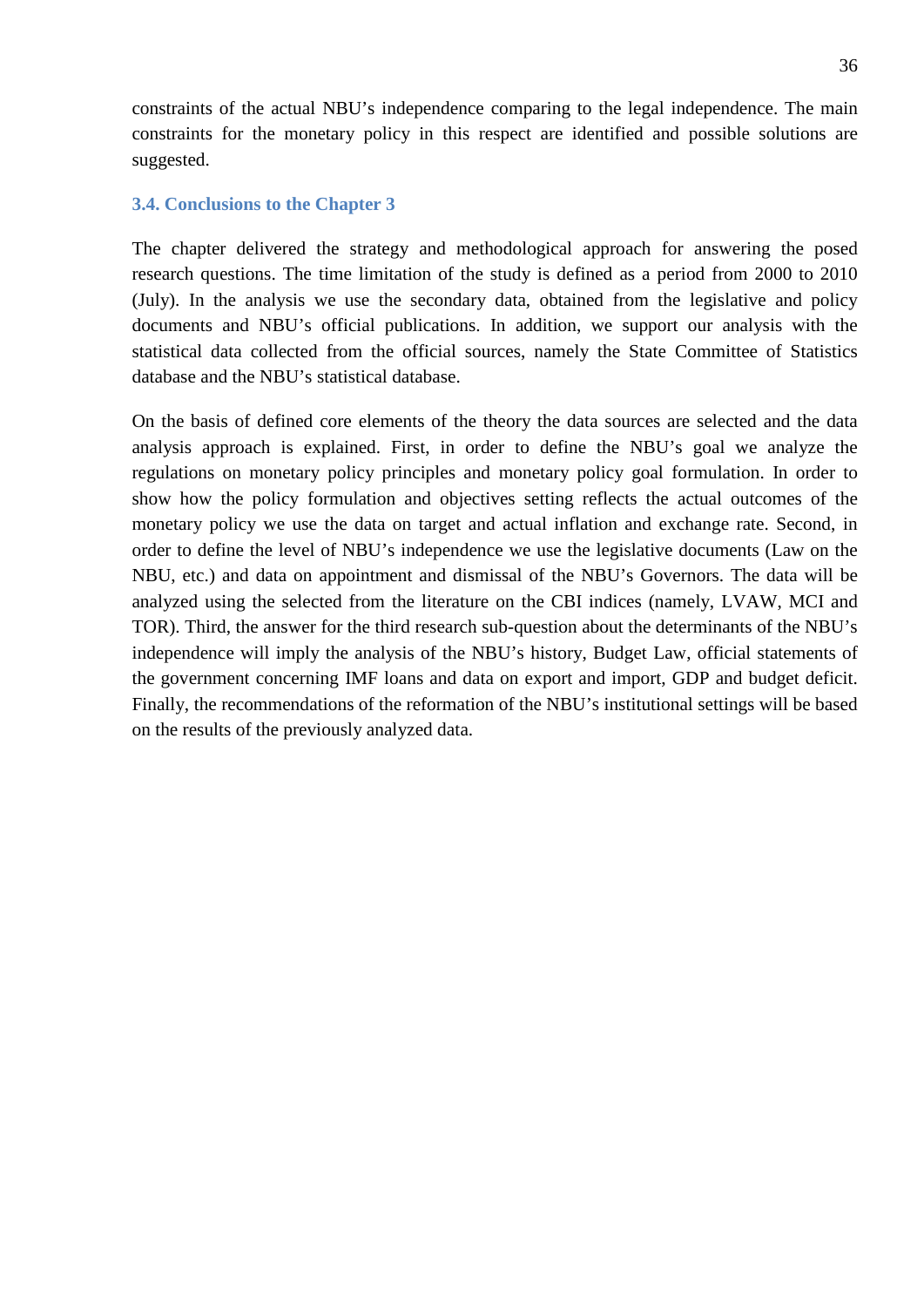#### <span id="page-36-0"></span>**Chapter 4. Independence of the NBU and its monetary policy**

*This part of the thesis is devoted to the analysis of the actual and legal independence of the NBU, as well as explanation of the main determinants of the development of NBU's independence and its constraints. In this chapter the answers for the four research sub-questions are provided. The goal of the NBU's policy is discussed in terms of NBU's actual independence. The questions of the goal formulation and actual implementation of the monetary policy are raised. Further, the analysis goes in assessment of NBU's independence basing on three main indices: LVAW, MCI and TOR. On the basis of main categories that define legal and actual independence a focus on the specific elements relevant for NBU's independence is made. Special attention is given to the explanation of the difference of the NBU's legal and actual independence in the political dimension. Next, we explain the determinants of NBU's independence basing on the economic and institutional theories. In this part, we explain how the institutional development of the NBU and external credibility pressures via trade openness and IMF recommendations played their role in the formulation and reinforcement of the NBU's independence. Finally, we formulate main lines of possible improvements of the NBU's independence.*

#### <span id="page-36-1"></span>**4.1. Monetary policy of the NBU**

Monetary policy design and implementation are legally under sole responsibility of the NBU. Even the legal framework for the design of "Basic principles of monetary policy" for each year are designed by the NBU and approved by the NBU's Council<sup>9</sup>. However, the functions of NBU are provided in Law. The main function is defined as "stability of monetary unit of Ukraine" (the full list of NBU's functions can be found in [Appendix 4\)](#page-70-0). It should be pointed out that current legal legislation on the NBU does not specify the category of 'stability' that is the actual goal of the NBU's monetary policy. Nor it does specify the numerical (quantitative) target of the goal. Therefore, it creates difficulty to assess the successfulness or the effectiveness of the monetary policy that is conducted by the NBU. This situation also creates independence for NBU in choosing the parameters or criteria that are used in the reports on the implemented monetary policy. In this respect, Grytsenko and Krychevska (2005) point out to controversy and problems of the legislation, which puts NBU to solve them informally (Grytsenko & Krychevska, 2005, p. 9). As one of the problems they discuss the projected parameters that are used in the formulation of the monetary policy. The problem lays in the fact that in order to achieve one on them the NBU needs to change others.

According to Law on NBU (1999) basic principles of monetary policy are defined as "a complex of indicators of the financial sphere, enabling the NBU to use instruments of monetary policy and exercise money control and provide financing for the economy in order to ensure stability of the monetary unit of Ukraine as a precondition for economic growth and sustaining high employment".

<sup>&</sup>lt;sup>9</sup> See the Resolution on the content, the procedure of the development of the Basic principles of the monetary policy and control of its implementation, The National Bank of Ukraine (2006).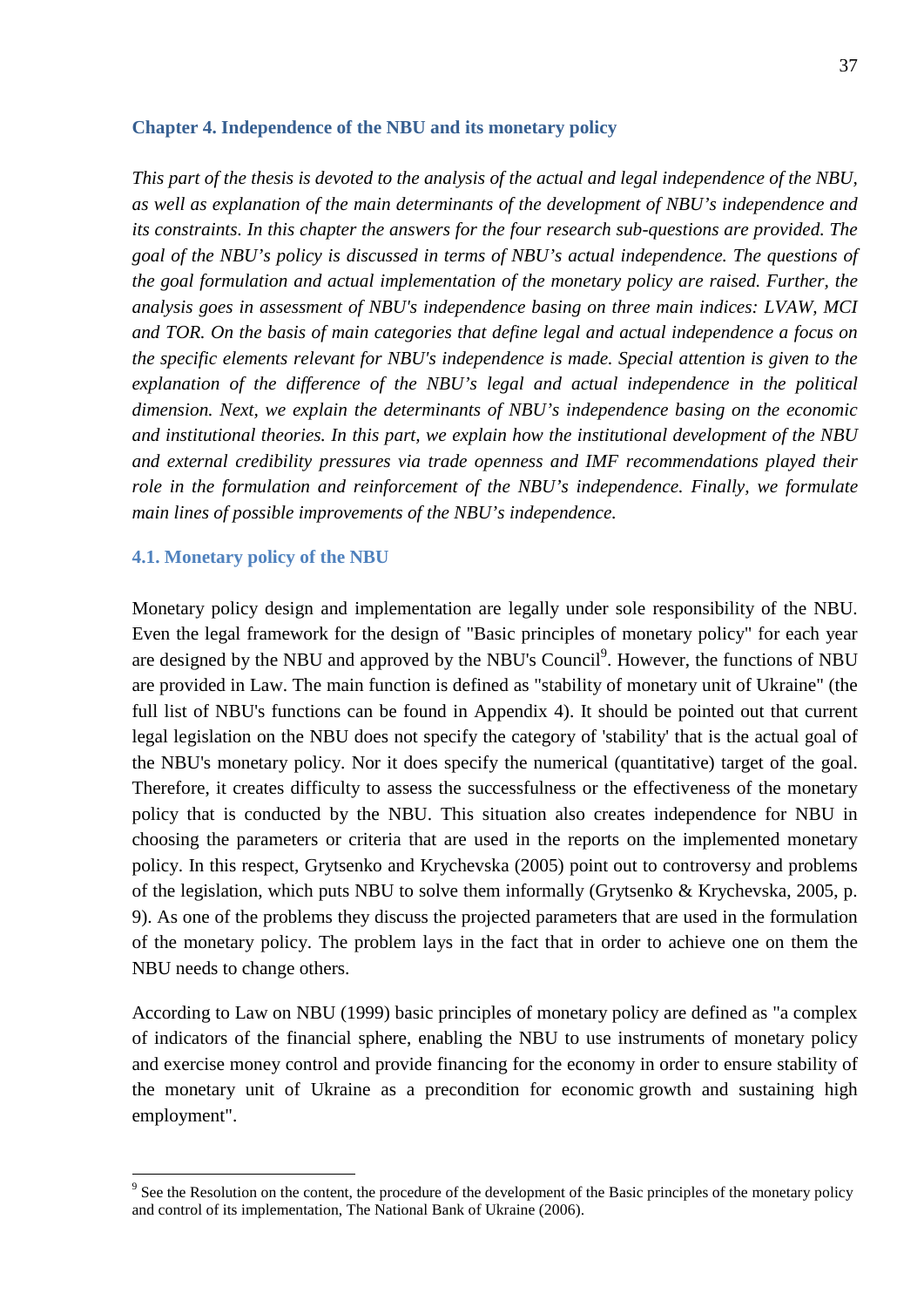According to the mentioned 'Resolution on the content, the procedure of the development of the Basic principles of the monetary policy and control of its implementation' the NBU's paper on the basic principles of monetary policy should contain:

- a brief review of macroeconomic, fiscal and monetary situation in Ukraine in the past and current years, as well as problems that occur in the development of economic and social spheres;

- expected changes in foreign economic situation and their impact on monetary and foreign exchange markets;

- assessment of impacts of policy measures on the developed basic principles of monetary policy as well as on economic development and price dynamics;

- basic parameters of monetary policy for the following year and the next 3 years.

The basic parameters of currency stability that are used and specified in the NBU's policy paper 'Basic principles of monetary policy' are inflation rate (as internal substance of currency stability) and exchange rate (as external substance of currency stability). The parameters of the monetary volume and monetary base are also used for the policy formulation but are not considered as the main targets in contrast to exchange rate and inflation. However, in the policy these parameters paper in numerical form are specified only for the following year. In addition, NBU leaves the right for itself to revise projections of these parameters in case of "changes in macroeconomic and financial environment<sup>"10</sup>. Furthermore, in the policy papers on monetary policy for 2009 and 2010 it is stated that numerical meaning of exchange rate for these years are intentionally not provided. The reasoning presented is connected with "the conditions of significant volatility and exchange rate dynamics" as well as "external factors that are out of the influence of the National Bank"<sup>11</sup>. We see it as adding the uncertainty to the monetary policy of NBU. However, it should be noted that from 2009 NBU has prioritised the inflation targeting objective, even though this priority has not been yet formalised in the legislature.

Concerning the external dimension of currency stability (exchange rate) it is possible to say that since 2008 the approach of the NBU has changed. If before the NBU defined the projected exchange rate "corridor", the policy for the 2009 shifted to not only keeping the exchange rate within certain limits, but also use of "controlled" floating exchange rate regime (as a transition term to free floating exchange rate). This means increasing flexibility in exchange rate through the expansion of the potential range of fluctuations. In result, one can assume that the exchange rate will lose its status of monetary policy goal and the internal stability of the currency may become the only policy goal.

Further, we provide an overview of the NBU's monetary policy since 2000 and its effectiveness in terms of goals. The effectiveness (credibility of monetary policy) is presented here as the consistency of the NBU's goals and the actual situation in two dimensions: (1) internal stability

<sup>&</sup>lt;sup>10</sup> This note is made in almost all policy papers on "Basic principles of monetary policy..."<br><sup>11</sup> See Basic principles of monetary policy for 2010. The National Bank of Ukraine (2009). Retrieved from [http://www.bank.gov.ua/Rada\\_NBU/OsnovZasad-2010.pdf;](http://www.bank.gov.ua/Rada_NBU/OsnovZasad-2010.pdf) Basic principles of monetary policy for 2009. The National Bank of Ukraine (2008). Retrieved from [http://www.bank.gov.ua/Rada\\_NBU/OsnovZasad-2009.pdf.](http://www.bank.gov.ua/Rada_NBU/OsnovZasad-2009.pdf)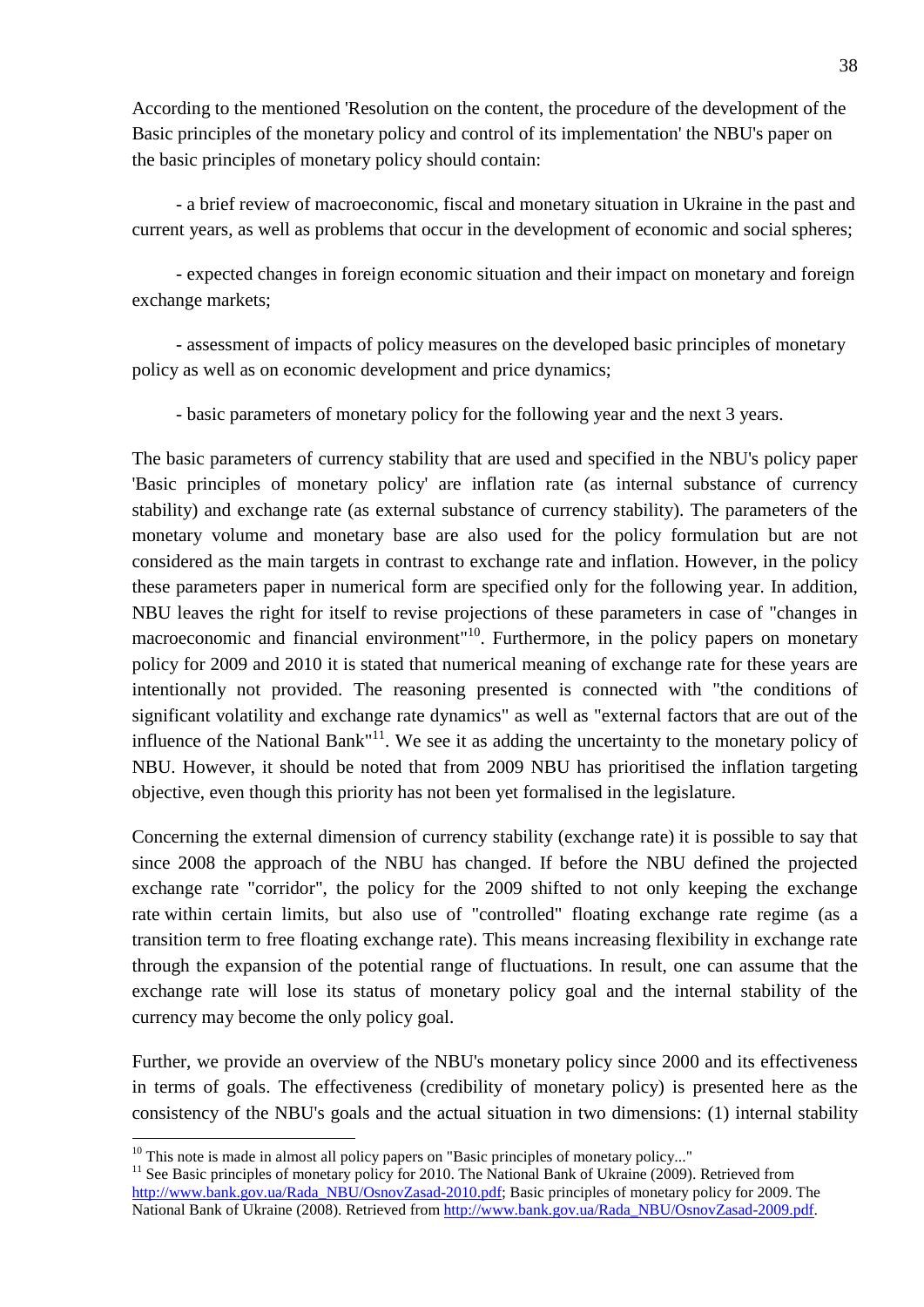of currency expressed trough the comparison of the numerical goal (projection) of the inflation (as Consumer Price Index) for the following year and the actual inflation (CPI) that was experienced; (2) external stability of currency is expressed trough the comparison of the numerical goal (projection) of the exchange rate for the following year and the actual exchange rate that was experienced. The figures below serve as a visual presentation of these data. On the content analysis of NBU's policy papers we summarise the monetary policy goals for the period 2002-2009. Here, we limit our analysis to this time frame as the policy papers for 2000 and 2001 are not available. In the basic principles of monetary policy in recent years defined its intentions in the mid-term perspective to shift to the regime based on price stabilization (2002-2009). For this purpose, NBU is concentrating its efforts to create together with the Government macroeconomic, financial, institutional base for the transition to a new regime.



\* The inflation rate is reflected via the Consumer price Index (CPI), which is calculated using the method of 'chained' measurements.

<span id="page-38-0"></span>**Figure 1. Comparison of projected and actual inflation**<sup>12</sup>.

'chained' measurements (not the base period), meaning that the price level is compared to the preceding period. The<br>
State Committee of Statistics is using the following formula:  $I_T$ ,  $= \frac{\sum_{i=1}^{n} I_{tT}}{\sqrt{n}} \times 100\%$ , wh State Committee of Statistics is using the following formula:  $I_{T/(T-1)} = \frac{1}{\sum_{i=1}^{n} I_{t(T-1)}} \Big|_{0(T-2)}$ 

number of months of the period;  $I_{tT}$  price index of the months of the current period;  $I_{t}$  price index of the months of the preceding period. The methodological explanation is obtained from http://www.ukrstat.gov.ua/operativ/operativ2007/ ct/isc/posibnyk.pdf.

 $12$  The inflation rate is reflected via the Consumer price Index (CPI), which is calculated using the method of

The data for the projected inflation rate is obtained from the "Basic principles of monetary policy 2002-2009. The policy papers for 2000-2001 are not available. For the years 2003-2006 the projected inflation is specified as a 'corridor'. In our analysis we use the highest margin as a value of the projected inflation. The data on the inflation rate are obtained from the State Committee of Statistics database: http://www.ukrstat.gov.ua.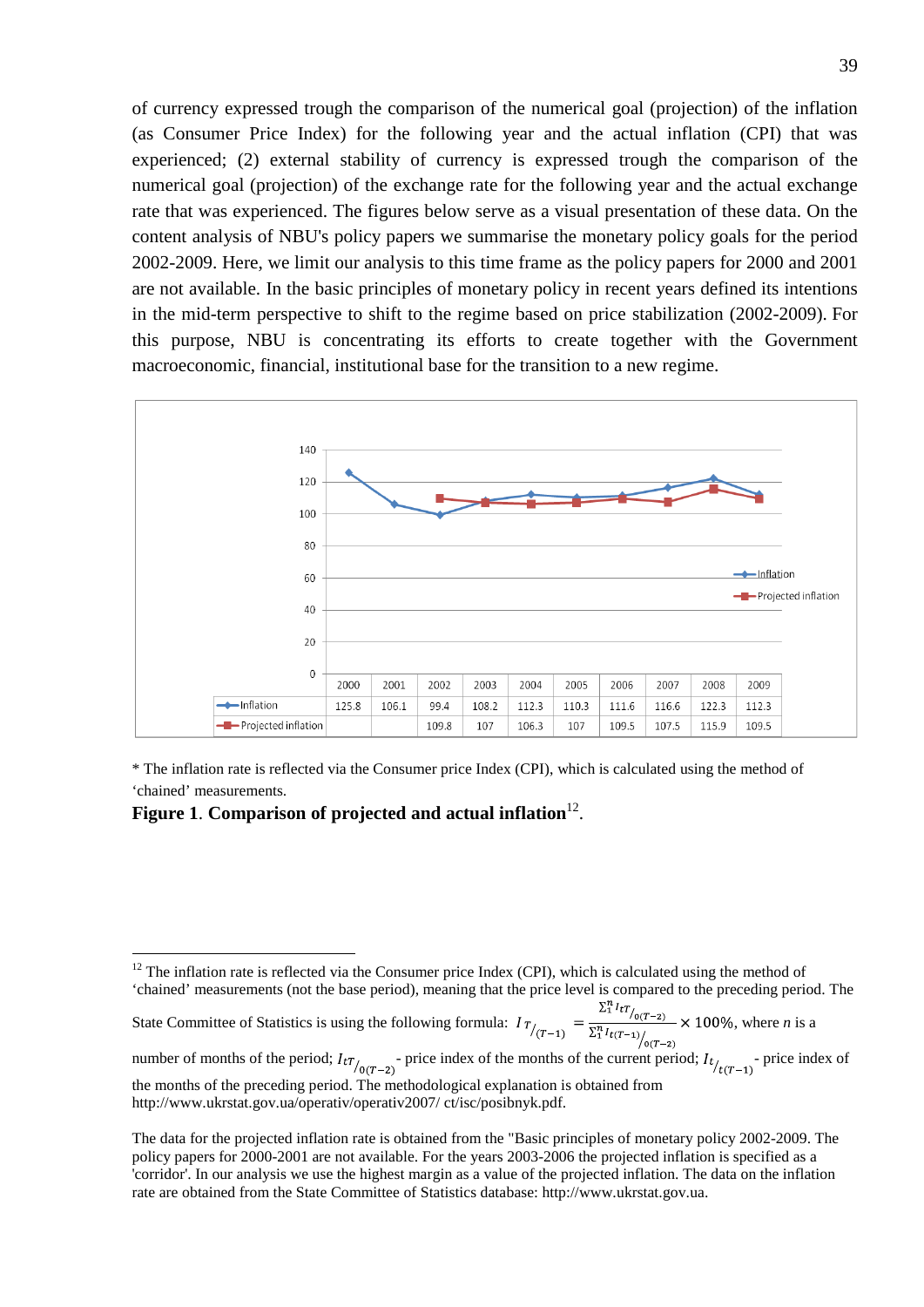

# <span id="page-39-1"></span>**Figure 2**. **Comparison of projected and actual exchange rate**13.

Basing on the figures it is possible to conclude that (given the available data for the period) NBU managed to realize the goal of external stability of the currency and even for the period 2002- 2007 the exchange rate was below the projected rates. In 2008 the exchange rate went slightly higher than the projected one. In 2009 the situation has radically changed resulting in significant currency depreciation. This situation can be explained by the conditions of financial crisis and inability of the NBU to sustain the exchange rate.

Another situation can be observed with the inflation. The projected inflation is generally lower than the actual one, which means that the NBU has not managed fully to reach the goal of internal stability of the national currency. The years 2007 and 2008 are distinguishable for the highest discrepancy between projected and actual inflation.

# <span id="page-39-0"></span>**4.2. Assessing the independence of the NBU**

The year 1999 is a crucial point in development of the independence of the NBU as this year a Law of NBU is adopted that specified most legal provisions that are needed for the NBU's legal independence. The other crucial point can be identified in 2004-2005, which marked a series of changes relevant for both legal and actual independence of the NBU. It is possible to distinguish political, economic and legal dimensions of these changes.

*Political dimension.* The presidential elections of 2004 (known as 'Orange Revolution') brought significant changes into political environment of Ukraine as well as marked development of new goals of economic and social development of Ukraine. This is relevant to the functioning of NBU as the President of Ukraine and Verhovna Rada of Ukraine (Parliament) appoints members

<sup>&</sup>lt;sup>13</sup> The exchange rate is expressed as: 1 USD equals certain amount of UAH. The data for the projected exchange rate is obtained from the "Basic principles of monetary policy 2002-2009. The policy papers for 2000-2001 are not available. The projected exchange rate for 2009 is not specified in the policy paper. The data on the exchange rate are obtained from the Statistics database of the national Bank of Ukraine: http://www.bank.gov.ua/Fin\_ryn/of\_kurs.htm.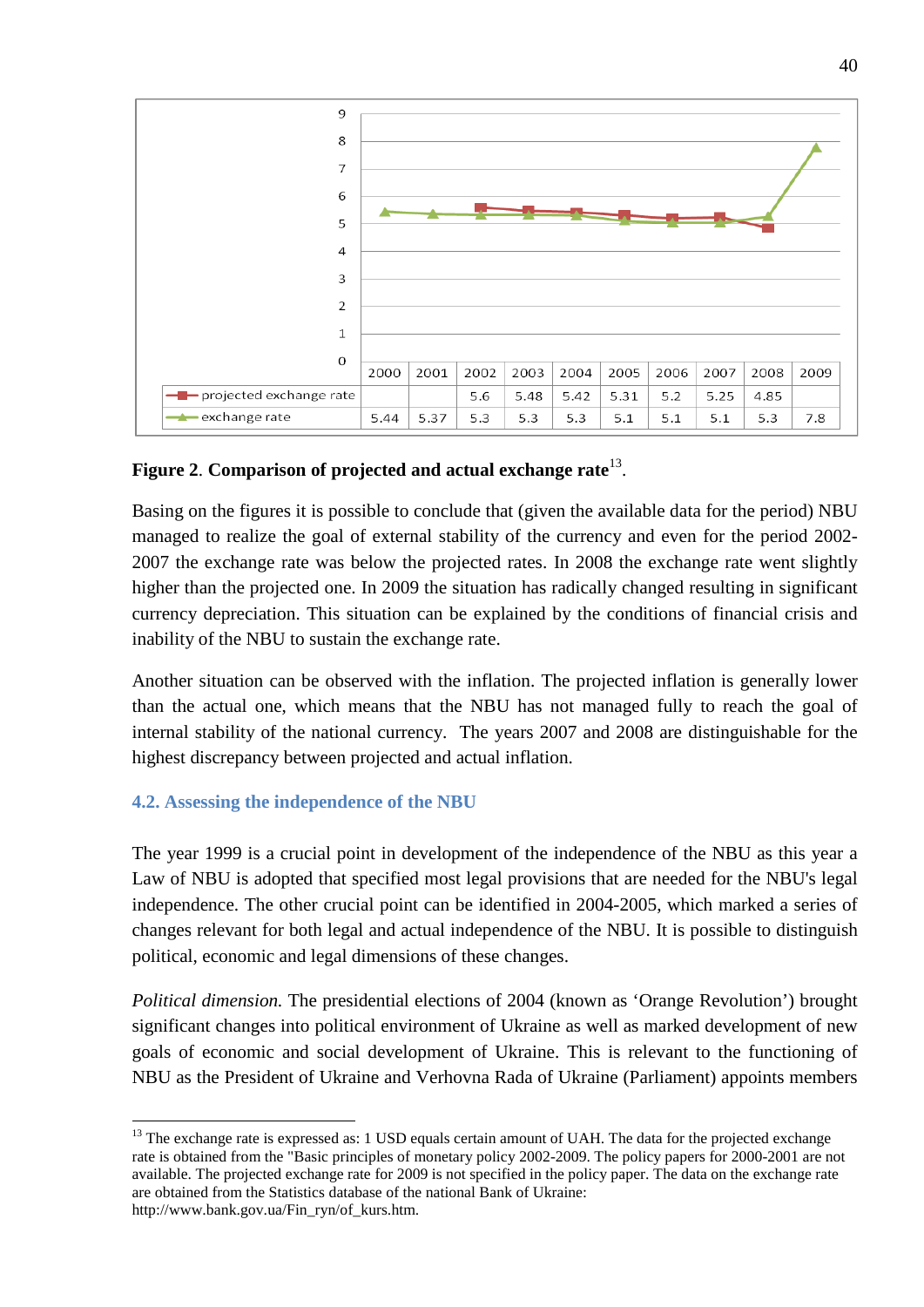of the Council of NBU – the governing body of NBU. The other aspect of political dimension is the geopolitical strategy that was clearly defined in 2005 as the EU integration and adopted through the EU/Ukraine action plan (2005).

*Economic and financial dimension*. In 2005 NBU introduced fixed exchange rate of hrivna (UAH) towards USD on the level 5,05 UAH/ 1 USD, which existed till 2008. It should be added that in 2004-2005 the significant liberalization of financial markets took place mainly due to inflow of short-term financial resources, most of which were used for increasing of long- and short-term loans for households and small business. Such changes also had significant effect on export-import operations in terms of changes of their structures and volumes. The financial crisis of 2008 with the following economic recession of 2009-2010 brings together special conditions under which the independence of the central bank is critically needed in order to secure the low inflation rates.

*The legal dimension.* According to the Constitution of Ukraine and Law of Ukraine on the National Bank of Ukraine the main function of NBU is to secure the stability of Ukrainian national currency "hrivna" (UAH). In addition, NBU's is to fulfill a number of connected functions: development and implementation of monetary policy of Ukraine, conduct analysis and forecasting of balance of payments of Ukraine, etc. According to amendments to the Law of Ukraine on the National Bank of Ukraine in 2005 (Law № 3163-IV), the NBU gained rights to formulate legislative projects concerning the legal regulation of questions connected with NBU's ability to fulfill its functions and to present them to the President of Ukraine and to the Cabinet of Ministers of Ukraine. Some amendments were also made and are planned to be implemented in order to strengthen the independence of the NBU according to the recommendations of the IMF and in terms of the European funded **'**Twinning Project', which was launched in February 2010.

Further, the analysis of the NBU's legal independence is provided, basing on two main indices: LVAW and MCI. In addition, TOR index is used as a base for actual NBU's independence analysis. Below the results are presented in the form of table followed by identification and elaboration of those elements of NBU's independence that have the profound impact on the NBU's independence. Basing on the measurements we elaborate further below elements of the NBU's independence.

## *Political independence*

Appointment procedures and terms of office are those criteria that define political independence of the NBU. In addition, the objective setting is relevant for the political independence as it reflects if the CB has the final authority in goal setting and prioritizing and if there are any conflicting goals with the government like high employment or economic growth.

### *1. Appointment procedures*

A sequence of changes started from the change of the Prime-Minister of Ukraine of 5 times since 2005, a number of changes of ministers as well as members of the NBU Council. The political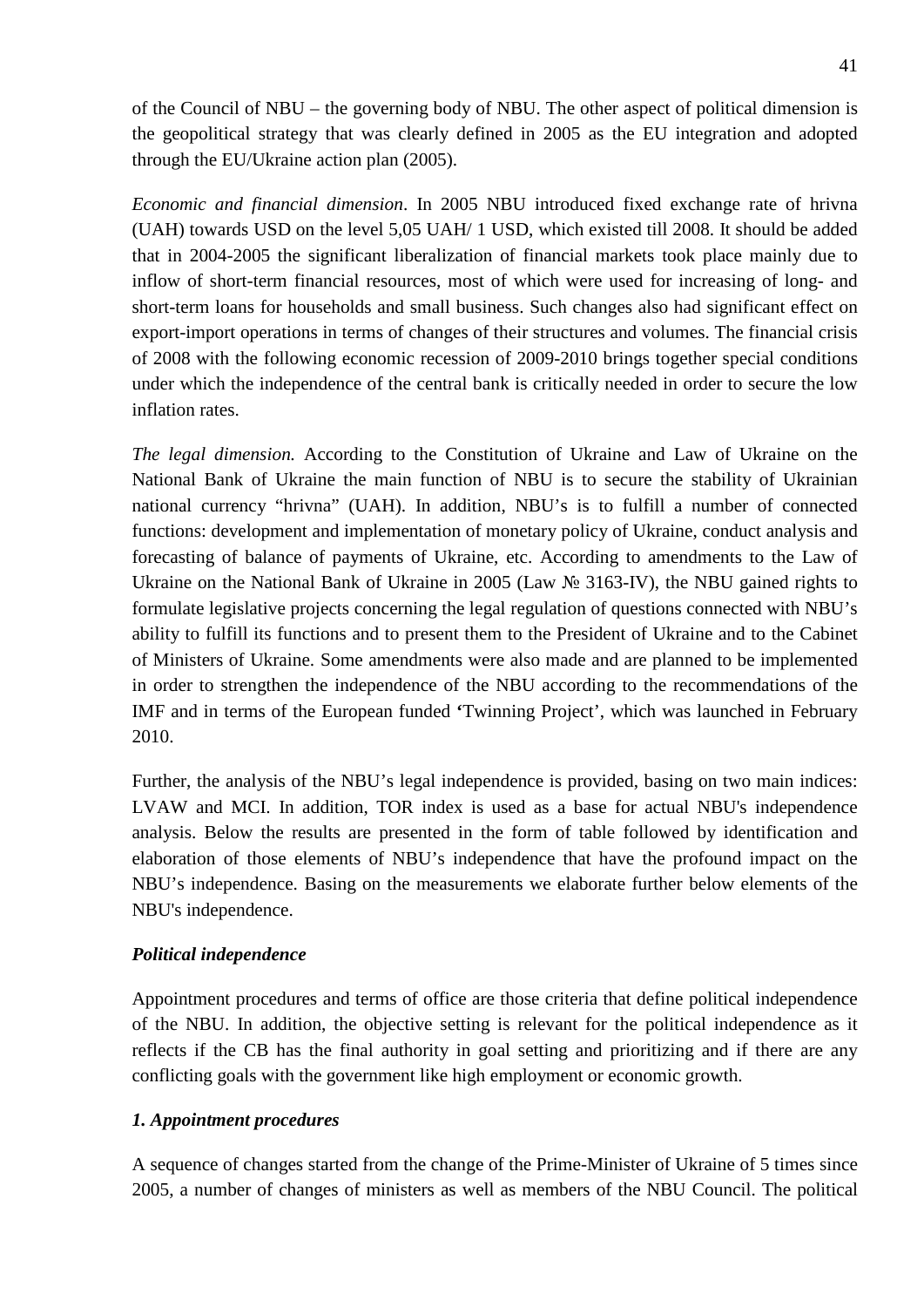independence of the NBU especially what is concerned the appointment procedures could be viewed as rather low. The president elections of 2004 (known as Orange Revolution) brought together with democratic changes some tensions between political parties and as a result in the Verkhovna Rada (Parliament), which was accompanied by frequent changes of key governmental officials. The last president elections of 2010 also had impact on the NBU Council (main governing body): by the Decree of the President Yanukovych in April 2010 6 of 15 Council members were replaced<sup>14</sup>. This is one of the reasons of our choice of MCI as it considers not only the position of the Governor of the CB, but also the members of the Council.

| CBI criteria LVAW                | Score          | Max.              | CBI criteria CMI               | Score            | Max          |
|----------------------------------|----------------|-------------------|--------------------------------|------------------|--------------|
|                                  |                | score             |                                |                  | score        |
| <b>Central Bank CEO</b>          | 0,11           | 0,20              | <b>Central Bank Board</b>      | 0,054            | 0,20         |
| Term of office of CEO            | 0,13           | 0,25              | Term of Governor office        | 0,07             | 0,20         |
| Who appoints the CEO             | 0,13           | 0,25              | Who appoints the Governor      | $\boldsymbol{0}$ | 0,20         |
| Provisions for dismissal of CEO  | 0,04           | 0,25              | Appointment and term of Board  | 0,10             | 0,20         |
| CEO allowed to hold another      | 0,25           | 0,25              | Dismissal of Governor and      | $\Omega$         | 0,25         |
| office in government             |                |                   | Board                          |                  |              |
|                                  |                |                   | CEO allowed to hold another    | 0,10             | 0,10         |
|                                  |                |                   | office in government           |                  |              |
| <b>Central Bank objectives</b>   | 0,09           | 0,15              | <b>Central Bank objectives</b> | 0,112            | 0,15         |
| Price stability                  | 0,60           | 1                 | Price stability                | 0,75             | 1            |
| <b>Policy formulation</b>        | 0,113          | 0,15              | <b>Policy formulation</b>      | 0,12             | 0,15         |
| formulates<br>Who<br>monetary    | 0,25           | 0,25              | Who formulates monetary        | 0,50             | 0,50         |
| policy                           |                |                   | policy                         |                  |              |
| Government directives and        | 0,50           | 0,50              | Conflict resolution            | 0,30             | 0,30         |
| resolution of Conflicts          |                |                   |                                |                  |              |
| Central Bank given active role   | $\overline{0}$ | 0,25              | Central Bank and public debt   | $\overline{0}$   | 0,20         |
| in formulation of government's   |                |                   |                                |                  |              |
| budget                           |                |                   |                                |                  |              |
| <b>Central Bank lending</b>      | 0,427          | 0,50              | <b>Central Bank lending</b>    | 0,293            | 0,40         |
| Limitations on advances          | 0,30           | $\overline{0,30}$ | Limitations on advances        | 0,15             | 0,15         |
| securitized<br>Limitations<br>on | 0,20           | 0,20              | Loans to government            | 0,30             | 0,30         |
| lending                          |                |                   |                                |                  |              |
| Who decides control of terms of  | 0,20           | 0,20              | Beneficiaries of financing     | 0,07             | 0,10         |
| lending to government            |                |                   |                                |                  |              |
| Beneficiaries of Central Bank    | 0,07           | 0,10              | Who decides terms of lending   | $\mathbf{0}$     | 0,10         |
| lending                          |                |                   |                                |                  |              |
| Type of limits when they exist   | 0,05           | 0,05              | Interest rates in advances or  | 0,05             | 0,10         |
|                                  |                |                   | lending                        |                  |              |
| Maturity of loans                | 0,016          | 0,05              | <b>LOLR</b>                    | 0,034            | 0,15         |
| Restrictions on interest rates   | 0,038          | 0,05              | Financial autonomy             | 0,10             | 0,10         |
| Prohibition on Central Bank      | 0,05           | 0,05              |                                |                  |              |
| lending in primary market to     |                |                   |                                |                  |              |
| Government                       |                |                   |                                |                  |              |
|                                  |                |                   | <b>Accountability</b>          | 0,10             | 0,10         |
|                                  |                |                   | Accountability norms           | 0,75             | 0,75         |
|                                  |                |                   | Transparency                   | 0,25             | 0,25         |
| <b>Total LVAW</b>                | 0,73           | $\mathbf{1}$      | <b>Total MCI</b>               | 0,567            | $\mathbf{1}$ |

# <span id="page-41-0"></span>**Table 7. Independence of the NBU: MCI and LVAW**

<sup>&</sup>lt;sup>14</sup> President's decree No. 545 of April 16 / Official web-site of the President of Ukraine. / http://www.president.gov.ua/documents/11080.html.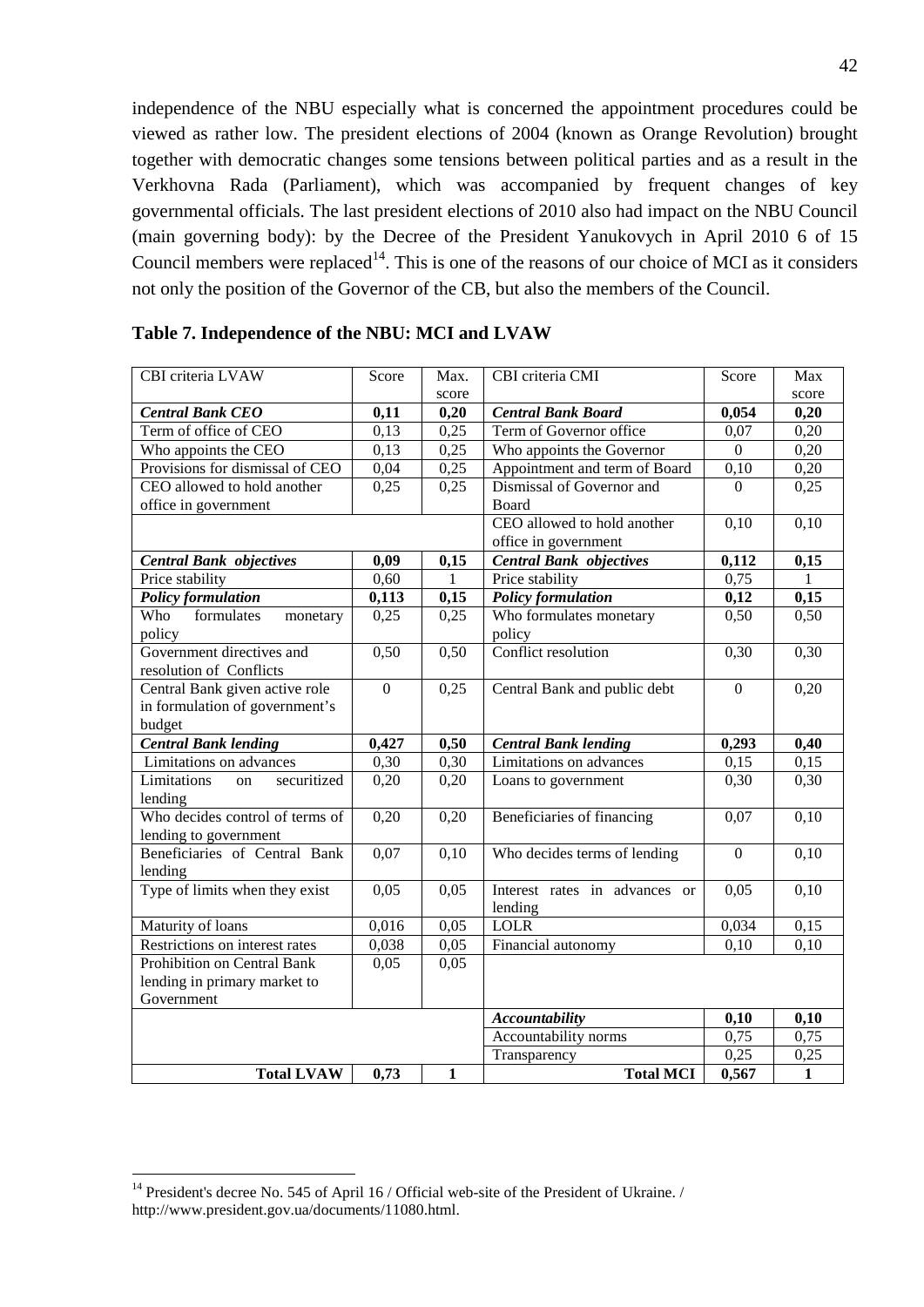It can be seen from the table, according both LVAW and CMI, this dimension of NBU's independence remains on the moderate level. As of the Law on NBU of the June 2010, the term of office of NBU's executives is equal for 5 years, which resulted for the score 0.50, which then was weighted upon the coefficient of the relevance 0.25. In a result NBU scored in this criterion 0.13. The maximum possible score that can be reached in this criterion is 0.25, which is given when the Governor is appointed for 8 years or more. When the Governor and members of the Governing Council of the CB are appointed for more than 8 years it excludes the possibility of political cycles effect, when the new government and the President that change every 5 years change the CB's leaders that are favorable for them.

The next central question for NBU's political independence is who appoints NBU's CEO. According to the legislation, the Governor of the NBU is appointed by the President of Ukraine and the Member's of the Council by the Parliament and by the President. The best practice for the CBI is however, when these persons are appointed by the CB's Board. Therefore, in this criterion the NBU also scored low – only 0.13 out of 0.25 possible.

Dismissal procedures also determine the political independence as the NBU's leaders can be subject to pressure of dismissal when they do not follow the government policies' preferences. The NBU's Governor and Members of the Council can be exposed to such pressure as the legislation assumes the termination of their office for policy reasons. According to the Law "powers of the appointed Council of the National Bank shall be early terminated in case of vote of no confidence from the President of Ukraine or from the Parliament of Ukraine resulted from the performance of the Basic Principles of the Monetary Policy which appeared to fail the stability of the monetary unit of Ukraine by the overall end-year results. In such case, both the President and the Parliament should dismiss their representatives and appoint the new staff of the Council of the National Bank."15. In contrast, the highest score in the index can be achived when there are no provisions for dismissal in the legislation or the reasons lay in non-policy sphere (incapability or violation of Law).

It is worth also to note that the Governor of the NBU since 2004 remains the same – Volodymyr Stelmakh and was not replaced after the President elections of 2010. The current Governor of the NBU Stelmakh was also in 2009 under pressure of the dismissal from the Government and former Prime-Minister of Ukraine Tymoshenko on the claim that he is responsible for currency depreciation and not collaboration with the Government on tackling the consequences of financial crisis in Ukraine. However, even though the Parliament has voted for his dismissal in January, the Constitutional Court withdraw this decision on the basis that parliament could not dismiss the NBU head without the president's consent<sup>16</sup>. This precedent can be viewed as a way of political pressure and a serious obstacle for political independence of the NBU.

The only condition for political independence of the NBU is that NBU's Governor and Council members are not allowed to hold another office in the government or be a leaders of political parties.

<sup>&</sup>lt;sup>15</sup> Law on NBU, 1999.<br><sup>16</sup> http://www.jamestown.org/single/?no\_cache=1&tx\_ttnews%5Btt\_news%5D=34718.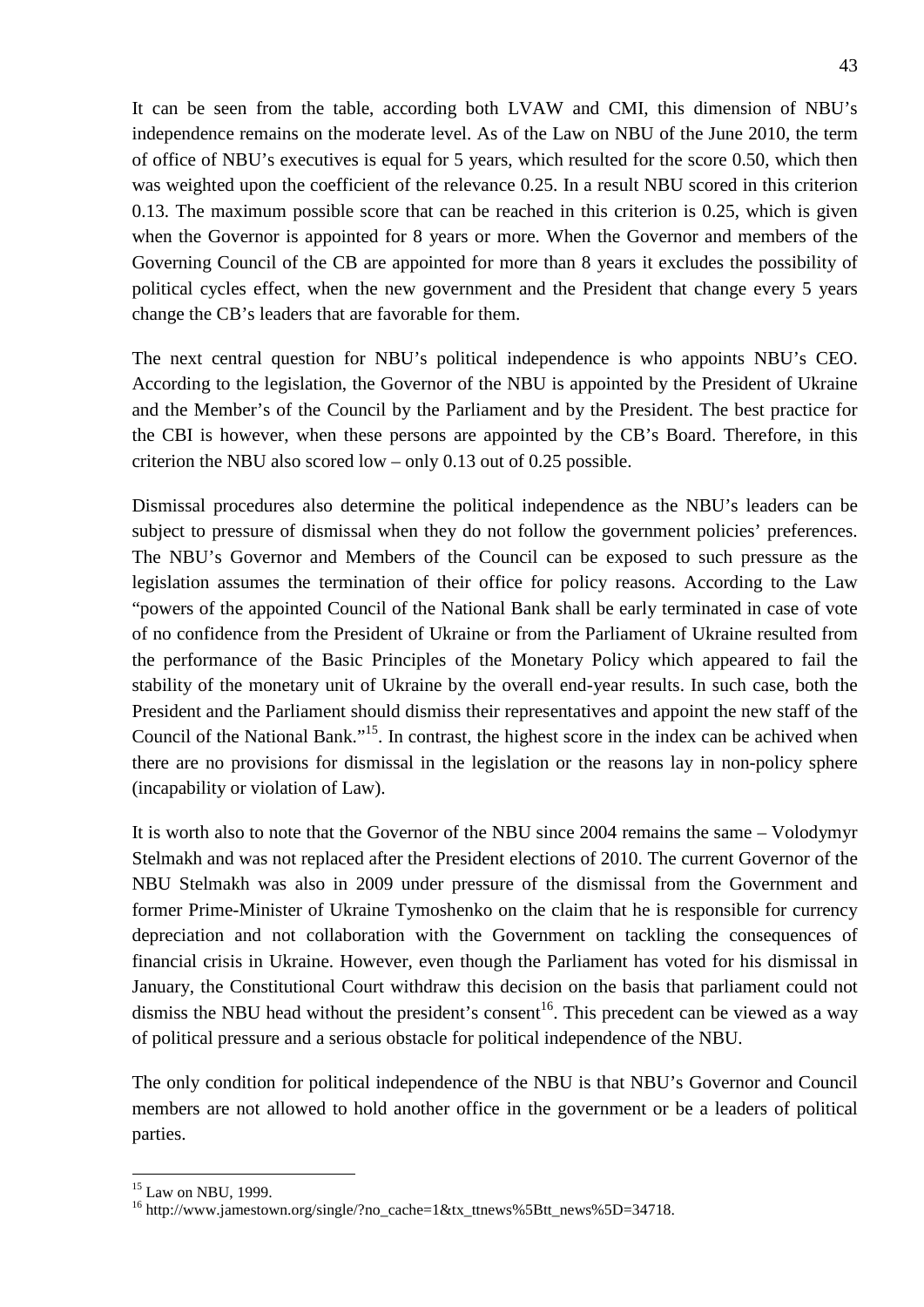It is also relevant to make the assessment of actual independence on the basis of TOR index. It reflects the turnover of CB's governments and assumes that the higher turnover means lower actual independence. We make this analysis in this part of assessment of political independence as these two dimensions are tightly connected.

<span id="page-43-0"></span>**Table 8. Turnover of the NBU's Governors as an indicator of the actual NBU's independence**

| Index/Period | 1991-2009 | 2000-2004 | 2005-2009 |
|--------------|-----------|-----------|-----------|
| TOR index    | ے بی      |           |           |

From the time of Ukraine's independence (1991) the NBU has 6 governors, which means 6 changes in 19 years (TOR=0.32). This level of TOR is considered relatively high as one can expect it to be between 0.2-0.25, because the electoral cycle is 4-5 years (Cukierman, et al., 1992, p. 363) and changes of the CB's governors might follow the change of the government or president. Here, it is also worth to make a comparison of the difference of the actual independence for the two studied periods: (1) 2000-2004; (2) 2005-2009. In the period 2000- 2004 the NBU changed three Governors with the current Governor appointed in 2004. This means the turnover rate is very high - 0.6. In the period 2005-2009 none of the replacements of the Governor were made (TOR=0).

It should be pointed out, however, that the current governor of the NBU is in office since 2004 and was not replaced even after presidential elections (the controversy of this situation was already discussed above). It can be assumed that this fact is positive in terms of CBI as longer term of the governor in the office could contribute to the strengthening of his reputation and, thus, contribute to his power to resist government and insist on the longer-term monetary policy goals, namely low inflation targets.

# *2. Policy objective*

According to Schwödiauer, G., Komarov, V., & Akimova, I. the first and one of the most important flaws of the Ukrainian legislation is that "price stability is not unambiguously the NBU primary goal" (Schwödiauer, et al., 2006 p. 18). Indeed, the price stability is only one of the goals. Therefore, the score in this criterion is only 0.6 out of 1 given, when the price stability is the only goal, and incase of conflict with the government the CB has a final authority

According to the Constitution and the Law on NBU, NBU is to ensure the stability of Ukraine's monetary unit. In is worth to say, that the following paragraph in Law says that "*To carry out its main function, the National Bank shall foster stability of the banking system and, within its competence, the price stability"*. In this sense the Law does not give the possibility to say that there might be conflicting goals of full employment and/or economic growth. Moreover, such formulation of NBU's goal in the legislation does not exclusively mean goal 'dependence' of NBU. Eijffinger& Haan argue that assignment of multiple goals or broad definition of a goal actually makes a central bank independent in this respect (S. Eijffinger & Haan, 1996, p. 2). In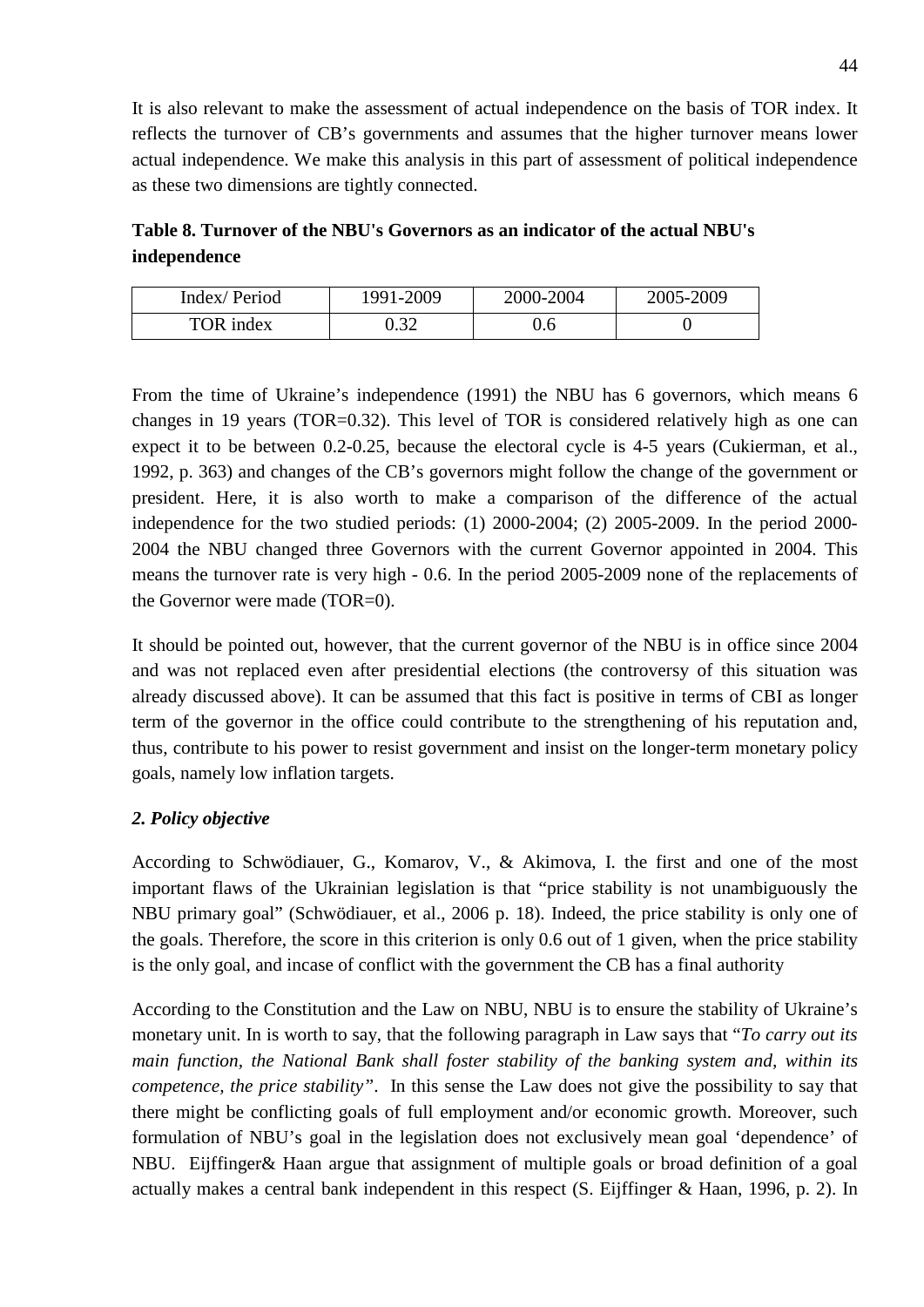this case, NBU is independent to specify what the NBU views as a base for "stability of monetary unit" and can opt for price stability as one of the primary objectives to ensure the stability of monetary unit. Moreover these two goals are not conflicting. Therefore, we do not agree that such legislative formulation undermines NBU's goal independence.

However, the effective or actual goal independence of the NBU would have a different premise. The NBU has a sole responsibility in formulating and implementing monetary policy. Each year it formulates the main principles of monetary policy for the next year. The monetary principles developed for this year actually presume close cooperation of the NBU with government in matters of coordination of monetary and fiscal policies. Also, the NBU will work actively with the government in the development of the financial sector and ensure stability of the financial system. Further details of monetary principles and decision-making process of monetary policy will be discussed in the further section of the paper. However, even now it is possible to conclude that the legal independence of NBU in respect to goals and instruments is higher than the actual (effective) independence.

## *Economic independence*

Economic independence is defined basing on who formulated the policy, the relations of the CB with the government in terms of obligation for lending and financial autonomy.

#### *1. Policy formulation*

Policy formulation reflects if the CB is independent in choosing the instruments for reaching its goal. In this respect NBU is independent as it is given the legal authority to formulate the policy (score 0.25 out of 0.25). Even more – the formal provision that regulate policy formulation are developed by the NBU itself (Resolution on the content, the procedure of the development of the Basic principles of the monetary policy and control of its implementation). However, the NBU is not given an active role in formulation of government's budget (score 0 out of 1).

#### *2. Central Bank's lending*

Formally lending to the government for financing budget deficit is limited by the Law on NBU and NBU has high scores in most of the criteria that define CB's independence in lending obligations to the government. The LVAW and CMI are similar in their criteria except for the LOLR (lender-of-last-resort) functions of the CB. The Law on NBU formalizes that NBU serves as LOLR. This has its reflection in the score  $-$  (0.03 out of 0.15). The highest rate in granted when there are no provisions of emergency lending or there are time or conditions limitations. The Law on NBU states that the NBU can serve as LOLR but is not obliged. However, there are no provisions on the conditions.

Even though direct lending to government is prohibited by Law, financing budget deficit especially by means of monetary emission remains a problem. In addition, the anti-crisis policy had international support in the form of IMF loan, part of which was directed to financing state budget deficit. According to the requirements of the IMF the NBU's obligation to buy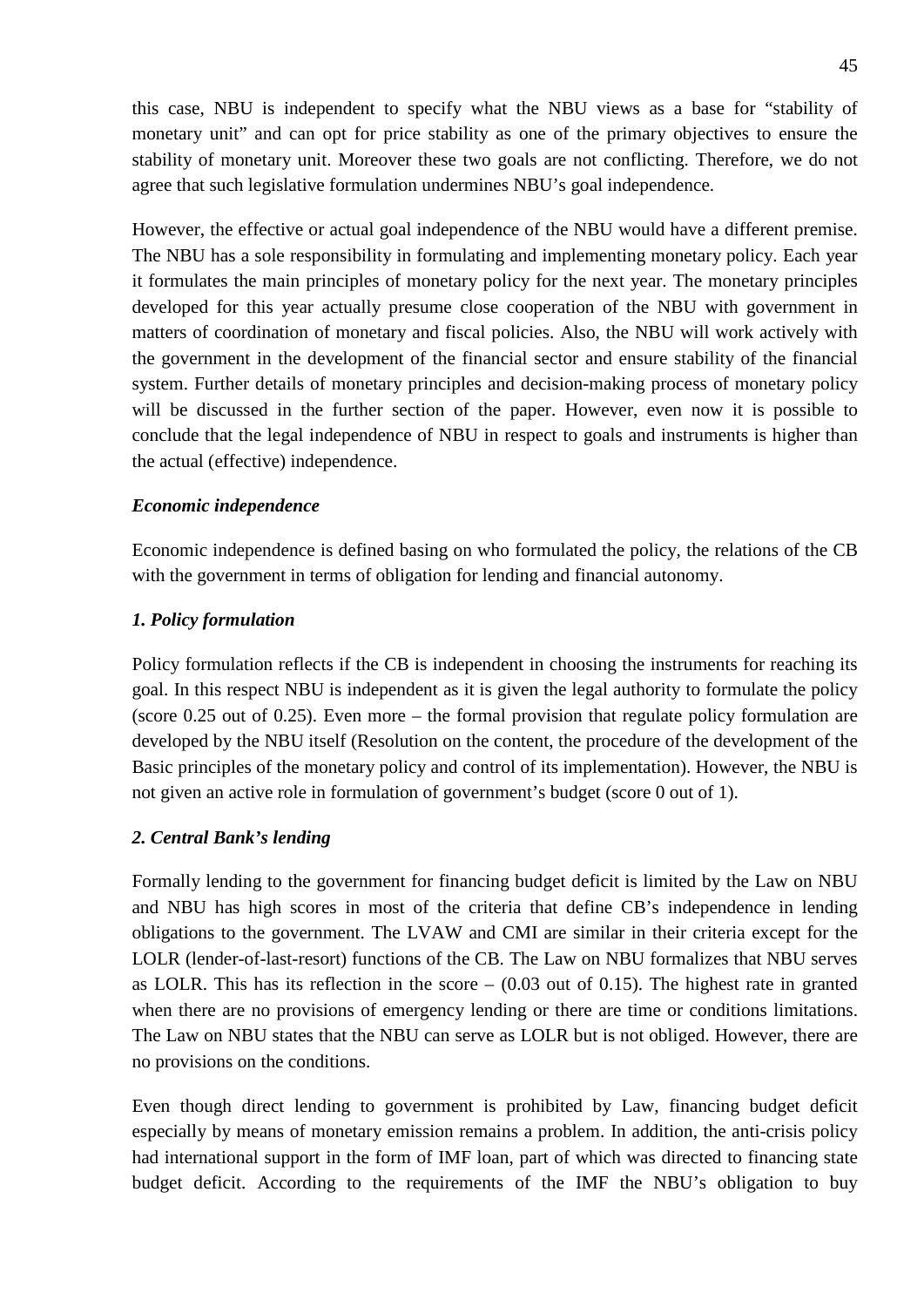government bonds from banks had to be dropped<sup>17</sup> as it would require form the NBU to "print" more money and it would put in danger the stability of Ukrainian economy and subsequently its ability to pay-off the current loans from the IMF.

## *3. Financial autonomy*

The CMI also allow us to make conclusions about financial independence (autonomy) (as it is defined by Smaghi (Smaghi, 2008)). The Law (679-XIV) is in favor of the NBU's financial independence: the NBU uses its own financial resources according to the NBU's budget<sup>18</sup> and in some cases – from the budget of Ukraine. Therefore the score for financial autonomy is 0.1 out of 0.1. However, the NBU is not free to use the Bank's profit – it is allocated to the government budget.

## *Accountability and transparency*

MCI also gives us the possibility to estimate NBU's accountability as apart of NBU's independence. The NBU enjoys high level of legal provisions what concerned accountability and transparency. The score of NBU for its accountability is the highest possible (1 out of 1). The relationship of the NBU with Cabinet of Ministers of Ukraine, President and VR are described in the Law on NBU. The set of instruments according to the Law include:

- reports on the activities of the NBU to the President VR twice a year with extensive description of the situation in the monetary sphere;

- each year NBU informs VR about monetary policy developed by NBU for the next year and for a longer period of 3-5 years;

- NBU is obliged to provide quarterly information to the President, Cabinet of Ministers of Ukraine and VR's Committee on Finance and Banking on operations of banks' refinancing, interventions in the inter-bank foreign exchange market, transactions in the stock market, etc.

- the report on budgetary revenues and expenditures of the NBU.

The transparency is also ranked at the highest value the NBU is to disclose the detailed financial statements with certification of an independent auditor.

The controversial side of such high accountability to government can also mean a certain extent of monitoring of NBU's policy by government, which under circumstances of existing low political independence can result in the pressure from government to change the policy. The other controversial side that can that can undermine actual accountability of the NBU is rather low level of 'output' legitimacy. What we mean here is that the basic principles of monetary policy that are formulated for the following year<sup>19</sup> and are available to public, rather broadly specify the goal and objectives of monetary policy, which makes it difficult to understand by

<sup>&</sup>lt;sup>17</sup> http://www.jamestown.org/single/?no\_cache=1&tx\_ttnews%5Btt\_news%5D=34718<br><sup>18</sup> Here, we refer to the budget of NBU – official calculation of its expenditures and incomes for the following year

<sup>&</sup>lt;sup>19</sup> Basic principles of monetary policy for 2010, NBU.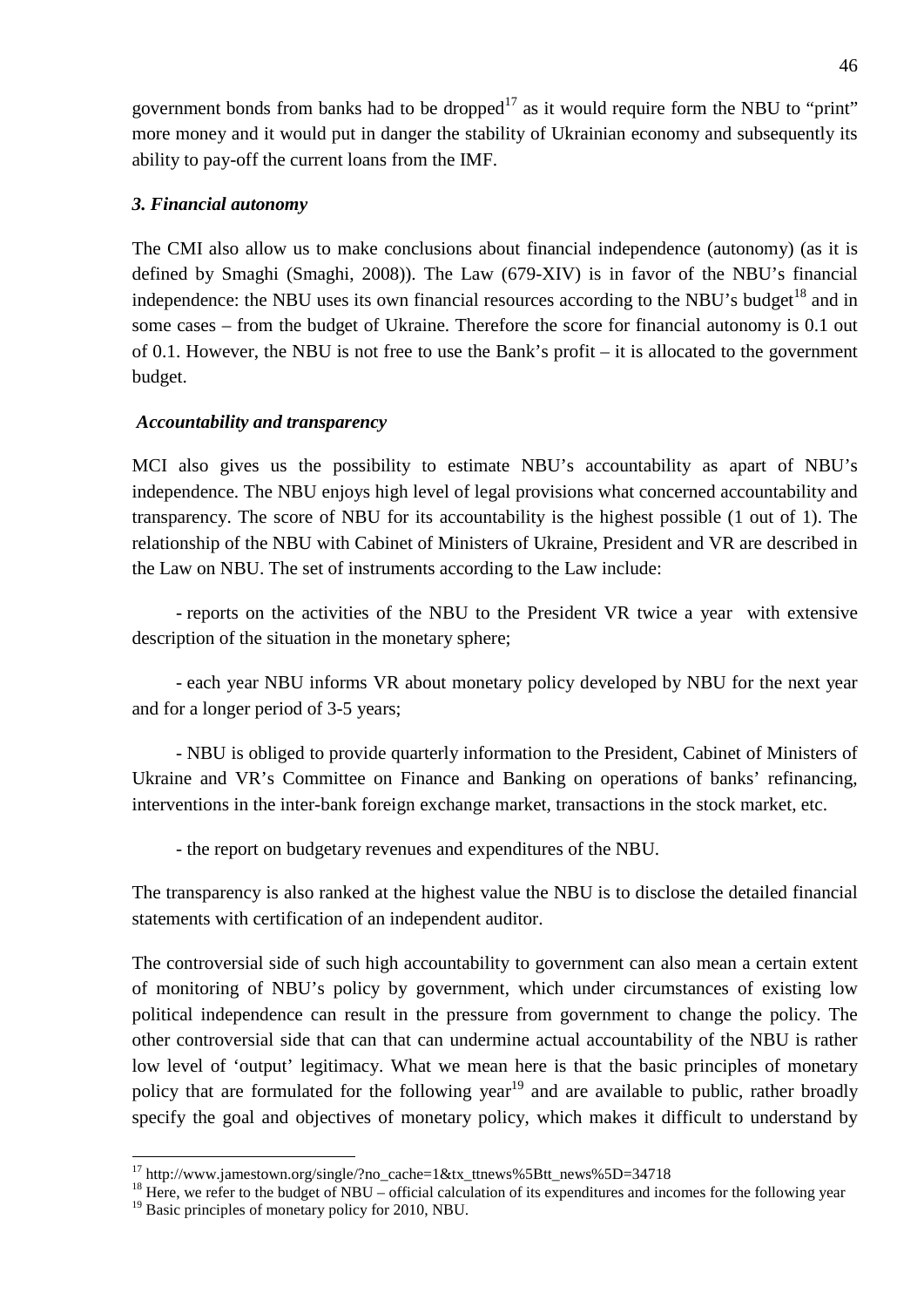public and, moreover, to estimate the effectiveness of the monetary policy. This, in turn, results in low accountability to public. The same way it may leave the space for the government to manoeuvre when reasoning the dismissal of the governor or members of the council on the grounds of 'non-fulfilment of the monetary policy goal'.

## <span id="page-46-0"></span>**4.3. Determinants of NBU's independence**

#### **Institutional determinants of NBU's independence: the NBU in a retrospective view**

Central Bank is an institute and forms the basis for centralized regulation of monetary sphere. Institutions and their interaction form the specific institutional structure that should be regarded as a set of institutions that create mechanisms for NBU's actions and interaction with the government. According to the institutional theory the historical development of the institution is subject to path-dependency and, therefore, the actual construction of the NBU and its independence should be studied therefore in the context of its historical development. In this respect, Petryk (2007) points out that the period before Ukraine proclaimed its independence and the process of collapse of the Soviet economic and banking system put grounds for the processes which took place in Ukraine in the period following the official establishment of the NBU (Petryk, 2007, p. 2).

The specific features of the Soviet banking system are: (1) banking system was a part of the planning system and (2) banks did not function as financial intermediaries. According to their main function, the banks can be called "controllers in the planned economy" (Petryk, 2007). The centralized plan determined credit flows according to the 'plans' of production of goods and services. The independence of the central bank was not presumed. In contrast, the USSR State Bank acted under fiscal dominance and was to ensure the government needs for expenditure. Before the reforms of 1987–88 the USSR State Bank served as both central bank and as a commercial bank having the function to credit enterprises. In 1987–88 the two-level banking system was introduced when the specialized banks were formed and given the functions of commercial banks.

The NBU was established on the basis of the Republican branch of the USSR State Bank in 1991 after Ukraine gained independence. The period 1992-1994 was distinguishing for the hyperinflation when at some point the inflation reached 10,000% (\* The [inflation rate is reflected via](#page-47-1)  [the Consumer price Index \(CPI\), which is calculated using the method of 'chained' measurements.](#page-47-1)

[Figure 3\)](#page-47-1). The main reasons for are defined as (1) inefficiency of tax system, when revenues did not cover the expenditures; and (2) as a consequence – financing the budget deficit by seigniorage. Reffering to the situation of those years Petryk (2007) points out that "(p)rices increased much faster than the central bank printed money" (Petryk, 2007, p. 4).

A number of measures were taken by the NBU to fight the hyperinflation and 1996 with the introduction of the new currency in "hryvna" inflation was decreased to 40%. By the end of 1998 the inflation reached just 7%. The financial crisis in Russia of 2008 brought another period of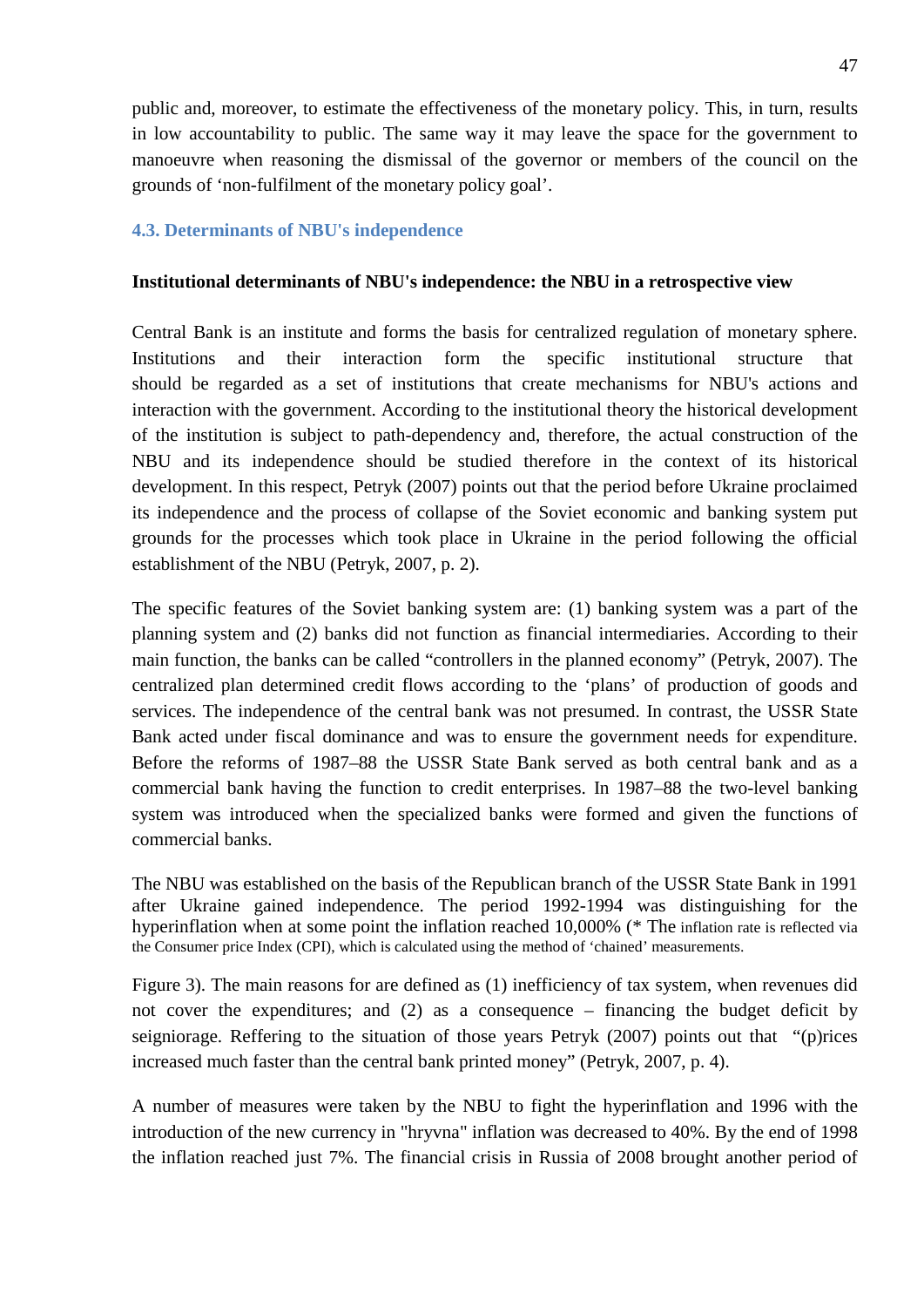high inflation for Ukraine. However, the period following it is characterized by the important reform of the NBU, namely the adoption of the Law on NBU.



<span id="page-47-1"></span>\* The inflation rate is reflected via the Consumer price Index (CPI), which is calculated using the method of 'chained' measurements.

## <span id="page-47-0"></span>**Figure 3. Inflation 1991-1999<sup>20</sup>.**

The legal norms that determine the NBU's independence at the moment are laid down in such main legislative documents as the Law of Ukraine on NBU (1999) and Resolution on the content, the procedure of the development of the Basic principles of the monetary policy and control of its implementation. Among the recent legislative document that considerably contributes to the independence of the NBU is the Law On amendment of some legislative acts of Ukraine regarding the activities of the National Bank.

## **Financial Opposition to Inflation**

The main concept behind financial opposition to inflation as a determining factor for the CBI is based on the assumption that "monetary policy is driven by a coalition of political interests in society" as CBs are more likely to conduct strong anti-inflationary actions only in case of coalition support for these actions  $(S.$  Eijffinger  $\&$  Haan, 1996, p. 49). According to this theoretical view, this situation is more likely for the industrial countries. Ukraine cannot be considered from this perspective. However, if to refer to the year of 1999 when the basis for the NBU's independence was built, it is worth to say that there was a strong support for the financial system stabilization and the CBI was one of the instruments. This support was built due to the two substantive periods of "inflationary crises".

The hyperinflation 1992-1994 brought devastating consequences for the Ukrainian economy. Just for the period 1992-1993 the inflation accounted for more than 10000% meaning that the

<sup>&</sup>lt;sup>20</sup> The data obtained from the State Committee of Statistics. Available at http://www.ukrstat.gov.ua/.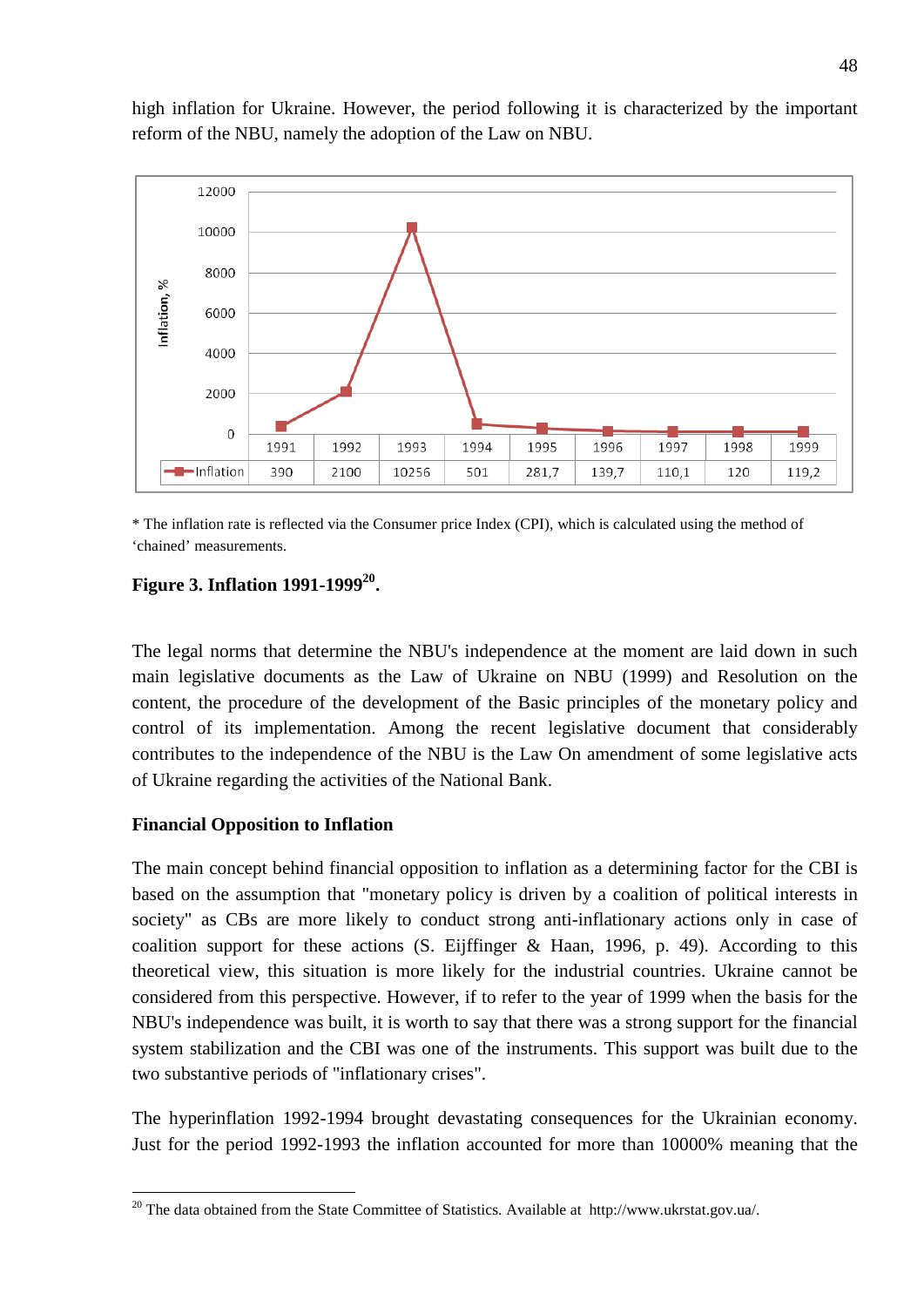prices raised in 100 times. The financial crisis in Russia in the August 1998 brought resulted in another period of high inflation almost till the end of 1999. Therefore, it is possible to conclude, that at the time of the adoption of the Law on NBU granting NBU independence, the strong financial opposition to inflation was formed, and this could be one of the factors that this Law was adopted and came into force in a short period of time.

### **Public opposition to inflation**

Public opposition to inflation is considered as a determinant of the NBU's independence as "central-bank independence is strongly associated with society's fundamental support for the objective of price stability" and for the countries with the experience of long terms of past inflation this becomes a reason for strong support of the CBI (S. Eijffinger & Haan, 1996). For Ukraine, this is relevant due two experienced hyper-inflation periods that were discussed above.

It should be noted that Ukraine (as all post-Soviet countries) can be also characterized by a high degree of dollarization associated with mistrust to national currencies, which can serve as an indicator of public mistrust to the national currency for the reasons of both high inflation and high possibility of currency devaluation. The level of dollarization in post-soviet countries is one of the highest among all developing countries (Reinhart, Rogoff, & Savastano, 2003, p. 82). In addition, in Ukraine dollarization covers not only asserts assets (savings) but also liabilities (loans). Overall household liabilities to banks consist of loans in foreign currency by almost  $66\%^{21}$ .



#### **Openness of the economy**

<span id="page-48-0"></span>**Figure 4. Trade openness of Ukraine22**

<sup>&</sup>lt;sup>21</sup> Basing on the data of NBU: http://www.bank.gov.ua/Statist/electronic%20bulletin/el\_bul\_102008.pdf. <sup>22</sup> Basing on the balance of payments: "On the Balance of Payments and External Debt 2009", NBU. Retrieved from http://www.bank.gov.ua/Publication/econom/BALANS/PB\_2009.pdf.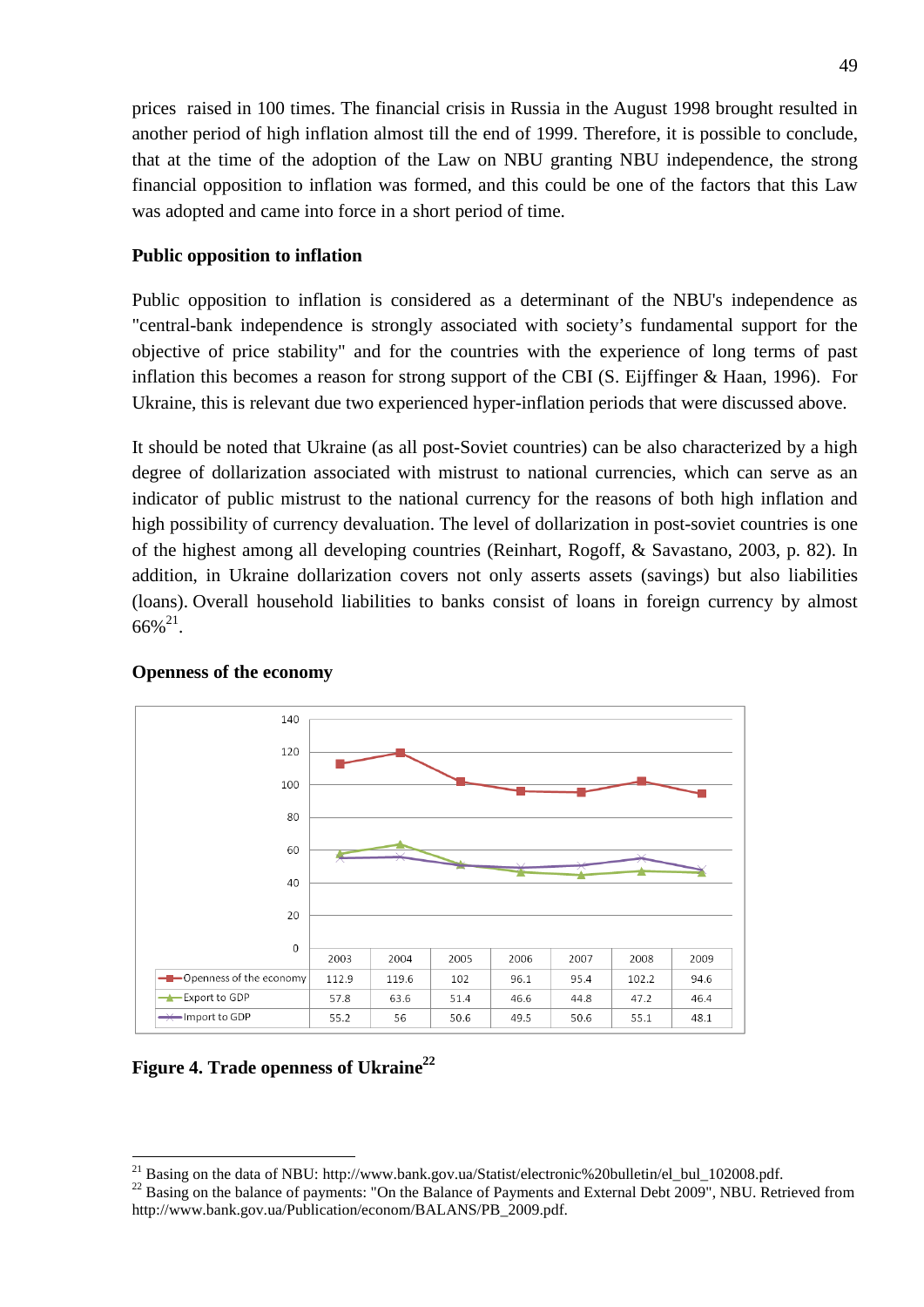According to the theoretical assumption an open economy requires an independent CB (Schwödiauer, et al., 2006 p. 11). The line of reasoning includes the connection of the CBI and low inflation. In additional the arguments also include the external credibility pressure that the CBs are exposed due to the extensive trade and foreign investment ties. This is relevant for Ukraine as it has high level of openness of the economy especially in terms of trade. Below, the graph shows the dynamics of trade openness of Ukraine for the period 2003-2009. Trade openness is calculated as a relation of trade turnover to the GDP (%).

## **IMF loans and CBI**

IMF offers the Ukrainian authorities among other stabilization measures to increase the independence of the NBU. These recommendations are produced in line with the IMF loans of 2009-2010. The Memorandum of economic and financial policy<sup>23</sup> provides the response of Ukrainian government in the form of the given obligations to fulfil the recommendations. First of all the main objective of the NBU should be determined at the legislative level as ensuring price stability, while the secondary objective should be formulated as financial stability.

At the same time, the Memorandum presumes reforming of the NBU's Council in a supervisory body, which will be composed by people who have no conflict of interest and people without political and business ties.

The Memorandum also suggests that interest rates are to become the main instrument of monetary policy. It is also expected the increase of transparency and accountability of the NBU. The related measures include publications of the NBU's Board meetings that concern decisions of the interest rate changes, as well as economic reasons that lay behind these decisions.

The role of this Memorandum and IMF conditional loans for the strengthening of the independence of the NBU can be proved by the recent changes to the legislation that were made in July 2010. According to the Law 'On amending some legislative acts of Ukraine regarding the activities of the National Bank' the important changes and clarifications for the NBU's independence include:

1. Improvement of political independence of the NBU. The term of the Governor as well as the Members of the NBU's Council is prolonged to 7 years. In addition, both the Governor and the Member of the NBU's Council cannot be appointed if he (1) is or was a head of public authorities (a minimum one year should pass from the moment of termination), (2) is a political party's leader or leader of the legal entity (except for NBU), (3) owns any numbers of shares of a legal entity. In addition the Governor should terminate his membership in the political parties.

2. Strengthening of the economic independence of the NBU. National Bank has no right to grant loans directly or indirectly via governmental institutions to finance the expenditures of the state budget of Ukraine. Also the NBU is restricted to buy shares or bonds emitted by the CMU, governmental institutions or any legal entities that are in state property.

<sup>&</sup>lt;sup>23</sup> Memorandum on economic and financial policy. Retrieved from [http://www.bank.gov.ua/Publication/others/Memorandum\\_23072009ukr.pdf.](http://www.bank.gov.ua/Publication/others/Memorandum_23072009ukr.pdf)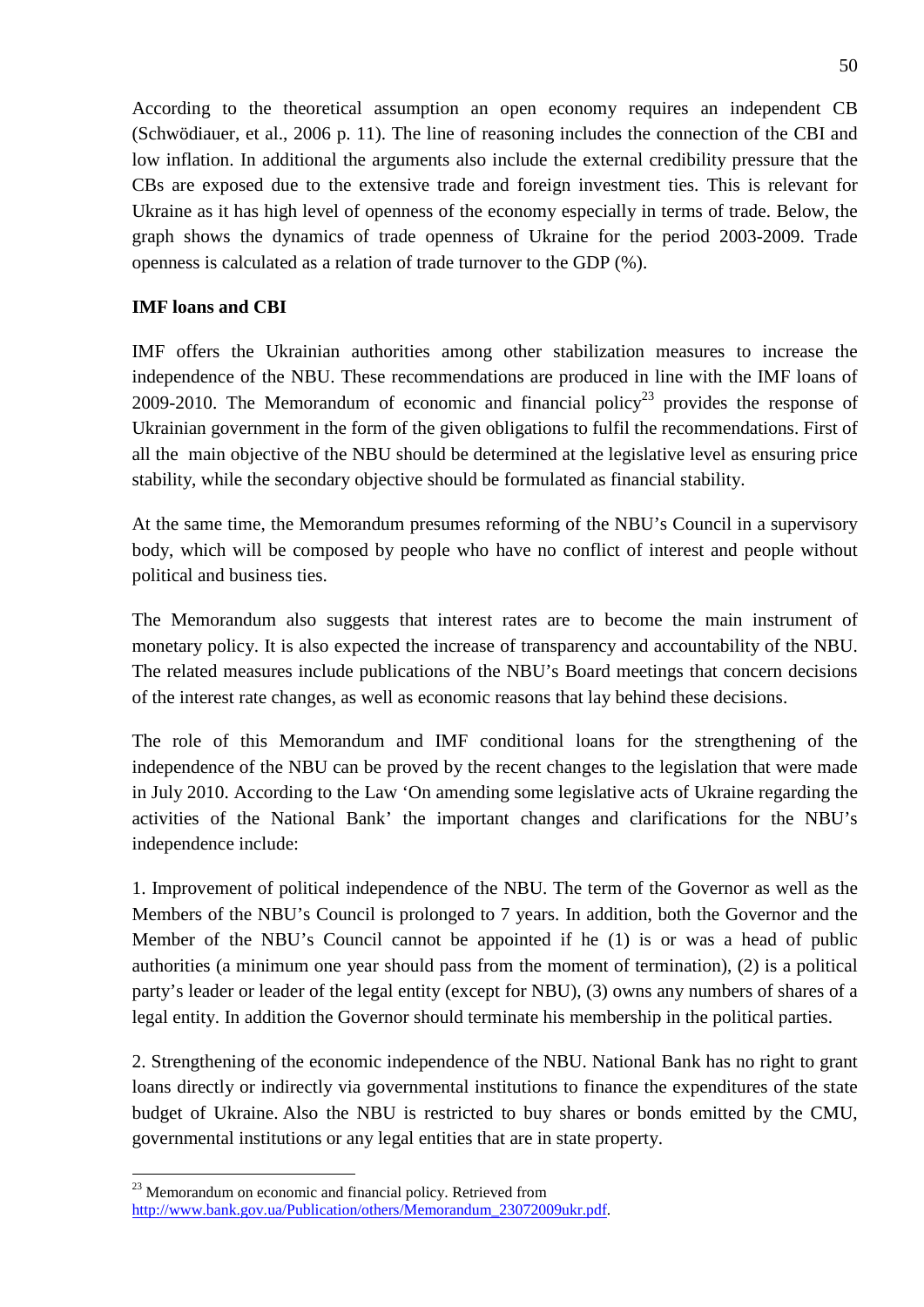In July 2010 IMF approved the new loan of 15.15 billion USD for Ukraine. In connection to the loan the IMF has identified the main tasks for the Ukrainian authorities: the consolidation of public finances, restoring the stability of the banking system and the development of meaningful monetary policy. To achieve a number of institutional changes are planned, including reform of tax policy and spending policy, pension reform and reform in the energy sector and measures to strengthen the independence of the NBU. The fiscal stability is to be ensured by reducing the public deficit to 3.5% of GDP in 2011 and 2.5% in 2012, and reducing public debt below 35% by  $2015^{24}$ .

According to the theory IMF loans can be one of the determinants of the CBI because of the external credibility hypothesis (Polillo & Guillen, 2005). Applying this hypothesis to Ukraine, it is possible to conclude that this is partially true. After receiving the approval of the recent loan (July 2010) international rating agency Standard & Poor's upgraded the long-term rating of Ukraine under obligations in foreign currency.<sup>25</sup> Experts believe the IMF loan increases the chances of a policy for stable economic development, reduces vulnerability Ukraine on external influences. It should be noted that the 'conditions' of the loan include among others strengthening of the NBU's independence and improvement of budget policy.

In addition, the IMF loan decrease the risk of the pressure from the fiscal authorities on the NBU as the loan is going to be partially used for the covering of the budget deficit. This way, the first tranche of a new loan of the IMF of \$ 1.89 billion USD is going to be partially used for this purpose (1 billion USD, with the rest 890 million transferred to the foreign currency reserves of the NBU)<sup>26</sup>. Under the terms of the loan Ukraine will use not more than 2 billion USD of the total sum of 15 billion USD to cover budget deficit in  $2010^{27}$ .

## **Budget deficit and relations fiscal and monetary authorities**

The theoretical assumption concerning the conflict of fiscal and monetary authority is connected to the belief that conflicts arise when the independent central bank controls monetary policy while the government controls fiscal policy (S. Eijffinger  $\&$  Haan, 1996, p. 17). In this situation the goals of the government and the central bank may contradict each other. While the goalindependent CB is concentrated on ensuring price stability, government have a set of goals including growth and employment. Central bank may cooperate or not cooperate with the government concerning fulfilment of these goals.

In the case of NBU it can be concluded that the NBU have tight cooperation connections with the government. Support of government's economic policy is the secondary objective. Even ensuring currency stability (external and internal) is seen by the NBU is viewed by the NBU as

<sup>&</sup>lt;sup>24</sup> According to http://economics.unian.net/ukr/detail/54601.<br><sup>25</sup> The long-term rating of Ukraine under obligations in foreign currency at a level - to 'B plus' from 'B'. Long-term local currency rating upgraded to 'BB minus' from 'B plus'. According to http://ua.forua.com/ukraine/2010/07/30/092918.html.

<sup>&</sup>lt;sup>26</sup> According to the statement of the Vice Prime Minister Sergei Tigipko available at http://tsn.ua/groshi/ukrayina-

vzhe-otrimala-pershu-chastinu-kreditu-mvf.html.<br><sup>27</sup> According to http://economics.unian.net/ukr/detail/54601.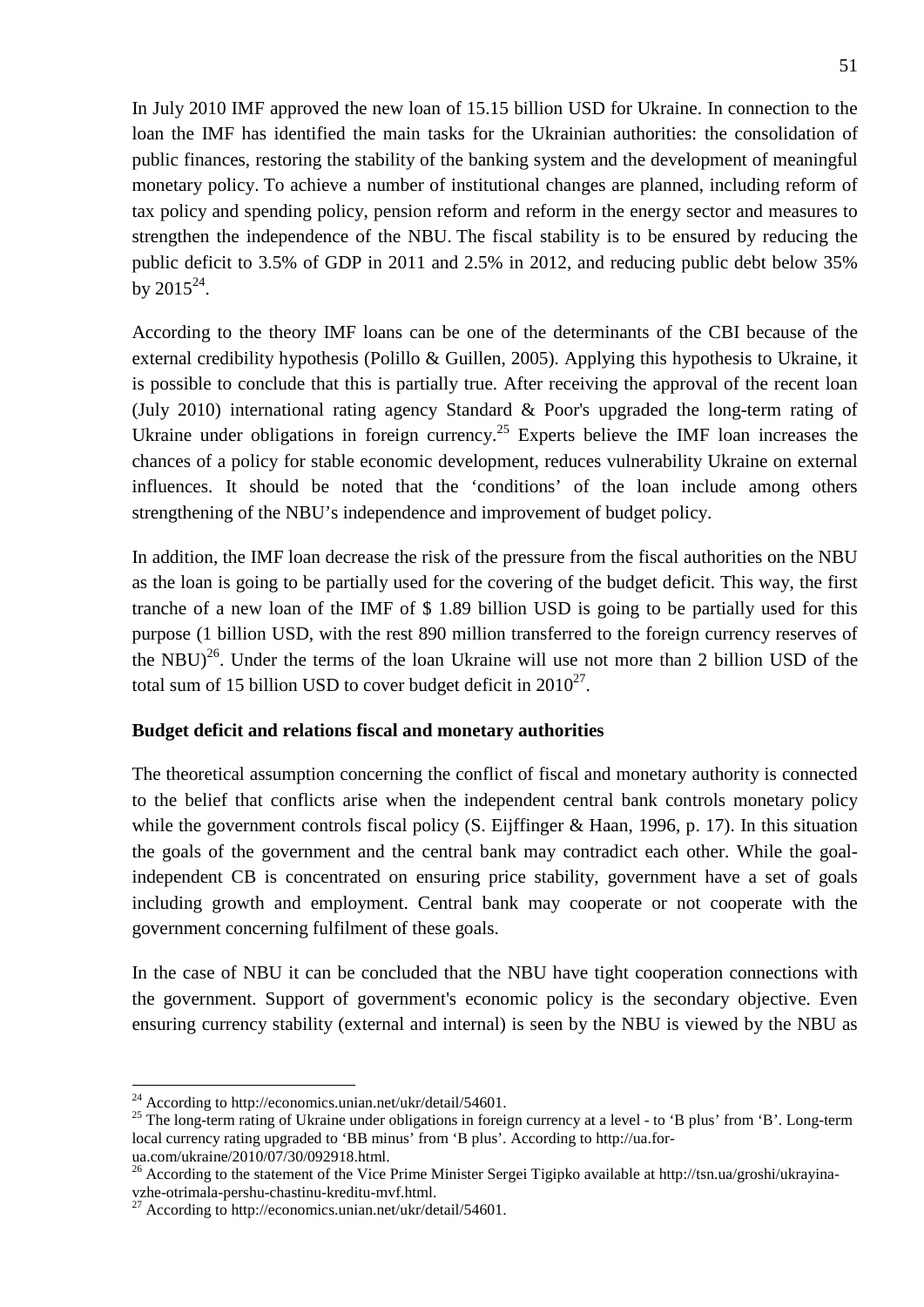"a basis for achieving sustainable economic development, maintain employment and real income" (Basic principles...2009).

The particular example of the fiscal-monetary authority is connected with Law of Ukraine on State Budget for 2009, where the independence NBU was limited by the obligation of the NBU to monetize the budget deficit. This, in turn, could result in accelerating inflation. Under this the Ministry of Finance was allowed to issue additional government bonds over planned volumes, which the NBU was obliged, buy in the three days term. The experts saw this situation as undermining not only the NBU's independence but also to leading to substantive promotion "inflationary spiral" (Petryk & Melnyk, 2009).

These provisions of the Law on State Budget 2009 were viewed as those that contradict the Law on the NBU and undermine the NBU's ability to fully carry out its basic function - to ensure currency stability. At the same time, it should be noted that the NBU had commitments under the Memorandum on economic and financial policy, signed by the Governor of the NBU together with the President of Ukraine and Prime Minister, This Memorandum was prepared as the assurance of future reforms for the IMF in terms of the loan from the IMF. The commitments among others include strengthening of the NBU's independence, ensuring compliance to the monetary objectives (projected parameters).

It should be noted that the positive side of the conflict is that it was resolved in favour of the NBU and its independence – the contradicting provisions of the Law on State Budget 2009 were removed from the Law. Therefore, the situation of positive conflict resolution for the NBU can be regarded as positive in terms of actual independence of the NBU.

However, NBU's policy paper 'Basic principles of monetary policy for 2010" contains a paragraph that can mean tight cooperation of the NBU with fiscal authorities. It states that "NBU will maintain close cooperation with the Government in matters of coordination of monetary and fiscal policies, including part of the impact of issue of domestic commitments on money market". This actually can mean a limitation of actual instrument independence of the NBU.

The Budget for the year 2010 increased three times the size of state investment, including basic infrastructure spending planned for Euro 2012 projects, energy efficiency and building roads as well as increase in social spending. The experts note that the budget is based on realistic macroeconomic indicators<sup>28</sup>. However, the budget revenue is also estimated as being too optimistic, first of all because it predicts revenue growth up to 36% comparing to 2009. In this respect, experts predict that the actual budget deficit in 2010 will range ranging from 12% to 16% of GDP depending on the ability of government to collect taxes<sup>29</sup>. This might pose a pressure for the NBU to create money in case if the governmental bond will not be covered. In addition, the Budget Law 2010 allows the CMU to change the budget without prior approval by parliament, which creates uncertainty about the real volume of governmental spending and budget deficit.

<sup>&</sup>lt;sup>28</sup> Inside Ukraine. No.8, May 2010, Available at http://www.icps.com.ua/publications/inside\_ukraine.html.

<sup>&</sup>lt;sup>29</sup> Inside Ukraine. No.8, May 2010, Available at http://www.icps.com.ua/publications/inside\_ukraine.html.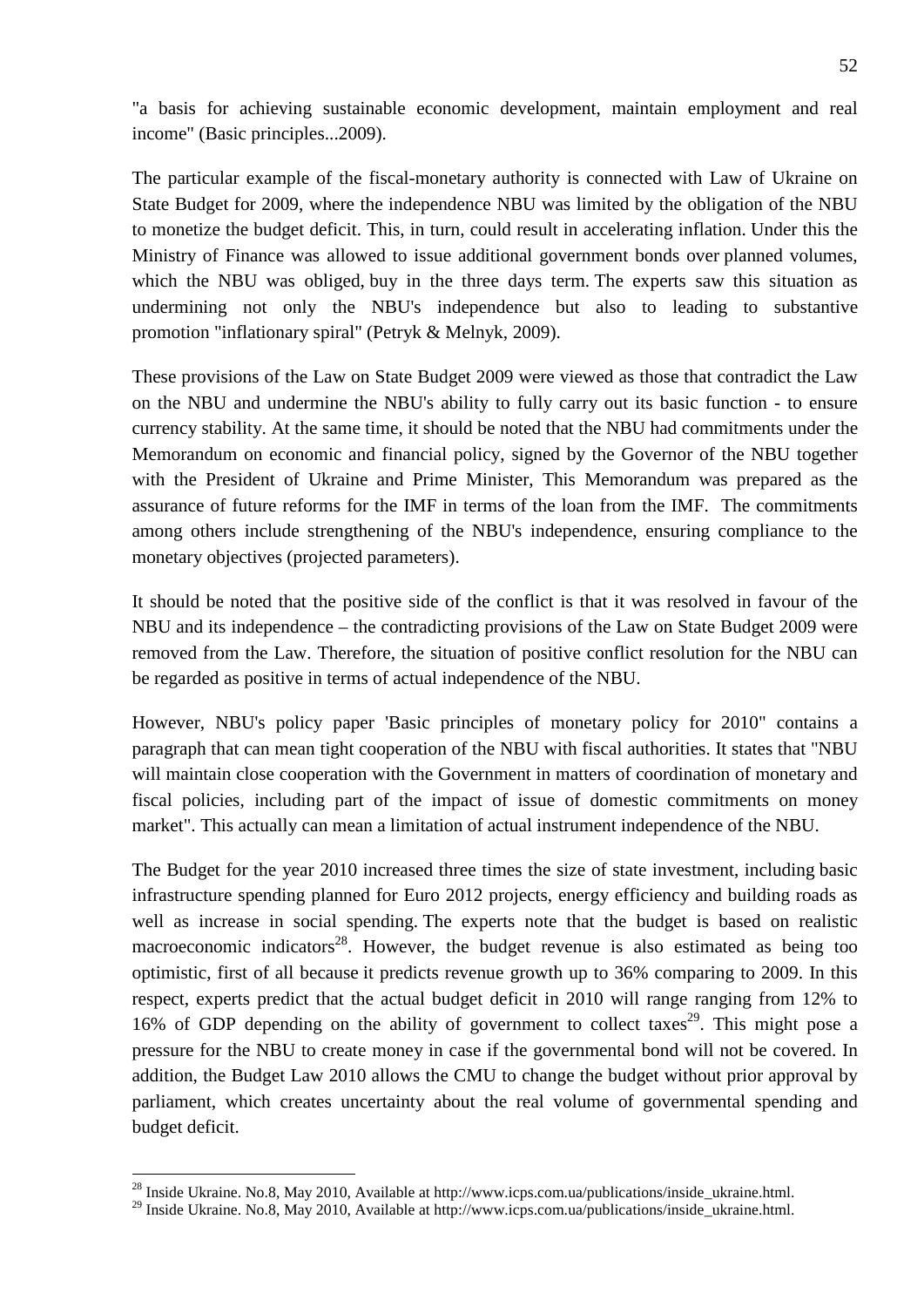## <span id="page-52-0"></span>**4.4. Monetary policy versus NBU's Independence: what should be done?**

*"[…] normative political economy would ask the question of how, given the existing political constraints, societies can be led to best achieve specific economic objectives. This includes not only how to "overcome" political constraints within the existing institutional framework, but also the design of political institutions to better achieve economic objectives."* (Drazen, 2000, p. 7).

This section is developed as follows. First, we summarize the raised concerns in the dimension monetary policy – NBU's independence. And second, we provide the overview of main issues that are important for the solution of the mentioned problems which are basis of our recommendations.

The analysis of the monetary policy formulation along with the NBU's independence gives us the possibility to define the following inconsistencies:

- 1. The institutional aspect of who is responsible for price stability is not clear legally NBU bears responsibility for the ensuring price stability only in terms of its competences. However, its main function – ensuring stability of the currency unit is specified by the NBU itself. The parameters are regularly revised, which makes it difficult to determine criteria for the assessment of the NBU's success in reaching its monetary policy goals. This has also negative impact on the political independence of the NBU (due to the existing procedure of appointment-dismissal of the Governor and the council members of the NBU).
- 2. The openness of the Ukrainian economy brings importance of the exchange rate as one of the main NBU's objectives. It should be noted that the positive effect of the ongoing prioritizing the inflation as the main objective requires elimination of the political independence constraints for the NBU (here, as constraints we refer to the previously discussed dismissal procedures).
- 3. Low actual political independence as shown by the high turnover rate of the Governing Council Members.
- 4. The lack of trust by the public is accompanied by the high inflation expectations and dollarization of assets and liabilities of households. Given the high level of accountability which can be concluded by the legal provisions, the mistrust can be explained besides political and economical factors by the lack of explanation and precise definition of goals.

The reformations of the institutional framework in the following spheres are needed in order to achieve the best balance of the NBU's independence and monetary policy making: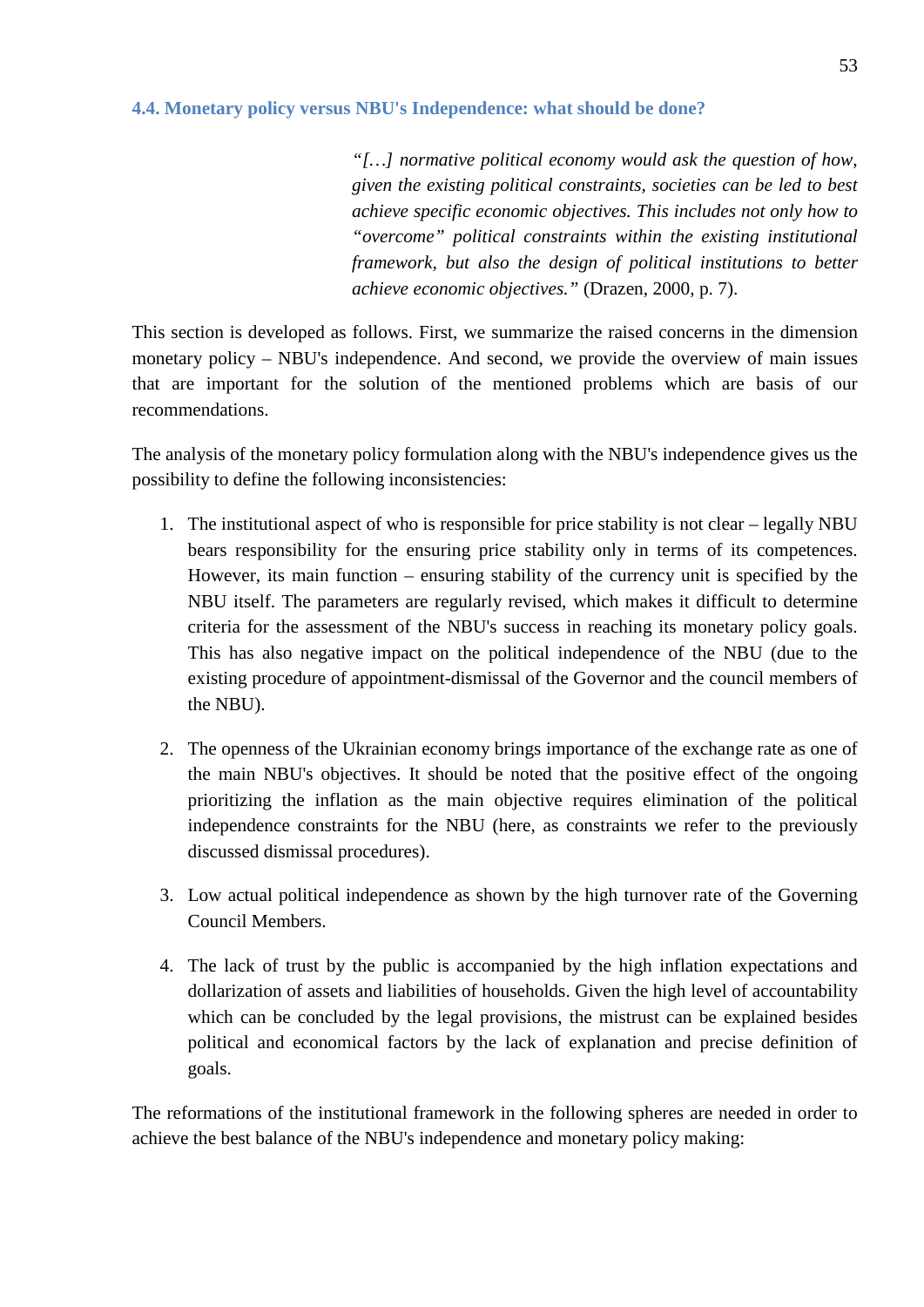#### **Communication**

One of the important elements of the strategy of reaching the monetary policy objectives is communication strategy. "Building greater trust by credibly communicating a long-term inflation objective may lead to less inflation persistence, since there is a strong belief that inflation will return to its target level" (Haan de , et al., 2007). In other words, communication of the monetary policy to public affects first of all the inflationary expectations of the public, which makes the process of inflation targets projections easier. The need of trust is especially relevant due to high dollarization of the economy that can be an obstacle for transition to the inflation targeting regime (this transition is stated as the priority in NBU's policy papers).

#### **Accountability as important part of independence**

Improvement of accountability can help the NBU to be transparent and to maintain credibility. It is especially relevant given high level of dollarization of Ukrainian society and lack of trust to the UAH and to the NBU's policy in general. In addition, regular reports not only to the government but as well to the media and can serve as protection possible external political pressure. It should be noted that NBU enjoys a high level of accountability at least on the formal level. However, it should be complimented by the actual accountability. What becomes crucially important is the question of credibility of monetary objectives. Taking into account that the analysis has shown that NBU initially has high target inflation rates but still do not always meet them. This kind of accountability can be created only over time by NBU setting real numerical targets and reaching them.

#### **Goal independence and goal clarity**

Goal independence is of crucial importance for the NBU. In some countries the CB does not have independence in choosing objectives of monetary policy. They are defined by the government. Lack of goal independence does not lead to undesirable consequences only in case when goals of the government (economic growth) and CB (price stability) do not contradict each other. The particular recommendation in this respect concerns 'Resolution on the content, the procedure of the development of the Basic principles of the monetary policy and control of its implementation'. At the moment, this resolution is developed by the NBU. Our suggestion would be the revision of this document with the precise specification of the following elements: (1) objective formulation and its numerical definition for one year and a longer period of 3-4 years; (2) clear criteria for the assessment of the implementation of the monetary policy objective. This document can be approved just by the NBU's Council or by the NBU and the VR.

#### **Policy coordination**

Ukrainian government supports the view of the NBU's monetary policy and state's economic policy coordination. Such a view is expressed indirectly in publications of government officials (for example, in the article of the former minister of economy of Ukraine (Danylyshyn, 2009), in the book edited by the Governor of NBU (Stelmakh, 2009)). However, the recent legislature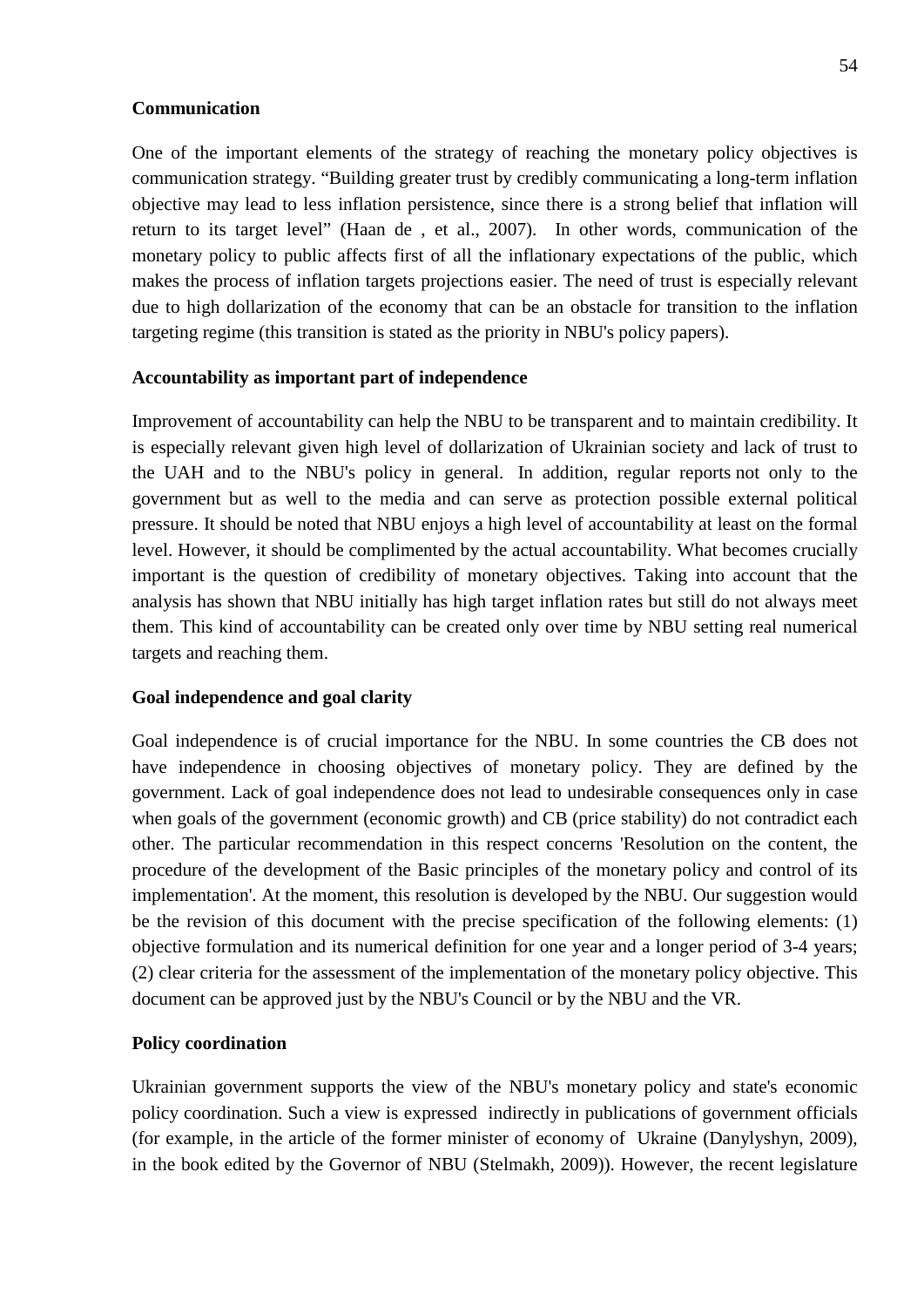that was adopted in response to IMF loans strictly limits the pressure from the fiscal authorities on the monetary policy. By these provisions monetary policy dominance is recognized.

In general, economic policy coordination is seen as one of the major arguments to CBI (S. Eijffinger & Haan, 1996).<sup>30</sup> The argumentation is mainly based on the controversy of objectives of monetary and fiscal policies. However, as the international practice on CBs governance shows such coordination can be implemented without undermining the CBI. In contrast, policy coordination can be achieved without close contact if relations are governed by clear roles and responsibilities (BIS, 2009). This goes closely with the line of the main basis of principal-agent relations. An important point for the successful (with minimum agency problems) principalagent relations is a clear "contract" meaning clear roles and responsibilities for CB. However, the policy coordination based on the communication, consultations and exchange of information would rarely be neutral for the CBI if the conditions of political, goal and instrument independence are not fulfilled. Therefore, actual implementation of the legislative provisions should be the base for the prospective policy coordination.

<sup>&</sup>lt;sup>30</sup> Accountability is often determined as another important objection to CBI. However, we support the view that accountability and CBI can complement each other as they are both elements of CB's governance.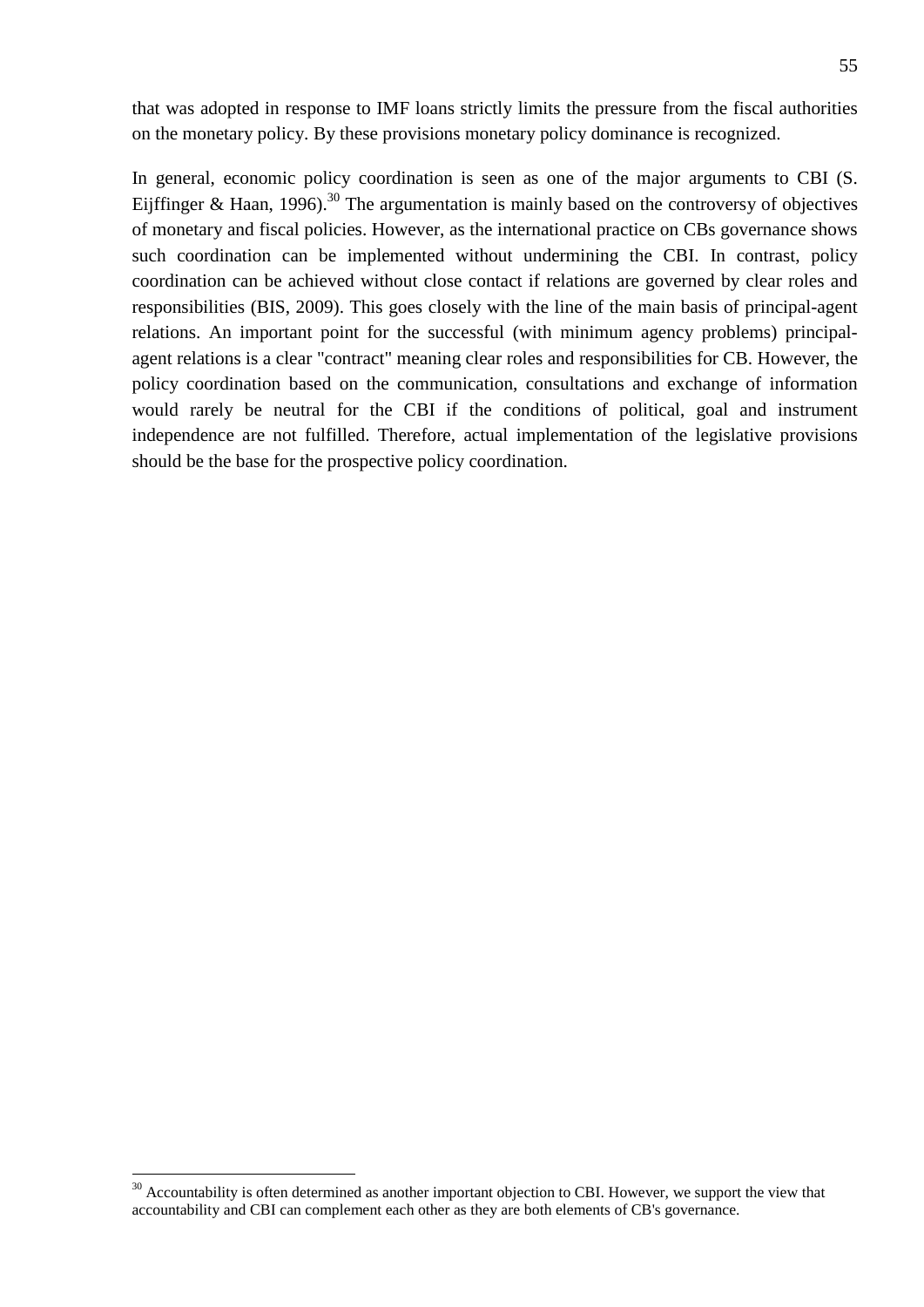#### <span id="page-55-0"></span>**Chapter 5. Conclusions**

*The chapter serves to embrace the integrity of the research, moving from the formulated research problem to the main results of the research in terms of four sub-questions, giving the answer on the main research question.* 

The problem of targeting inflation and ensuring sustainable economic growth based on low inflation is a driving factor of increasing of the CBI worldwide. Ukraine is not the exception. CB's ability to implement its monetary policy effectively depends on its independence from the government. For Ukraine the NBU's independence provides the solutions of the challenges that it is facing, namely increase of trust in the NBU and its monetary policy, providing price and financial stability. Therefore, we search for the answer of the main research question *'Which institutional settings are required for the independence of the NBU and its monetary policy?'* In order to answer this question we focus our research on the study of the actual and legal NBU's independence, monetary policy goal formulation and its credibility, main constraints and driving forces of NBU's independence for the institutional change.

The practice of monetary policy subordination to the state's economic policy during Soviet times has been affecting Ukrainian monetary policy after the independence of Ukraine in 1991 in 1992-1993 and worsening the situation of 1992-1993 when the state expenditures were covered by creation of money. The high inflation rates and the financial crises of 1992-1993 and 1998 formed a strong financial and public opposition to inflation and concluded with the adoption in 1999 the Law on the NBU which laid down the grounds for the NBU's independence. However, the NBU is still experiencing challenges to its formal independence. First, the multiplicity of goals and functions among which are external (exchange rate) and internal (inflation) stability of the monetary unit, and financial stability undermines the credibility of the NBU and its monetary policy as the single objective is not prioritised. Second, the lack of understanding by public the monetary policy principles and the lack of trust to the Ukrainian currency in particular and to the monetary policy in general only contribute the high inflationary expectations. Third, the consequences of financial crisis of 2008 brought downturn in Ukrainian economy, which resulted in decrease of economic activities and consequently growing of the state budget deficit. Forth, the attempts of government to use monetary means ('printing' money) of financing its budget deficit still take place. All this creates constraints of the NBU's actual independence and effectiveness of its monetary policy.

The NBU recently has put emphasis on transition to ensuring price stability as a main objective of its monetary policy. However, this main objective has been not yet formalized. Moreover, the long term definition of inflation rates remains not clear. This, together of NBU's inability to pursue declared targets of inflation (even though they are set up on high level – more than 10%), pose the problem of NBU's credibility. Consequently, the actual independence of the NBU in this respect can be questioned even though the NBU has the sole responsibility and legal freedom to formulate its objectives and design the monetary policy respectively. The question of trust is particularly important here, as inflation expectations under conditions of the absence of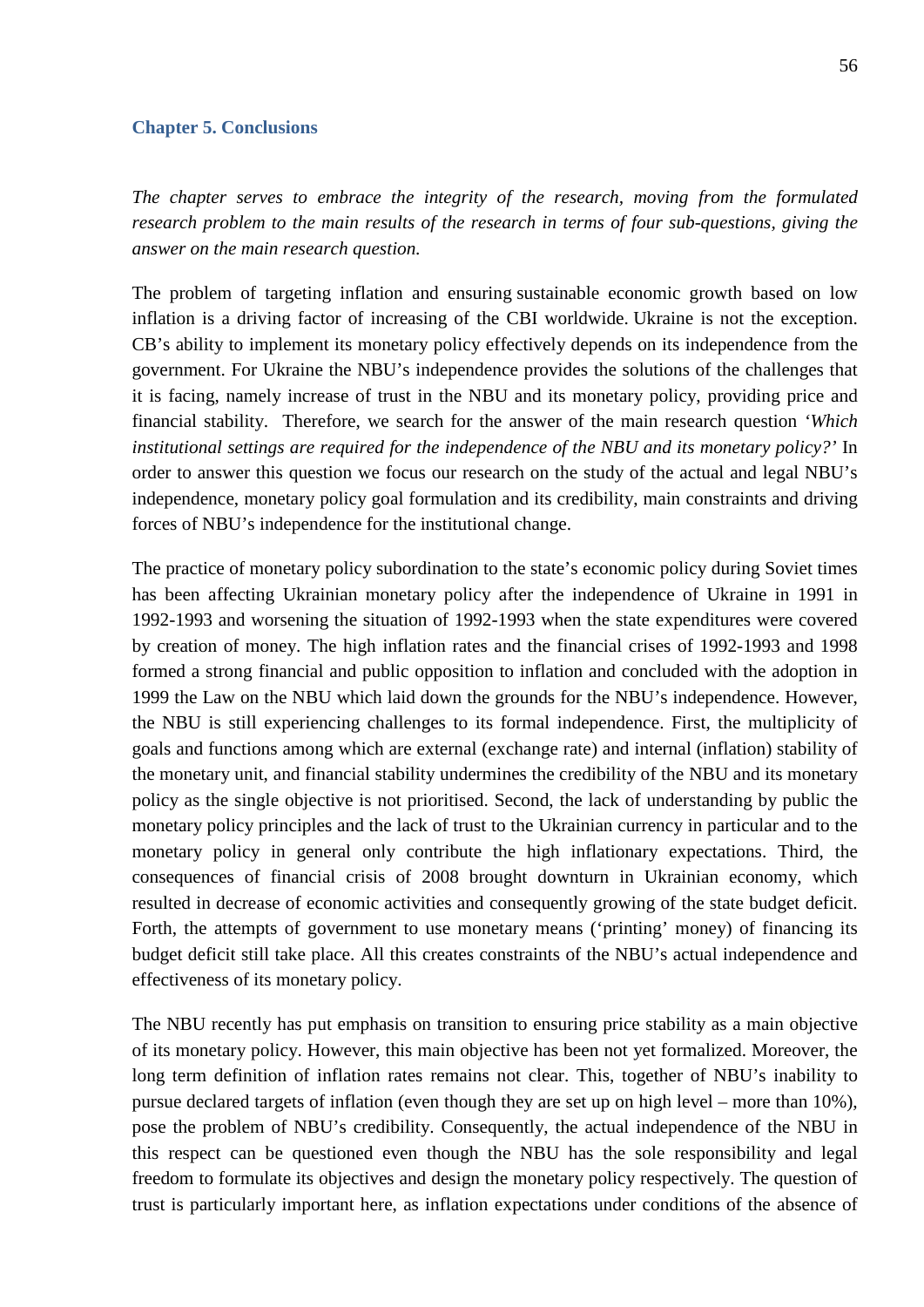trust that the NBU can reach its targets are high. This creates a 'vicious circle' when the NBU by not reaching its goals contributes to the high inflation expectations, which in turn result in actual high inflation and difficulties for the NBU to reach its target.

The main conclusion on the NBU's independence is that the legal provisions secure relatively high independence of the NBU in matters of economic independence. What concerns the political dimension – the situation is rather more complicated and even with a sound base for formal political independence the NBU still can be under pressure of government or favouring government especially in terms of short-term monetary policy. The concern of goal independence is mainly based on this line of reasoning. The long term goal of price stability can be ensured via political strength of the NBU. The monetary – fiscal authority conflict, public expectations, and financial crisis, of course, may increase the need and favouring for NBU's and government's policies coordination.

Following the neo-institutional theory assumptions about the external credibility pressures it possible to conclude that openness of the Ukrainian economy together via network ties and high degree of international trade flows creates the external pressure for the NBU to strengthen its independence. High dollarization of economy in terms of assets and liabilities among households along with high degree of Ukrainian economy openness raises the importance of exchange rate stability (external stability). As internal (low inflation) and external currency stability (exchange rate), NBU's goal and instrumental independence is relevant for two reasons: (1) raising trust for the currency among households; (2) positive influence on economic agents' inflation and exchange rate fluctuations expectations both on internal and external markets. Inflation expectations have direct influence on inflation rate, while exchange rate fluctuations influence indirectly via hedging currency risks by economic agents (higher prices), which also eventually result in higher inflation.

This year significant positive changes for NBU's independence can be observed. They originate from the external credibility pressure in terms of IMF loans that were approved for Ukraine in 2009 and 2010. The political independence of the NBU was strengthened by means of granting the longer terms of office of the NBU's Governor and Council members – 7 years. This reduces the possibility of political cycles, when the new government and/or President elected every 5 years would change their appointees. The restrictions for the NBU's Governor and Council members for not being associated with the public authorities, political parties or business entities limit the possibility that NBU's executives will follow in their decisions the interests of the government, political parties or interested business groups. The economic independence of the NBU was strengthened in terms of loan obligations to the government. According to the fiscal theory of inflation the fiscal authority's dominance would inevitably lead to high inflation. The premise of the theory is that the monetary authorities would be forced to finance the budget deficit by money emission if the governmental bonds cannot be absorbed by the public. Under new provisions the NBU has no right to grant loans directly or indirectly for the purpose of financing the state budget deficit. Therefore, this constraint of fiscal-monetary authorities' relations is resolved in favor of the NBU. In this situation, NBU will define the growth of the monetary base and the fiscal authorities will be forced to adjust its policy accordingly.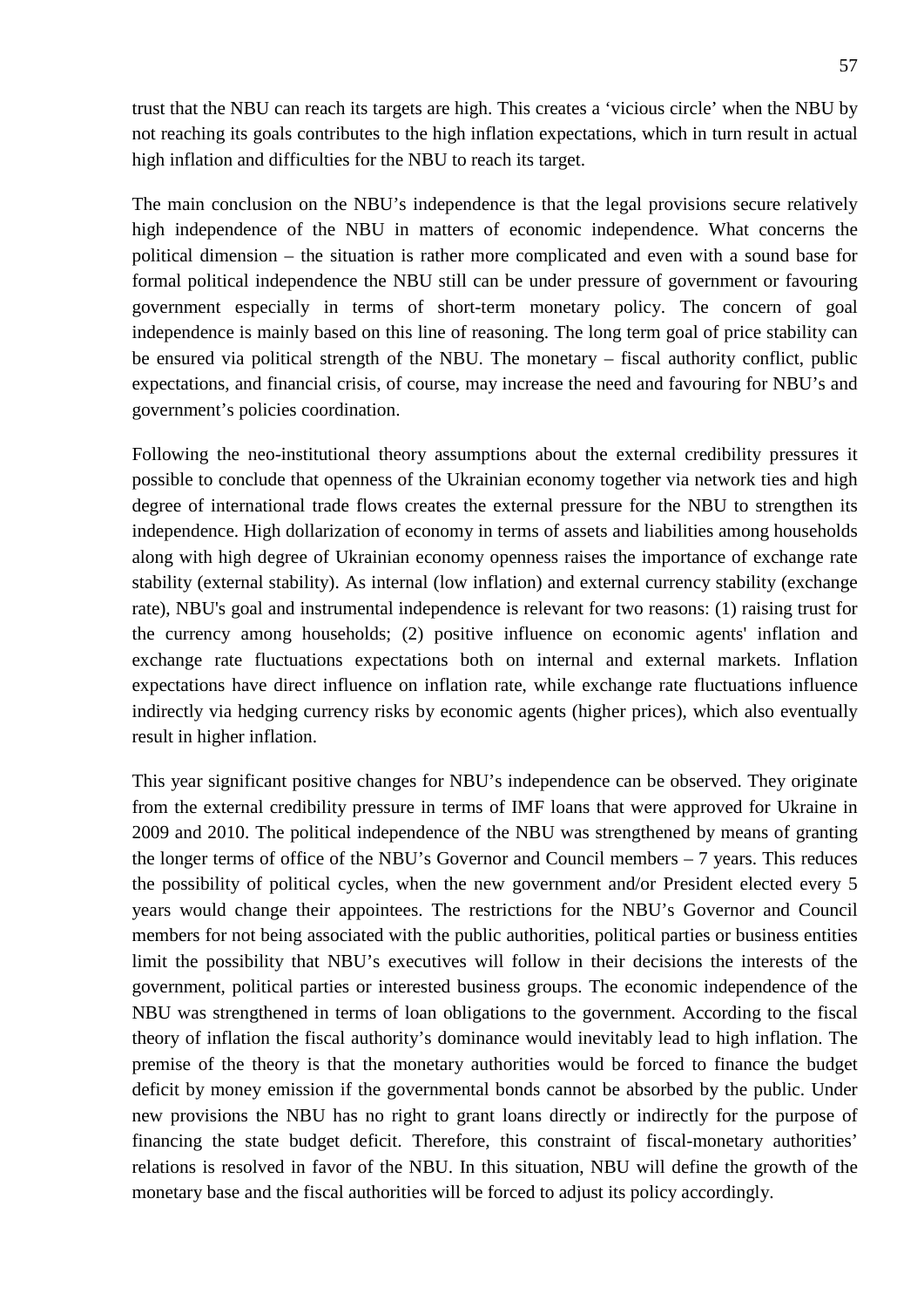The question of political independence is partially solved by the amendments to the legislation that were made in July 2010, however, the dismissal procedures of NBU's executives can still have negative influence on the actual NBU's independence.

Basing on the above said, it can be concluded that the level of the legal dimension of NBU's independence is quite high and a lot of improvements has been made in the legislation in 2010. These recent improvements are mainly a result of 'the external credibility pressure' of the IMF followed by its loans of 2008 and 2010. Even though the mentioned loans proved to have positive impact on NBU's independence, there are concerns of the general negative impact of these loans on the Ukrainian economy in the long run. As the loans eventually should be paid off, the actual use of the IMF loans is at stake. In other words, the loan should be used for economic reforms rather than for the covering the budget deficit.

The main concern that remains and follows from our comparison of the actual and legal independence prior to the mentioned amendments to the Law on the NBU is that the legal independence asserted to the NBU might not correspond to the actual practice. Given the intention of the NBU to prioritize the objective of ensuring internal stability of the currency unit (inflation), the question is what has to be done in order to make the legal provisions on the NBU's independence "to work" and what still need to be improved in order to strengthen the NBU's position in following its main objective. In addition, NBU's independence both economic and political does not exclude cooperation with the government. It is particularly important to reduce the information asymmetry between the government bodies and the NBU in terms of formulation their policies and forecasting outcomes. NBU's ability to follow its objectives is tightly connected with the availability of the realistic data on the budget revenues and spending.

In this respect, we suggest the following lines of the institutional settings reforms that can improve the position of the NBU in following its objectives and strengthening its actual independence.

First of all, the actual political independence of the NBU could be strengthened by the clarification of the provisions of dismissal, which would limit the termination of the office of the NBU's Council Members on non-policy grounds. This would consequently strengthen the position of the NBU to execute its monetary policy objective especially what concerns long-term targets.

Second, the monetary objective clarity and credibility is the key precondition for the trust to the NBU and its monetary policy. Even though the NBU has prioritized the objective of price stability, clear objective formulation in the legislation and definite criteria for the assessment of the implementation of the monetary policy objective would contribute to the NBU's credibility. Therefore, the formalization of the price stability as a main objective of NBU's policy is needed. This could be done via amendments to the Law on NBU and/ or Resolution on the content, the procedure of the development of the Basic principles of the monetary policy and control of its implementation. The particular measures should include besides the precise formulation in the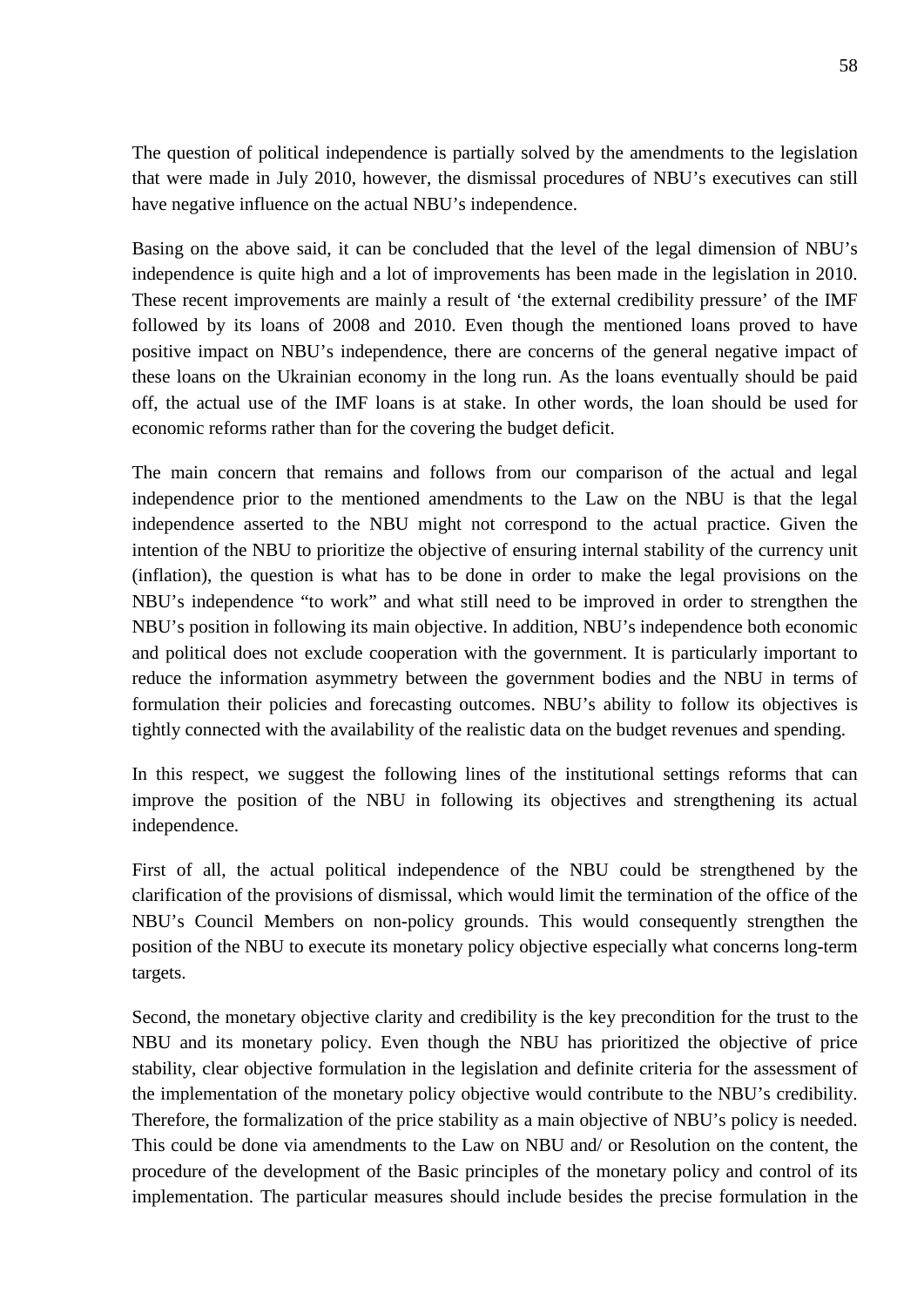legislation the NBU's priority objective numerical definition of the targets for the short and long term perspective. The clear criteria for the assessment of the implementation of the monetary policy objective should be also specified. This can solve the problem of the responsibility of the NBU's policy and will hold the NBU accountable to government and public.

Finally, the communication strategy of the NBU should be clearly formulated in terms of timing, content and consistency. The reason for it is need for increase of trust from the public to NBU and monetary policy. Improvement of accountability in terms of better communication with governmental bodies and public will contribute to the ability of the NBU to project inflation targets with more precision. The particular measures include the regular practice of public explanations of NBU's decisions about the main principles of the formulated monetary policy and the revisions of the inflation targets. The consistency of the communication strategy implies that the statements concerning monetary objectives (especially, numerical definitions of the projected inflation and exchange rate) by NBU's officials are consistent with one another and with the monetary policy.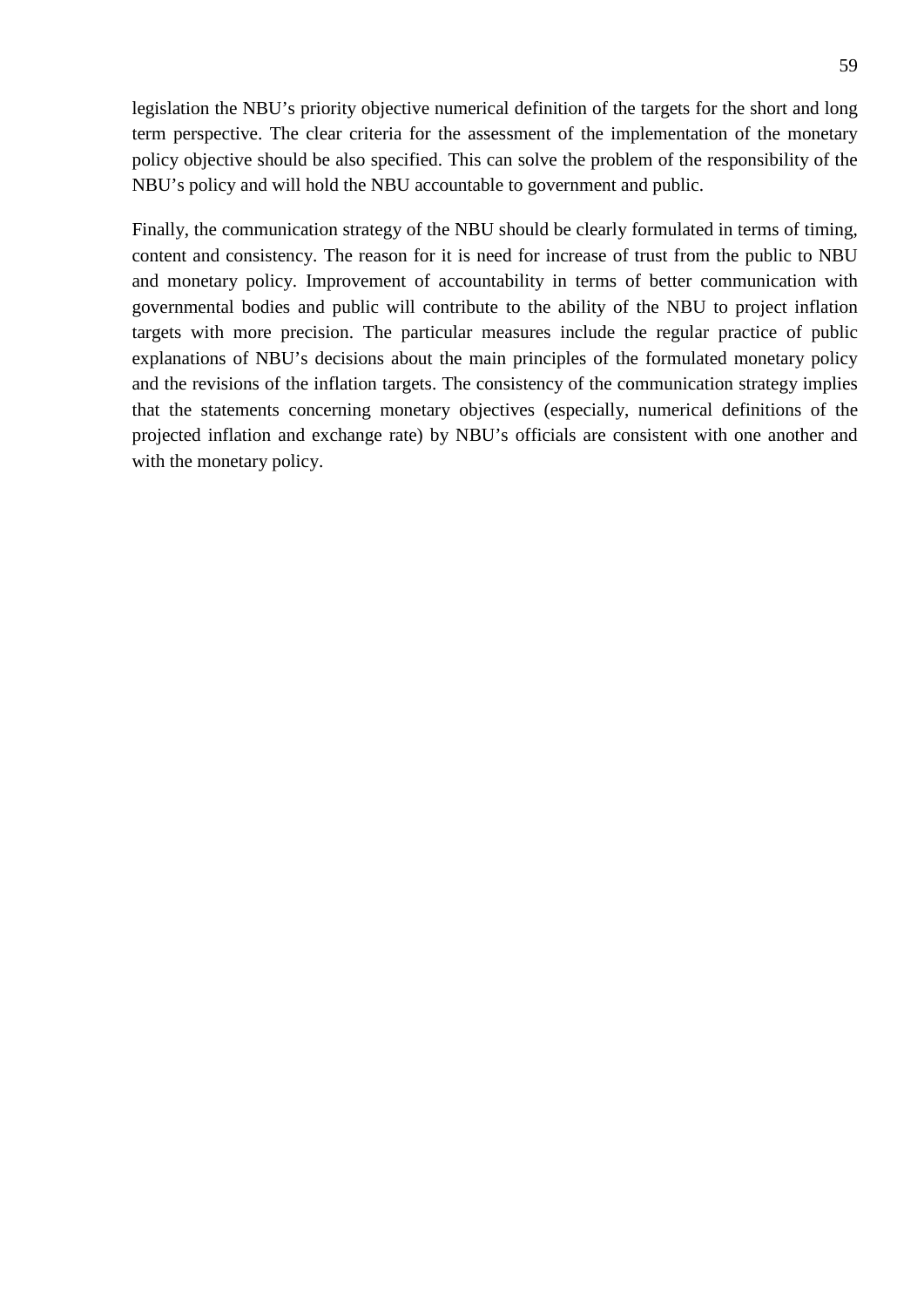#### <span id="page-59-0"></span>**References**

Ahsan, A., Skully, M., & Wickramanayake, J. (2006). Determinants of central bank independence and governance: Problems and

- Alesina, A., & Summers, L. H. (1993). Central Bank Independence and Macroeconomic Performance: Some Comparative Evidence. *Journal of Money, Credit and Banking, 25*(2), 151-162.
- Arnone, M., Laurens, B. J., Segalotto, J.-F., & Sommer, M. (2007). Central Bank Autonomy: Lessons from Global Trends. *IMF Working Paper, WP/07/88*.
- Babbie, E. (2010). *The Practice of Social Research* (12th ed.). CA: Wadsworth, Cengage Learning.
- Bandura, R., Mendoza, R., & Sidikou-Sow, B. (2006). *Central Bank Independence and Accountability: A Literature Review*. New York: Office of Development Studies, United Nations Development Programme.
- BIS (2009). Issues in the Governance of Central Banks. A report from the Central Bank Governance Group. Retrieved from<http://www.bis.org/publ/othp04.pdf>
- Bovens, M. (2005). Public Accountability. In E. Ferlie, L. Lynne & C. Pollitt (Eds.), *The Oxford Handbook of Public Management*. Oxford: Oxford University Press.
- Carlstrom, C. T., & Fuerst, T. S. (2000). The Fiscal Theory of the Price Level. *Economic Review,* (Q1), 22-32. Retrieved from<http://clevelandfed.org/research/review/>
- Cukierman, A. (1992). *Central Bank Strategy, Credibility, and Autonomy*. Cambridge: MIT Press.
- Cukierman, A. (2008). Central bank independence and monetary policymaking institutions -- Past, present and future. *European Journal of Political Economy, 24*(4), 722-736.
- Cukierman, A., Miller, G. P., & Neyapti, B. (2002). Central bank reform, liberalization and inflation in transition economies--an international perspective. *Journal of Monetary Economics, 49*(2), 237-264.
- Cukierman, A., Web, S. B., & Neyapti, B. (1992). Measuring the Independence of Central Banks and Its Effect on Policy Outcomes. *World Bank Economic Review, 6*(3), 353-398.
- Danylyshyn, B. (2009). The government and the National Bank: searching for the common strategy (Данилишин Б. Уряд і Національний Банк: у пошуках спільної стратегії). Retrieved from [http://me.kmu.gov.ua/control/uk/publish/printable\\_article?art\\_id=141029](http://me.kmu.gov.ua/control/uk/publish/printable_article?art_id=141029)
- Drazen, A. (2000). *Political Economy in Macroeconomics*. Princeton, New Jersey: Princeton University Press.
- Eijffinger, S., & Haan, J. d. (1996). The Political Economy of Central-Bank Independence. Retrieved from<http://econpapers.repec.org/RePEc:fth:prinfi:19>
- Eijffinger, S. C. W., & Hoeberichts, M. M. (2000). *Central Bank accountability and transparency : theory and some evidence*: Deutsche Bundesbank, Research Centre.
- Friedman, M. (1970). *The counter-revolution in monetary theory* London: Wincott memorial lecture, Institute of Economic Affairs
- Geraats, P. M. (2002). Central Bank Transparency. *The Economic Journal, 112*(483), F532- F565.
- Grekov, I. (2009). Historical aspects and modern lines in development of the monetary policy theory. *Management of public and economic systems, 2*, 1-27.
- Grilli, V., Masciandaro, D., & Tabellini, G. (1991). Political and Monetary Institutions and Public Financial Policies in the Industrial Countries *Economic Policy, 13*, 341-392.
- Grytsenko, A., & Krychevska, T. (2005). Monetary Strategy: the way to the effective monetary policy. The neccessity and preconditions monetary strategy deliberation as a form of central banks communication. (Гриценко А., Кричевська Т. Монетарна стратегія: шлях до ефективної грошово-кредитної політики. Cтаття перша. Необхідність і

policy implications. *1*(1), 47-67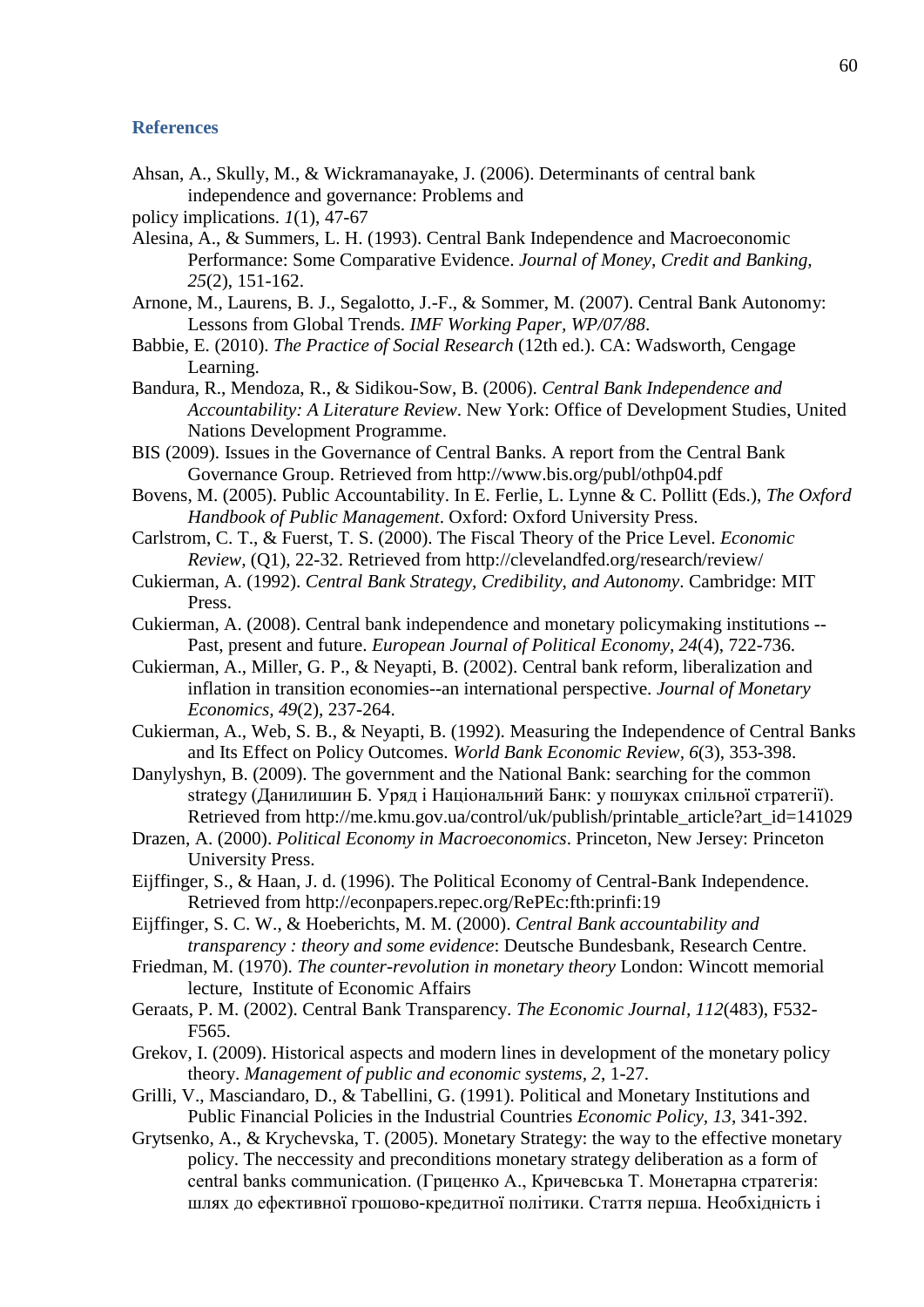передумови формування монетарної стратегії як форми комунікації центральних банків). *Herald of the National Bank of Ukraine (in Ukrainian)*(11), 8-18.

- Haan de , J., Eijffinger, S. C. W., & Rybinski, K. (2007). Central bank transparency and central bank communication: Editorial introduction. *European Journal of Political Economy, 23*(1), 1-8.
- Haan de, J., Masciandaro, D., & Quintyn, M. (2008). Does central bank independence still matter? *European Journal of Political Economy, 24*(4), 717-721.
- Haan, J. d., & Eijffinger, S. C. W. (2000). The Democratic Accountability of the European Central Bank: A Comment on Two Fairy-tales. *Journal of Common Market Studies, 38*(3), 393-407.
- Hodgson, G. M. (2006). What Are Institutions? *Journal of Economic Issues, XL*(1), 1-25.
- IMF (1999). Code of Good Practices on Transparency in Monetary and Financial Policies: Declaration of Principles. Retrieved from

<http://www.imf.org/external/np/mae/mft/code/index.htm>

- Jácome, L. I., & Vázquez, F. (2005). Any Link Between Legal Central Bank Independence and Inflation? Evidence from Latin America and the Caribbean *IMF Working Paper, 05/75*.
- Lefort, D. (2006). Transparency and accountability of central banks. Retrieved from <http://www.cemla.org/pdf/legales/leg-06-lefort.pdf>
- North, D. C. (1990). *Institutions, Institutional Change, and Economic Performance*. Cambridge: Cambridge University Press.
- North, D. C. (2005). Institutions and the Performance of Economies Over Time (pp. 21-30).
- Oritani, Y. (2010). Public governance of central banks: an approach from new institutional economics. *BIS Working Papers No 299*. Retrieved from <http://www.bis.org/publ/work299.pdf?noframes=1>
- Pekarsky, S. E. (2006). Interaction of fiscal and monetary policy and sustainability of the governmantal debt, from new.hse.ru/sites/.../facul/.../Диссертация%20(Пекарский).pdf
- Petryk, O. (2007). History of monetary development in Ukraine. *Herald of the National Bank of Ukraine (in Ukrainian), 1*(131), 2-16.
- Petryk, O., & Melnyk, K. K. (2009). Independence of the Central bank as a Key Precondition for Successful Inflation targeting (Петрик О.І., Мельник К.К. Незалежність центрального банку як ключова передумова успішної реалізації режиму інфляційного таргетування. // Проблеми та перспективи розвитку банківської системи України) *Problems and Perspectives of Development of Bank System of Ukraine. Journal of Scientific Articles.* Retrieved from

[http://www.nbuv.gov.ua/Portal/soc\\_gum/pprbsu/texts/2009\\_26/26.1.13.pdf](http://www.nbuv.gov.ua/Portal/soc_gum/pprbsu/texts/2009_26/26.1.13.pdf)

- Polillo, S., & Guillen, MauroВ F. (2005). Globalization Pressures and the State: The Worldwide Spread of Central Bank Independence. *American Journal of Sociology, 110*(6), 1764- 1802.
- Punch, K. F. (2006). *Developing effective research proposals* (Second ed.). London: Sage Publications.
- Reinhart, C., Rogoff, K., & Savastano, M. (2003). Addicted to Dollars *NBER Working Paper*. Retrieved from<http://www.nber.org/papers/w10015.pdf>
- Sargent, T. J., & Wallace, N. (1981). Some Unpleasant Monetarist Arithmetic *Federal Reserve Bank of Minneapolis. Quarterly Review, Fall*, 1-17.
- Schwödiauer, G., Komarov, V., & Akimova, I. (2006 ). Central Bank Independence, Accountability and Transparency: The Case of Ukraine *FEMM Working Paper Series, 30*.
- Selznick, P. (1994). The Moral Commonwealth *Social Theory and the Promise of Community* (pp. 289 - 310). Berkeley: University of California Press.
- Sibert, A. (2009). Accountability and the ECB. Retrieved from <http://www.europarl.europa.eu/activities/committees/studies.do?language=EN>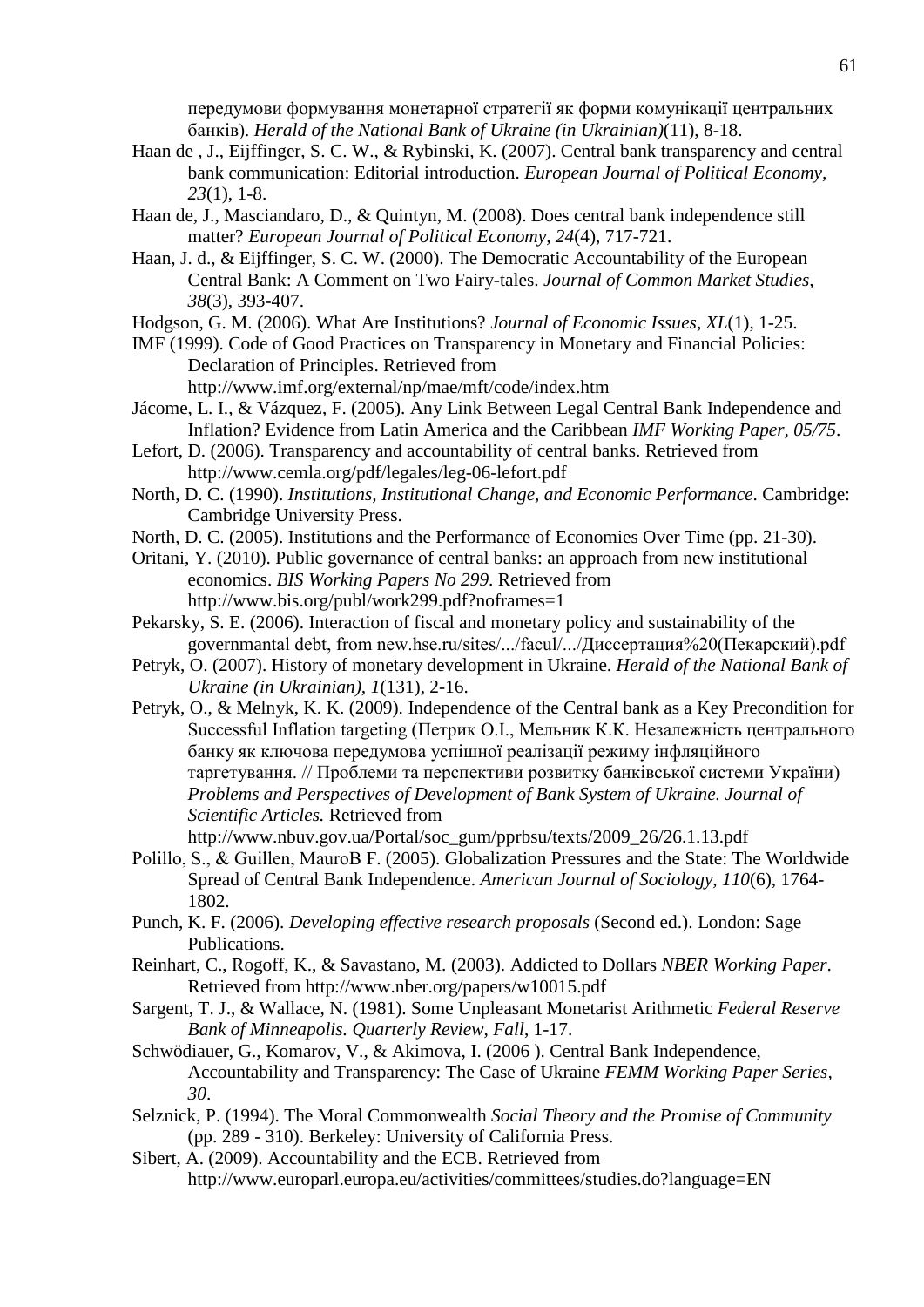- Siklos, P. L. (2008). No single definition of central bank independence is right for all countries. *European Journal of Political Economy, 24*(4), 802-816.
- Smaghi, L. B. (2008). Central Bank Independence in the EU: From Theory to Practice. *European Law Journal, 14*(4), 446–460.
- Stelmakh, V. S. (Ed.). (2009). *Monetary policy of NBU: current state and perspective changes*. Kiev: Center of Scientific Research of National Bank of Ukraine.
- Stiglitz, J. E. (2002). *Globalization and its discontents*. New York W. W. Norton.
- Trunin, P. V., Kniazev, D. A., & Satdarov, A. M. (2010). *Analysis of independence of the central banks of the Russian Federation, the CIS and East European countries. (Трунин П.В., Князев Д.А., Сатдаров А.М. Анализ независимости центральных банков РФ, стран СНГ и Восточной Европы / Трунин П.В., Князев Д.А., Сатдаров А.М.. - М. : ИЭПП, 2010. - 76 с.)* (Vol. 133P). Moscow: Institute of Transitional Economics.
- Walsh, C. E. (1993). Central bank strategies, credibility, and independence : A review essay. *Journal of Monetary Economics, 32*(2), 287-302.
- Williamson, O. (2000). The new institutional economics: taking stock, looking ahead. *Journal of Economic Literature XXXVIII* 595-613.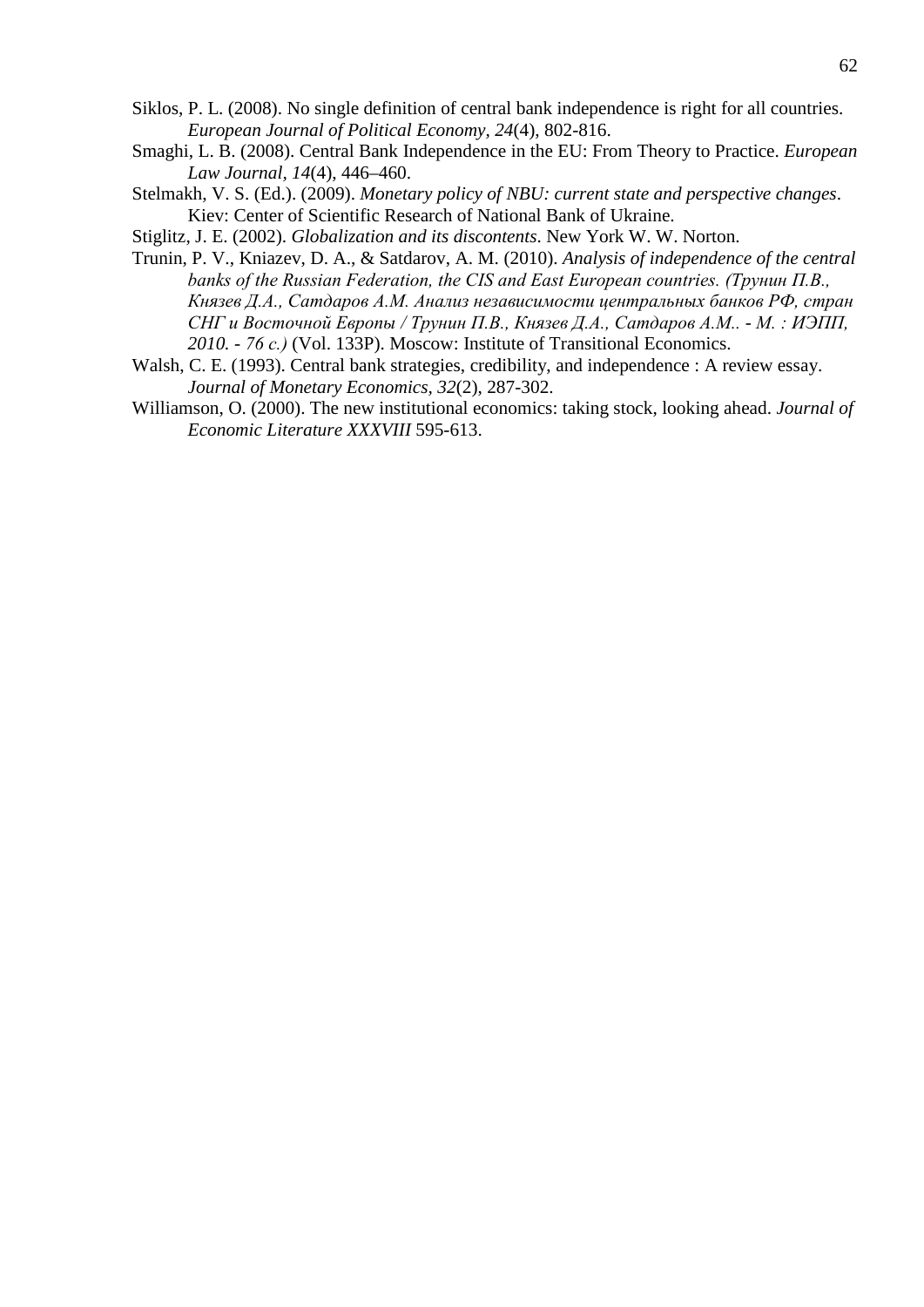### <span id="page-62-0"></span>**Appendicies**

#### <span id="page-62-1"></span>**Appendix 1. Selected Ukrainian legislative documents and policy papers**

- Basic principles of monetary policy for 2002. The National Bank of Ukraine (2001). Retrieved from http://www.bank.gov.ua/Rada\_NBU/OsnovZasad-2002.pdf.
- Basic principles of monetary policy for 2003. The National Bank of Ukraine (2002). Retrieved from http://www.bank.gov.ua/Rada\_NBU/OsnovZasad-2003.pdf.
- Basic principles of monetary policy for 2004. The National Bank of Ukraine (2003). Retrieved from http://www.bank.gov.ua/Rada\_NBU/OsnovZasad-2004.pdf.
- Basic principles of monetary policy for 2005. The National Bank of Ukraine (2004). Retrieved from http://www.bank.gov.ua/Rada\_NBU/OsnovZasad-2005.pdf.
- Basic principles of monetary policy for 2006. The National Bank of Ukraine (2005). Retrieved from http://www.bank.gov.ua/Rada\_NBU/OsnovZasad-2006.pdf.
- Basic principles of monetary policy for 2007. The National Bank of Ukraine (2006). Retrieved from http://www.bank.gov.ua/Rada\_NBU/OsnovZasad-2007.pdf.
- Basic principles of monetary policy for 2008. The National Bank of Ukraine (2007). Retrieved from http://www.bank.gov.ua/Rada\_NBU/OsnovZasad-2008.pdf
- Basic principles of monetary policy for 2009. The National Bank of Ukraine (2008). Retrieved from http://www.bank.gov.ua/Rada\_NBU/OsnovZasad-2009.pdf.
- Basic principles of monetary policy for 2010. The National Bank of Ukraine (2009). Retrieved from http://www.bank.gov.ua/Rada\_NBU/OsnovZasad-2010.pdf.
- Law of Ukraine On amendment to the legislation of Ukraine for improvement of legal regulation of international cooperation on fighting financing terrorism № 3163-IV (Закон України Про внесення змін до деяких законів України щодо удосконалення правового регулювання міжнародного співробітництва у сфері запобігання фінансуванню тероризму вiд 01.12.2005 . Відомості Верховної Ради України вiд 24.03.2006 – 2006 р., № 12, стор. 486, стаття 100). Retrieved from http://zakon1.rada.gov.ua/cgi-bin/laws/main.cgi?nreg=3163-15.
- Law of Ukraine on Banks and Banking (Закон України «Про банки і банківську діяльність». // Відомості Верховної Ради України. – 2001. - № 5-6. – ст. 30. (2001). Law of Ukraine on Banks and Banking (2001). Retrieved from http://zakon1.rada.gov.ua/cgibin/laws/main.cgi?nreg=2121-14.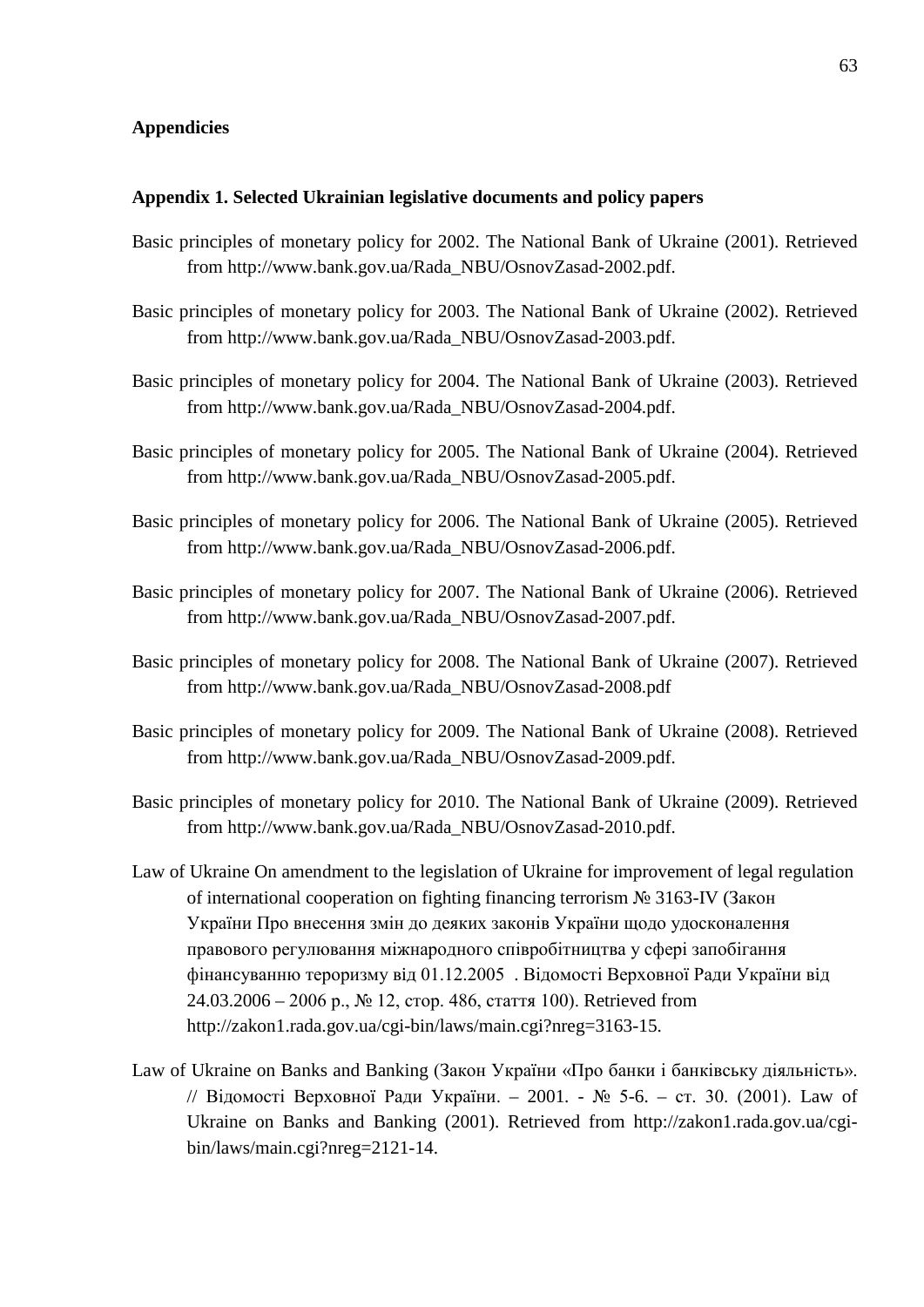- Law of Ukraine on the National Bank of Ukraine (679-XIV) (Закон України «Про Національний банк України». // Відомості Верховної Ради України. – 1999. - № 29. – ст. 238). (1999). (679-XIV). Retrieved from [http://zakon1.rada.gov.ua/cgi](http://zakon1.rada.gov.ua/cgi-bin/laws/main.cgi?nreg=679-14)[bin/laws/main.cgi?nreg=679-14.](http://zakon1.rada.gov.ua/cgi-bin/laws/main.cgi?nreg=679-14)
- Law On amendment of some legislative acts of Ukraine regarding the activities of the National Bank. No. 2478-VI from 09.07.2010 . Retrieved from http://zakon1.rada.gov.ua/cgibin/laws/main.cgi?nreg=2478-17
- Resolution On refinancing and providing by National Bank of Ukraine loans to Banks of Ukraine in order to stimulate crediting of economy of Ukraine for the period of recovery till pre-crisis indicators. NBU / No 47 from 4 February 2010. Retrieved from http://www.bank.gov.ua/B\_zakon/Acts/2010/04022010\_47.pdf.
- Resolution on the content, the procedure of the development of the Basic principles of the monetary policy and control of its implementation, The National Bank of Ukraine (2006).
- Memorandum on economic and financial policy. Retrieved from [http://www.bank.gov.ua/Publication/others/Memorandum\\_23072009ukr.pdf.](http://www.bank.gov.ua/Publication/others/Memorandum_23072009ukr.pdf)
- Law of Ukraine on the State budget of Ukraine for 2010. Retrieved from <http://zakon1.rada.gov.ua/cgi-bin/laws/main.cgi?nreg=2154-17&p=1270380782883767>
- Law on the State program of economic and social development of Ukraine for 2010. Retrieved from [http://gska2.rada.gov.ua/pls/zweb\\_n/webproc4\\_1?pf3511=37456](http://gska2.rada.gov.ua/pls/zweb_n/webproc4_1?pf3511=37456)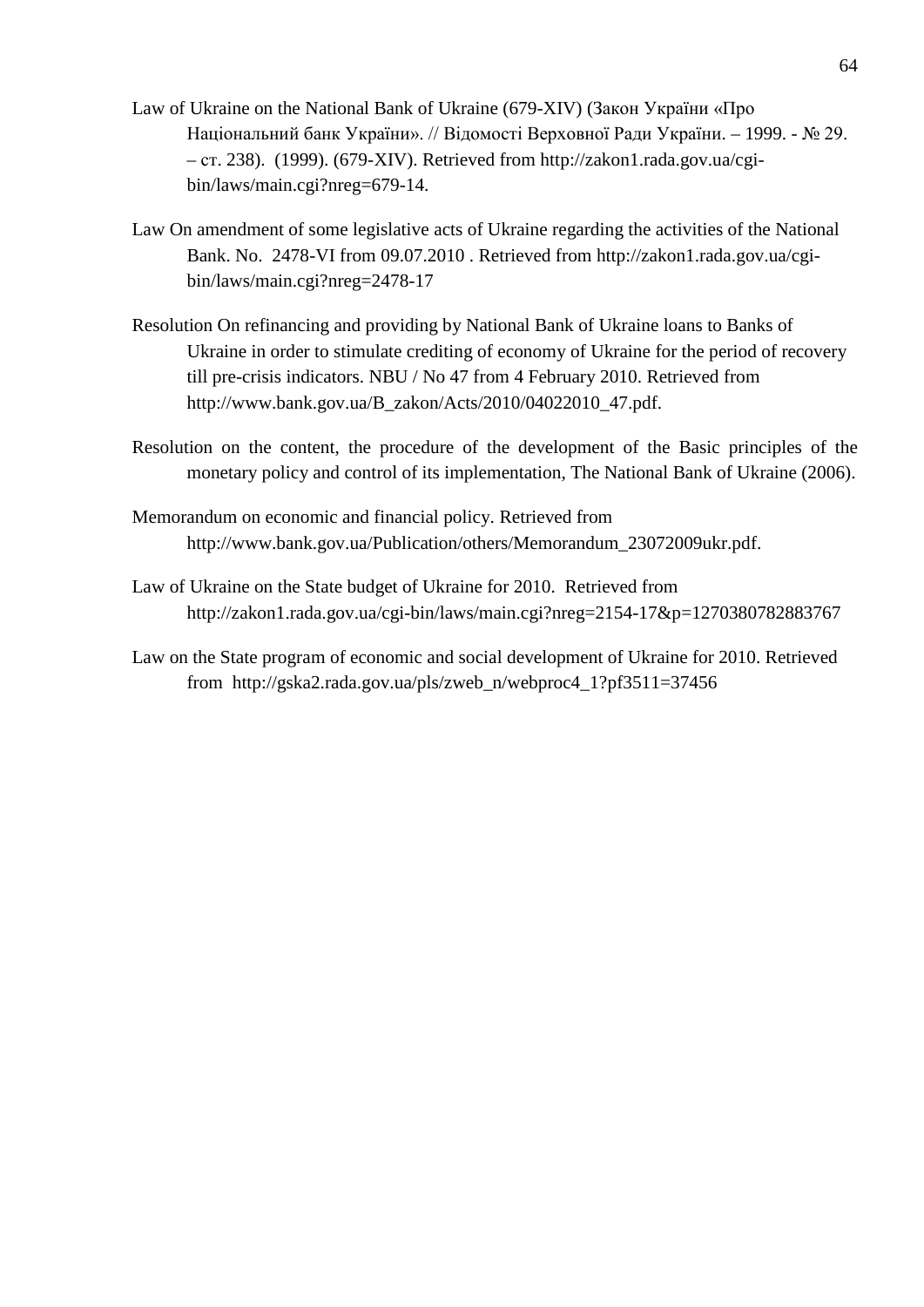# <span id="page-64-0"></span>**Appendix 2. Cukierman and the "Modified Cukierman" Indices**

| <b>Cukierman Index</b>                                                       | <b>Values</b>                                                                    | "Modified Cukierman" Index                                               | <b>Values</b>    |  |  |
|------------------------------------------------------------------------------|----------------------------------------------------------------------------------|--------------------------------------------------------------------------|------------------|--|--|
| Criteria (weights)                                                           |                                                                                  | Criteria (weights)                                                       |                  |  |  |
| <b>Central Bank CEO (0.20)</b>                                               |                                                                                  | <b>Central Bank Board (0.20)</b>                                         |                  |  |  |
| 1. Term of office of CEO (0.25)                                              |                                                                                  | 1. Term of office of Governor(0.20)                                      |                  |  |  |
| - Equal or more than 8 years                                                 | 1                                                                                | - More than presidential period                                          |                  |  |  |
| - 6 years or more but less than 8 years                                      | 0.75                                                                             | - The period does not coincide                                           | 0.67             |  |  |
| - Equal to 5 years                                                           | 0.50                                                                             | - Same period as the executive branch                                    | 0.33             |  |  |
| - Equal to 4 years                                                           | 0.25                                                                             | - Less than executive branch or not                                      | $\Omega$         |  |  |
| - Less than 4 years                                                          | $\overline{0}$                                                                   | specified in the law                                                     |                  |  |  |
| 2. Who appoints the CEO $(0.25)$                                             |                                                                                  | 2. Who appoints the Governor $(0.20)$                                    |                  |  |  |
| - The Central Bank Board                                                     | 1                                                                                | - Double process (Executive/Legislative),                                | 1                |  |  |
| - Council composed by executive and                                          | 0.75                                                                             | or through the Central Bank Board if also                                |                  |  |  |
| legislative branch and Central Bank Board                                    |                                                                                  | appointed in a double process, or for longer or                          |                  |  |  |
| - By legislative branch                                                      | 0.50                                                                             | overlapped periods with respect to the                                   |                  |  |  |
| - By executive branch                                                        | 0.25                                                                             | executive branch                                                         |                  |  |  |
| - By one or two members of executive                                         | $\overline{0}$                                                                   | - The executive branch directly or through                               | $\mathbf{0}$     |  |  |
| branch                                                                       |                                                                                  | the Central Bank Board, when this is                                     |                  |  |  |
|                                                                              |                                                                                  | directly appointed by the executive branch                               |                  |  |  |
| 3. Provisions for dismissal of CEO (0.25)                                    |                                                                                  | 3. Appointment and term of office rest of<br>the Board $(0.20)$          |                  |  |  |
| - No provision                                                               | 1                                                                                |                                                                          | 1                |  |  |
| - Only for non-policy reasons (e.g., incapa-<br>bility, or violation of law) | 0.83                                                                             | - More than presidential period or for a<br>non-defined period           |                  |  |  |
| - At a discretion of Central Bank Board                                      | 0.67                                                                             |                                                                          |                  |  |  |
| - For policy reasons at legislative branch's                                 | 0.50                                                                             | - For the same period as the President of the                            | 0.75             |  |  |
| discretion                                                                   |                                                                                  | Republic with overlap                                                    |                  |  |  |
| - At legislative branch's discretion                                         | 0.33                                                                             | - Double process for the same period                                     | 0.50             |  |  |
| - For policy reasons at executive branch's                                   | 0.17                                                                             | - Executive and private sector appoint the                               | 0.25             |  |  |
| discretion                                                                   |                                                                                  | majority of directors for same period or less                            |                  |  |  |
| - At executive branch's discretion                                           | $\boldsymbol{0}$                                                                 | - Executive branch appoints the majority for<br>the same period or less  | $\overline{0}$   |  |  |
|                                                                              |                                                                                  |                                                                          |                  |  |  |
| government (0.25)                                                            | 4. Dismissal of Board members (0.30)<br>4. CEO allowed to hold another office in |                                                                          |                  |  |  |
|                                                                              |                                                                                  |                                                                          |                  |  |  |
| - Prohibited by law                                                          | 1                                                                                | - Double process approved by the Senate or                               | 1                |  |  |
| - Not allowed unless authorized by                                           | 0.5                                                                              | by a qualified majority and for violations                               |                  |  |  |
| executive branch                                                             |                                                                                  | codified in legislation                                                  |                  |  |  |
| - No prohibition for holding another office                                  | $\boldsymbol{0}$                                                                 | - By an independent Central Bank Board                                   | 0.75             |  |  |
|                                                                              |                                                                                  | - Double process with simple majority, based                             | 0.50             |  |  |
|                                                                              |                                                                                  | on policy decisions or due to subjective                                 |                  |  |  |
|                                                                              |                                                                                  | reasons                                                                  |                  |  |  |
|                                                                              |                                                                                  | -By executive branch or subordinated Central                             | 0.25             |  |  |
|                                                                              |                                                                                  | Bank Board due to legal reasons                                          |                  |  |  |
|                                                                              |                                                                                  | -By executive branch or subordinated Central                             | $\boldsymbol{0}$ |  |  |
|                                                                              |                                                                                  | Bank Board due to policy or subjective<br>reasons, or no legal provision |                  |  |  |
|                                                                              |                                                                                  | 5. CEO allowed to hold another office in government<br>(0.10)            |                  |  |  |
|                                                                              |                                                                                  | - Prohibited by law                                                      |                  |  |  |
|                                                                              |                                                                                  | - Not allowed unless authorized by executive                             | 0.5              |  |  |
|                                                                              |                                                                                  | branch                                                                   |                  |  |  |
|                                                                              |                                                                                  |                                                                          |                  |  |  |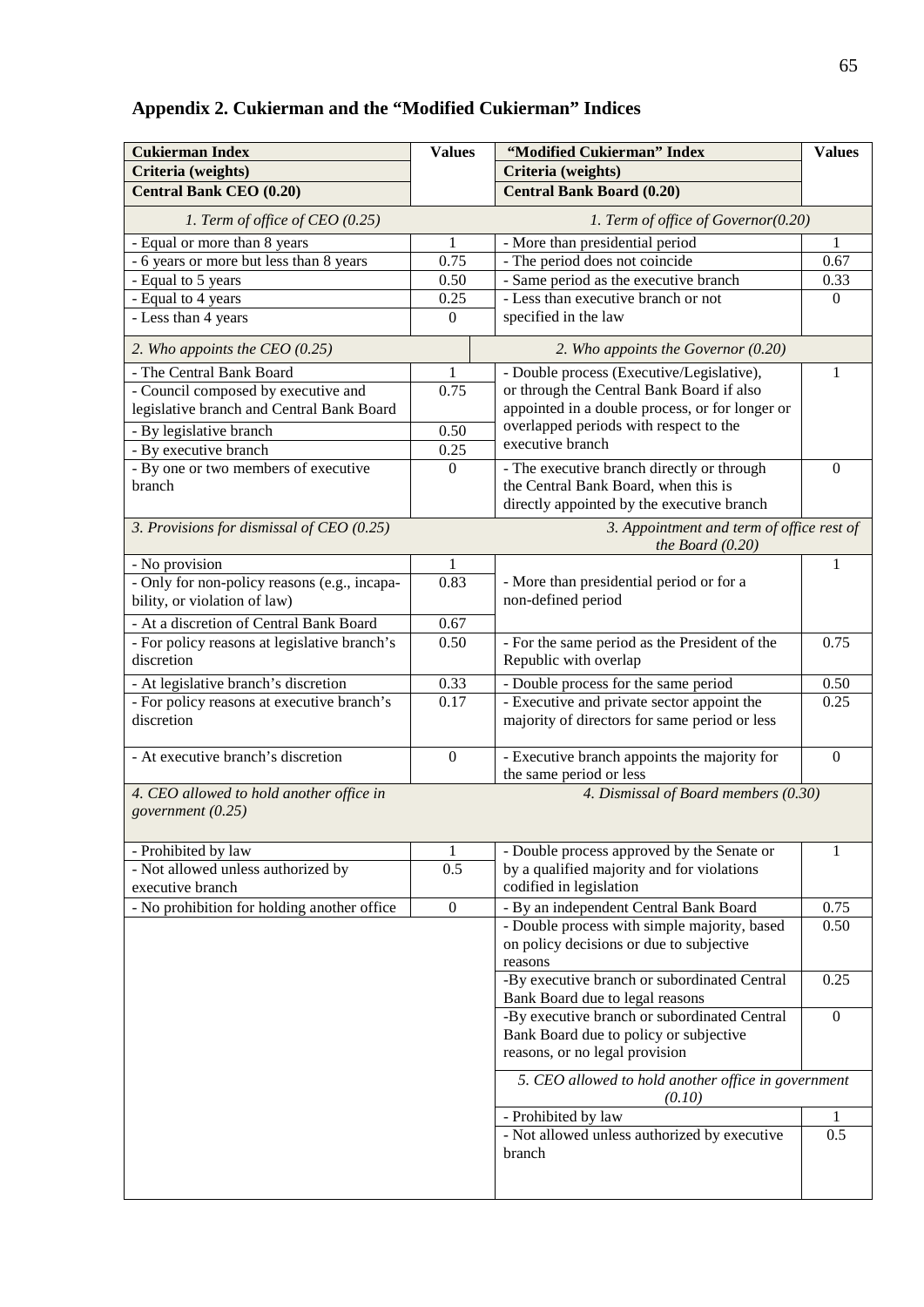|                                                                                                                                               |                  | - No prohibition for holding another office                                                                              | $\Omega$         |
|-----------------------------------------------------------------------------------------------------------------------------------------------|------------------|--------------------------------------------------------------------------------------------------------------------------|------------------|
| <b>Central Bank objectives (0.15)</b>                                                                                                         |                  | <b>Central Bank objectives (0.15)</b>                                                                                    |                  |
| 5. Central Bank objectives                                                                                                                    |                  | 6. Fundamental objective (1.00)                                                                                          |                  |
| - Price stability is the only or major goal, and<br>in case of conflict with government, the                                                  | 1                | - Price stability is the single or primary<br>objective                                                                  | 1                |
| Central Bank has final authority                                                                                                              |                  | - Price stability together with non-<br>conflicting objectives but without priority                                      | 0.75             |
| - Price stability is the only goal<br>- Price stability along with other objectives                                                           | 0.8<br>0.6       | - Price stability plus others goals including                                                                            | 0.50             |
| that do not seem to conflict with the former<br>- Price stability along with other objectives<br>of potentially conflicting goals (e.g., full | 0.4              | stability of financial system that may conflict<br>with the former, without priority                                     |                  |
| employment)                                                                                                                                   |                  | - Price stability together with objective of<br>economic growth / economic development<br>with no priority               | 0.25             |
| - Central Bank charter does not contain any<br>objective                                                                                      | 0.2              |                                                                                                                          |                  |
|                                                                                                                                               |                  | - Objectives do not include price stability                                                                              | $\mathbf{0}$     |
| -Some goals appear in the charter but price<br>stability is not one of them                                                                   | $\Omega$         |                                                                                                                          |                  |
| Policy formulation (0.15)                                                                                                                     |                  | Policy formulation (0.15)                                                                                                |                  |
| 6. Who formulates monetary policy (0.25)                                                                                                      |                  | 7. Who formulates monetary policy (0.50)                                                                                 |                  |
| - Central Bank has the legal authority                                                                                                        | 1                | - Central Bank has the legal authority                                                                                   |                  |
| - Central Bank participates together with<br>government                                                                                       | 0.67             | - Executive branch holds the final decision on<br>exchange rate policy                                                   | 0.67             |
| - Central Bank in an advisory capacity                                                                                                        | 0.33             | - Central Bank participates on monetary<br>policy formulation in an advisory capacity or                                 | 0.33             |
| - Government alone formulates monetary<br>policy                                                                                              | $\boldsymbol{0}$ | faces legal limitations on monetary<br>instruments or interest rates                                                     |                  |
| 7. Government directives and resolution of<br>conflicts (0.50)                                                                                |                  | - Government formulates monetary policy<br>alone                                                                         | $\boldsymbol{0}$ |
| - Central Bank given final authority over<br>issues defined in the law as objectives                                                          | 1                | 8. Government directives and resolution of<br>conflicts (0.30)                                                           |                  |
| - Government has final authority over issues<br>not clearly defined as Central Bank goals                                                     | 0.8              |                                                                                                                          |                  |
|                                                                                                                                               |                  | - Central Bank given final authority over<br>issues defined in the law as objectives                                     | $\mathbf{1}$     |
| - Final decision up to a council whose<br>members are from the Central Bank,                                                                  | 0.6              |                                                                                                                          |                  |
| executive branch, and legislative branch                                                                                                      |                  | - Government has final authority over<br>issues not clearly defined as Central Bank<br>goals                             | 0.8              |
| - Legislative branch has final authority                                                                                                      | 0.4              |                                                                                                                          |                  |
| - Executive branch has final authority, but<br>subject to due process and possible protest<br>by Central Bank                                 | 0.2              | - Final decision up to a council whose<br>members are from the Central Bank,<br>executive branch, and legislative branch | 0.6              |
| - Executive branch has unconditional                                                                                                          | $\boldsymbol{0}$ | - Legislative branch has final authority                                                                                 | 0.4              |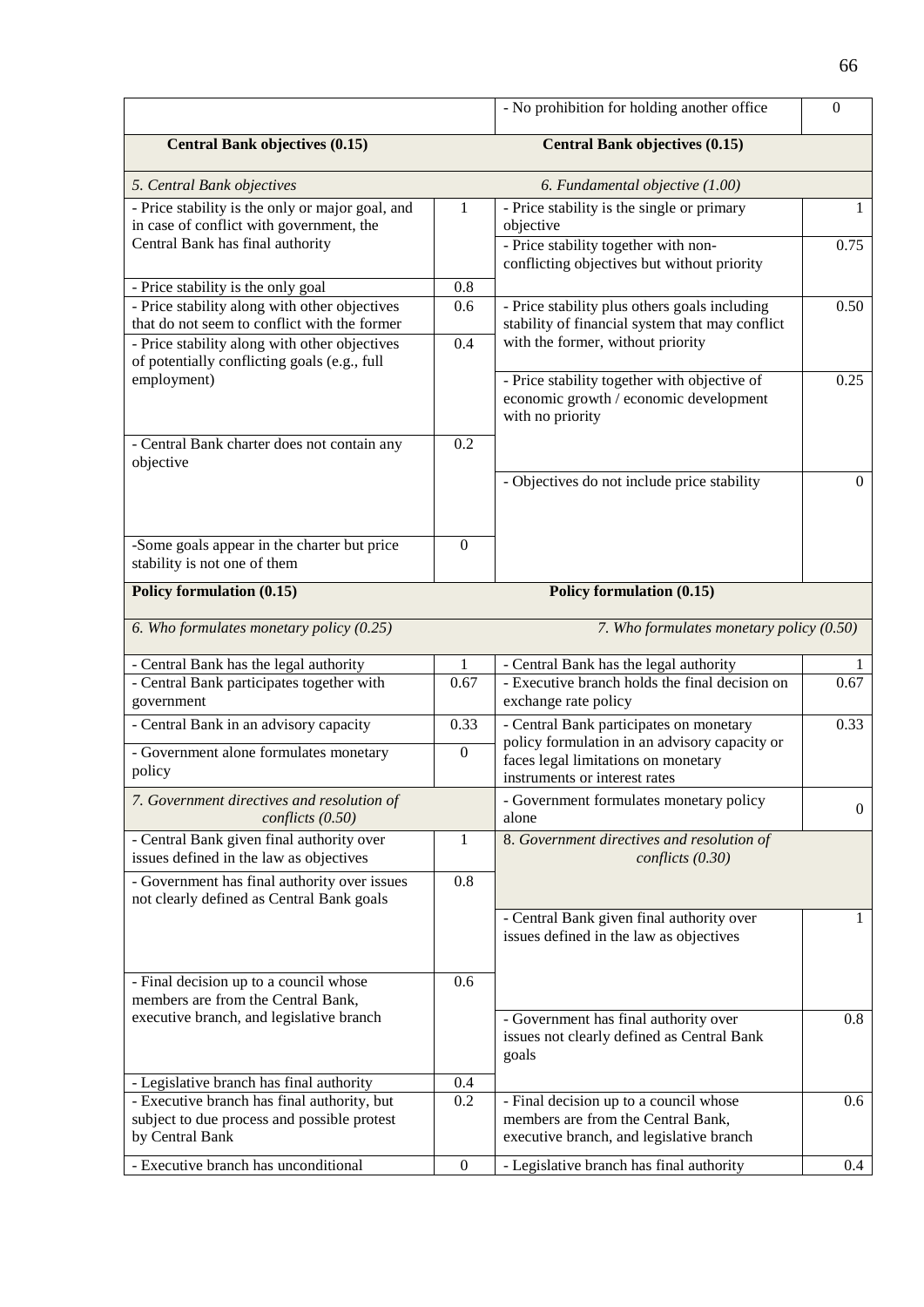| 8. Central Bank given active role in                                                                               |                       | - Executive branch has final authority, but<br>subject to due process and possible protest by<br><b>Central Bank</b> | 0.2              |
|--------------------------------------------------------------------------------------------------------------------|-----------------------|----------------------------------------------------------------------------------------------------------------------|------------------|
| formulation of government's budget (0.25)                                                                          |                       |                                                                                                                      |                  |
| - Yes                                                                                                              |                       | - Executive branch has unconditional<br>authority over policy                                                        | $\mathbf{0}$     |
| - $\rm No$                                                                                                         | 1<br>$\boldsymbol{0}$ | 9. Central Bank involvement in debt                                                                                  |                  |
|                                                                                                                    |                       | approval $(0.20)$                                                                                                    |                  |
|                                                                                                                    |                       | - Approves government debt                                                                                           | 1                |
|                                                                                                                    |                       | - Legally required to provide opinion on<br>technical aspects                                                        | 0.5              |
| <b>Central Bank lending (0.50)</b>                                                                                 |                       | - No involvement at all<br><b>Central Bank lending (0.40)</b>                                                        | $\overline{0}$   |
| 9. Limitations on advances (0.30)                                                                                  |                       | 10. Limitations on advances (0.15)                                                                                   |                  |
| - Advances to government prohibited                                                                                |                       | - Advances to government prohibited                                                                                  |                  |
| - Permitted but subject to limits in terms of<br>absolute cash amounts or relative limits<br>(government revenues) | 0.67                  | - Limited by small percentage of<br>government revenues or by monetary<br>program                                    | 0.67             |
| - Permitted subject to relatively                                                                                  | 0.33                  | - Allowed under lax limits (more than                                                                                | 0.33             |
| accommodative limits (more than 15 percent<br>of government revenues)                                              |                       | 15 percent of government revenues<br>- Allowed without limits                                                        | $\mathbf{0}$     |
|                                                                                                                    |                       |                                                                                                                      |                  |
| - No legal limitations on advances. Subject<br>to negotiations with government                                     | $\mathbf{0}$          |                                                                                                                      |                  |
|                                                                                                                    |                       | 11. Lending to Government (0.30)                                                                                     |                  |
| 10. Limitations on securitized lending (0.20)                                                                      |                       | - Not allowed                                                                                                        | 1                |
| - The same as in 9                                                                                                 |                       | - In the secondary market with restricted<br>limits                                                                  | 0.75             |
| 11. Who decides control of terms of lending to<br>government (0.20)                                                |                       | - In the secondary market with lax or<br>without limits                                                              | 0.50             |
|                                                                                                                    |                       | - In the primary market with limits or<br>approved by Central Bank Board with a<br>qualified majority                | 0.25             |
| - Central bank controls terms and conditions<br>- Terms of lending specified in law, or                            | 1<br>0.67             |                                                                                                                      |                  |
| Central Bank given legal authority to set                                                                          |                       |                                                                                                                      |                  |
| conditions                                                                                                         |                       | - In the primary market without limits                                                                               | $\boldsymbol{0}$ |
| - Law leaves decision to negotiations<br>between the Central Bank and government                                   | 0.33                  | 12. Who decides financing conditions to<br>government (0.10)                                                         |                  |
| - Executive branch alone decides and                                                                               | $\boldsymbol{0}$      | - Central Bank defines terms and conditions                                                                          | 1                |
| imposes to the Central Bank                                                                                        |                       | - Defined by law                                                                                                     | 0.67             |
| 12. Beneficiaries of Central Bank lending<br>(0.10)                                                                |                       | - The law allows negotiations between<br>government and Central Bank                                                 | 0.33             |
| - Only central government                                                                                          | 1                     | - Executive decides independently                                                                                    | $\mathbf{0}$     |
| - Central and state governments, as well as<br>further political subdivisions                                      | 0.67                  | 13. Beneficiaries of Central Bank financing<br>(0.10)                                                                |                  |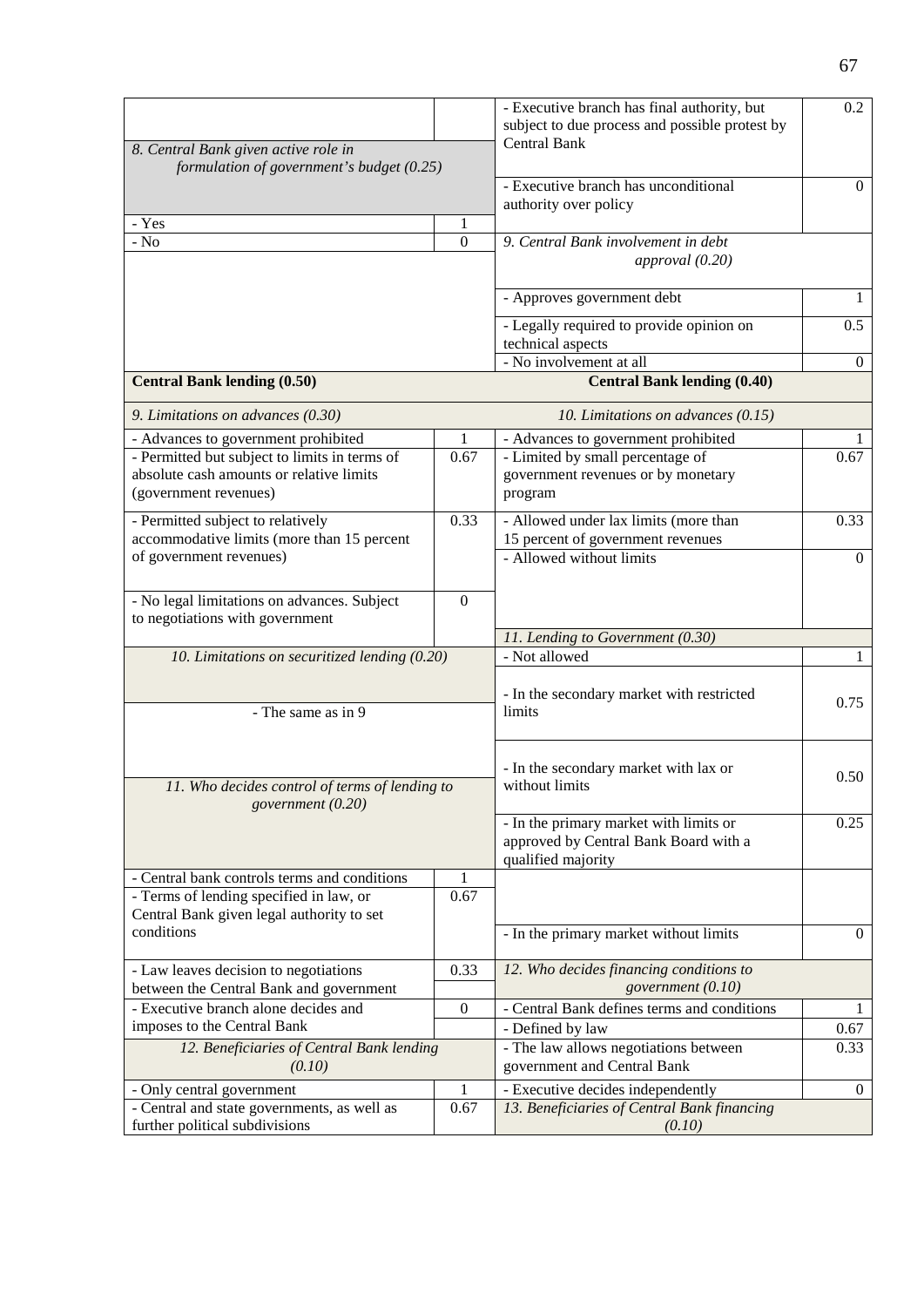|                                                                                 | 0.33             |                                                                                            |                  |
|---------------------------------------------------------------------------------|------------------|--------------------------------------------------------------------------------------------|------------------|
|                                                                                 |                  | - Only the government                                                                      | 1                |
| - Also public enterprises can borrow                                            |                  |                                                                                            |                  |
| - Central Bank can lend to all of the above                                     | $\boldsymbol{0}$ | - Government plus local governments                                                        | 0.67             |
| and to the private sector                                                       |                  |                                                                                            |                  |
| 13. Type of limits when they exist (0.05)                                       |                  | - All of the above plus public enterprises<br>- All of the above and to the private sector | 0.33<br>$\Omega$ |
| - As an absolute cash amount                                                    | 1                | 14. Interest rates in advances or lending                                                  |                  |
| - As a percentage of Central Bank capital or                                    | 0.67             | (0.10)                                                                                     |                  |
| other liabilities                                                               |                  |                                                                                            |                  |
|                                                                                 |                  | - At market rates                                                                          |                  |
| - As a percentage of government revenues                                        | 0.33             | - Interest rates not specified in law                                                      | 0.5              |
| - As a percentage of government expenditure                                     | $\Omega$         | - At below market rates                                                                    | $\overline{0}$   |
| 14. Maturity of loans (0.05)<br>- Limited to a maximum of $\overline{6}$ months | 1                | 15. LOLR (0.15)<br>- For liquidity purposes with limitations (up                           | 1                |
|                                                                                 |                  | to 180 days or up to banks' equity), or no                                                 |                  |
|                                                                                 |                  | legal provision for emergency lending.                                                     |                  |
| - Limited to a maximum of 1 year                                                | 0.67             | - For liquidity at conditions defined by the                                               | 0.75             |
|                                                                                 |                  | central bank                                                                               |                  |
| - Limited to a maximum of more than one                                         | 0.33             | - Provisions for constructive ambiguity or                                                 | 0.5              |
| year                                                                            | $\boldsymbol{0}$ | rediscount of commercial bank loans                                                        |                  |
| - No legal upper bounds<br>15. Restrictions on interest rates (0.05)            |                  | - Open assistance to cope with solvency                                                    | 0.25             |
|                                                                                 |                  | problems                                                                                   |                  |
| - Must be at market rate                                                        | 1                | - To finance bank restructuring and/or                                                     | $\Omega$         |
|                                                                                 |                  | paying deposit insurance                                                                   |                  |
| - On loans to government can not be lower                                       | 0.75             | 16. Financial autonomy (0.10)                                                              |                  |
| than a certain floor                                                            |                  |                                                                                            |                  |
| - Interest rate on Central Bank loans can not<br>exceed a certain ceiling       | 0.50             | - Government should maintain central<br>capital integrity                                  | $\mathbf{1}$     |
| - No explicit legal provisions regarding                                        | 0.25             |                                                                                            |                  |
| interest rate in Central Bank loans                                             |                  |                                                                                            |                  |
|                                                                                 |                  |                                                                                            | 0.67             |
|                                                                                 |                  | - Government is legally allowed to                                                         |                  |
|                                                                                 |                  | capitalize the central bank                                                                |                  |
| - No interest rate charge on government's                                       | $\boldsymbol{0}$ |                                                                                            |                  |
| borrowing from Central Bank                                                     |                  | - The law does not allow the government to                                                 | 0.33             |
|                                                                                 |                  | capitalize the central bank                                                                |                  |
| 16. Prohibition on Central Bank lending in                                      |                  | - The Central Bank conducts quasi-fiscal                                                   | $\overline{0}$   |
| primary market to Government (0.05)                                             |                  | operations.                                                                                |                  |
| - Prohibition from buying government                                            | 1                | <b>Accountability (0.10)</b>                                                               |                  |
| securities in primary market<br>- No prohibition                                | $\boldsymbol{0}$ |                                                                                            |                  |
|                                                                                 |                  |                                                                                            |                  |
|                                                                                 |                  | 17. Accountability of Central Banks (0.75)                                                 |                  |
|                                                                                 |                  | - Reports to executive branch and informs                                                  | 1                |
|                                                                                 |                  | at least annually to Congress                                                              |                  |
|                                                                                 |                  | - Reports to the executive once a year and                                                 | 0.75             |
|                                                                                 |                  | submits an annual report to Congress                                                       |                  |
|                                                                                 |                  | - Annual report to the executive. Informs to                                               | 0.50             |
|                                                                                 |                  | the executive branch whenever fundamental                                                  |                  |
|                                                                                 |                  | disequilibria emerge, or reports through the<br>media without specific periodicity         |                  |
|                                                                                 |                  | - Issues annual report at specific time                                                    | 0.25             |
|                                                                                 |                  | - Distributes an annual report without                                                     | $\Omega$         |
|                                                                                 |                  | establishing particular period of time for it                                              |                  |
|                                                                                 |                  | 18. Central Bank transparency (0.25)                                                       |                  |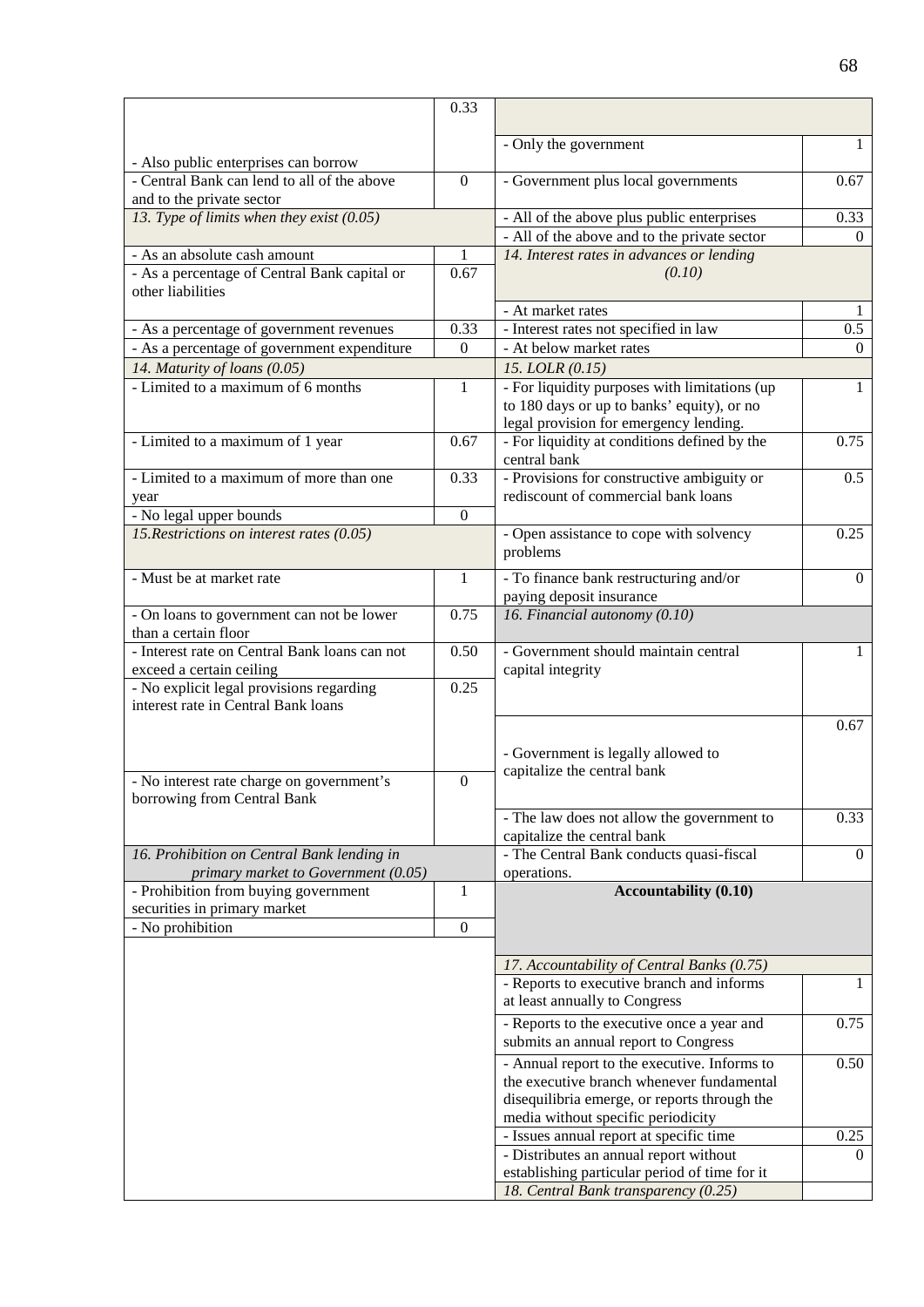| - Discloses detailed financial statements at     |      |
|--------------------------------------------------|------|
| least once a year with a certification of an     |      |
| independent auditor                              |      |
| - Discloses consolidated financial               | 0.75 |
| statements at least once a year with seal of     |      |
| the Banking Superintendent or other public       |      |
| sector authority                                 |      |
| - Discloses financial statements at least once a |      |
| year, certified by an internal auditor           | 0.50 |
| - Publishes partial financial statements         | 0.25 |
| - Does not publish financial statements or       |      |
| the law authorizes the central bank to           |      |
| deviate from international accounting            |      |
| standards                                        |      |

Source: (Jácome & Vázquez, 2005)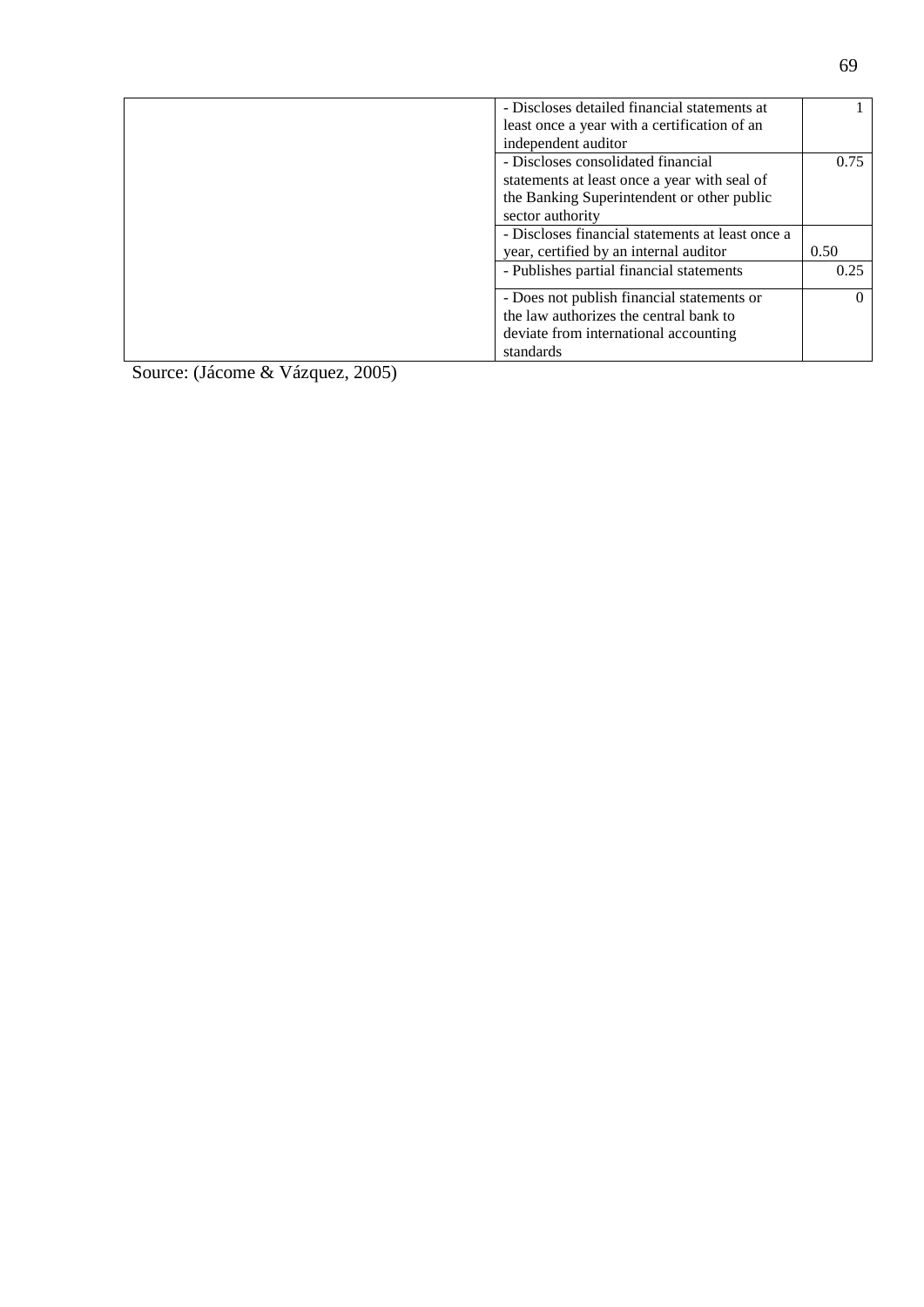#### <span id="page-69-0"></span>**Appendix 3. Four levels of institutional analysis**



Sourse: based on (Williamson, 2000, p. 597).